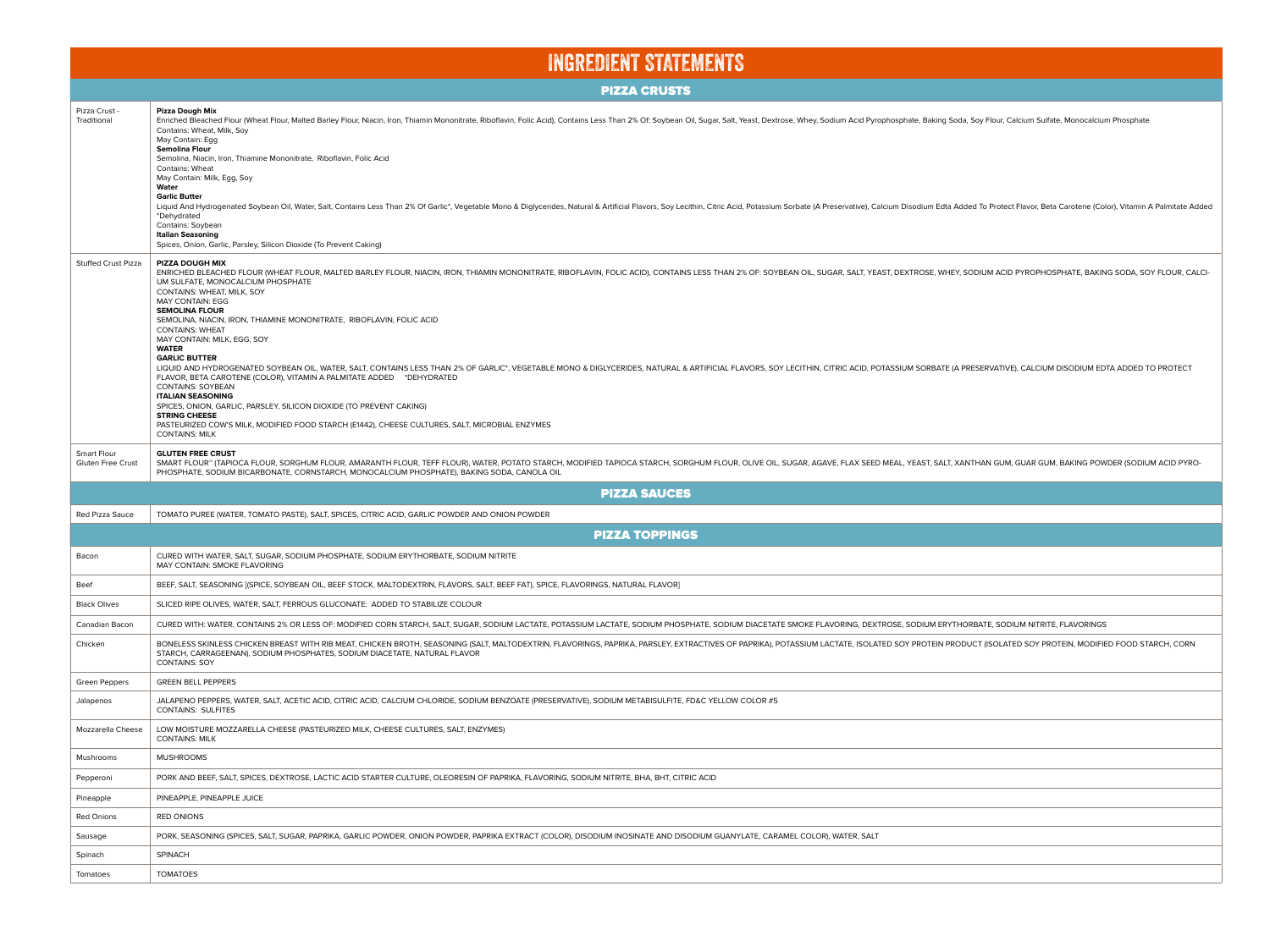SPECIALTY PIZZAS

| 5 Meat (Red Sauce)<br><b>Stuffed Crust</b> | PIZZA DOUGH MIX<br>ENRICHED BLEACHED FLOUR (WHEAT FLOUR, MALTED BARLEY FLOUR, NIACIN, IRON, THIAMIN MONONITRATE, RIBOFLAVIN, FOLIC ACID), CONTAINS LESS THAN 2% OF: SOYBEAN OIL, SUGAR, SALT, YEAST, DEXTROSE, WHEY, SODIUM ACID PYROPHOSPHATE, B<br>UM SULFATE. MONOCALCIUM PHOSPHATE                                             |
|--------------------------------------------|------------------------------------------------------------------------------------------------------------------------------------------------------------------------------------------------------------------------------------------------------------------------------------------------------------------------------------|
|                                            | CONTAINS: WHEAT, MILK, SOY                                                                                                                                                                                                                                                                                                         |
|                                            | <b>MAY CONTAIN: EGG</b><br><b>SEMOLINA FLOUR</b>                                                                                                                                                                                                                                                                                   |
|                                            | SEMOLINA, NIACIN, IRON, THIAMINE MONONITRATE, RIBOFLAVIN, FOLIC ACID                                                                                                                                                                                                                                                               |
|                                            | <b>CONTAINS: WHEAT</b><br>MAY CONTAIN: MILK, EGG, SOY                                                                                                                                                                                                                                                                              |
|                                            | <b>WATER</b>                                                                                                                                                                                                                                                                                                                       |
|                                            | <b>GARLIC BUTTER</b><br>LIQUID AND HYDROGENATED SOYBEAN OIL, WATER, SALT, CONTAINS LESS THAN 2% OF GARLIC*, VEGETABLE MONO & DIGLYCERIDES, NATURAL & ARTIFICIAL FLAVORS, SOY LECITHIN, CITRIC ACID, POTASSIUM SORBATE (A PRESERVATIVE), CALCIUM DISODI                                                                             |
|                                            | FLAVOR, BETA CAROTENE (COLOR), VITAMIN A PALMITATE ADDED *DEHYDRATED<br><b>CONTAINS: SOYBEAN</b>                                                                                                                                                                                                                                   |
|                                            | <b>ITALIAN SEASONING</b><br>SPICES, ONION, GARLIC, PARSLEY, SILICON DIOXIDE (TO PREVENT CAKING)                                                                                                                                                                                                                                    |
|                                            | <b>STRING CHEESE</b>                                                                                                                                                                                                                                                                                                               |
|                                            | PASTEURIZED COW'S MILK, MODIFIED FOOD STARCH (E1442), CHEESE CULTURES, SALT, MICROBIAL ENZYMES<br><b>CONTAINS: MILK</b><br><b>RED PIZZA SAUCE</b>                                                                                                                                                                                  |
|                                            | TOMATO PUREE (WATER, TOMATO PASTE), SALT, SPICES, CITRIC ACID, GARLIC POWDER AND ONION POWDER                                                                                                                                                                                                                                      |
|                                            | <b>MOZZARELLA CHEESE</b><br>LOW MOISTURE MOZZARELLA CHEESE (PASTEURIZED MILK, CHEESE CULTURES, SALT, ENZYMES)                                                                                                                                                                                                                      |
|                                            | <b>CONTAINS: MILK</b>                                                                                                                                                                                                                                                                                                              |
|                                            | <b>PEPPERONI</b><br>PORK AND BEEF, SALT, SPICES, DEXTROSE, LACTIC ACID STARTER CULTURE, OLEORESIN OF PAPRIKA, FLAVORING, SODIUM NITRITE, BHA, BHT, CITRIC ACID                                                                                                                                                                     |
|                                            | <b>CANADIAN BACON</b>                                                                                                                                                                                                                                                                                                              |
|                                            | CURED WITH: WATER, CONTAINS 2% OR LESS OF: MODIFIED CORN STARCH, SALT, SUGAR, SODIUM LACTATE, POTASSIUM LACTATE, SODIUM PHOSPHATE, SODIUM DIACETATE SMOKE FLAVORING, DEXTROSE, SODIUM ERYTHORBATE, SODIUM NITRITE, FLAVORINGS<br><b>BACON</b>                                                                                      |
|                                            | CURED WITH WATER, SALT, SUGAR, SODIUM PHOSPHATE, SODIUM ERYTHORBATE, SODIUM NITRITE                                                                                                                                                                                                                                                |
|                                            | MAY CONTAIN: SMOKE FLAVORING<br><b>SAUSAGE</b>                                                                                                                                                                                                                                                                                     |
|                                            | PORK, SEASONING (SPICES, SALT, SUGAR, PAPRIKA, GARLIC POWDER, ONION POWDER, PAPRIKA EXTRACT (COLOR), DISODIUM INOSINATE AND DISODIUM GUANYLATE, CARAMEL COLOR), WATER, SALT<br><b>BEEF</b>                                                                                                                                         |
|                                            | BEEF, SALT, SEASONING [(SPICE, SOYBEAN OIL, BEEF STOCK, MALTODEXTRIN, FLAVORS, SALT, BEEF FAT), SPICE, FLAVORINGS, NATURAL FLAVOR]                                                                                                                                                                                                 |
| 5 Meat (Red Sauce)                         | PIZZA DOUGH MIX                                                                                                                                                                                                                                                                                                                    |
| <b>Traditional Crust</b>                   | ENRICHED BLEACHED FLOUR (WHEAT FLOUR, MALTED BARLEY FLOUR, NIACIN, IRON, THIAMIN MONONITRATE, RIBOFLAVIN, FOLIC ACID), CONTAINS LESS THAN 2% OF: SOYBEAN OIL, SUGAR, SALT, YEAST, DEXTROSE, WHEY, SODIUM ACID PYROPHOSPHATE, B                                                                                                     |
|                                            | UM SULFATE, MONOCALCIUM PHOSPHATE<br>CONTAINS: WHEAT, MILK, SOY                                                                                                                                                                                                                                                                    |
|                                            | <b>MAY CONTAIN: EGG</b>                                                                                                                                                                                                                                                                                                            |
|                                            | <b>SEMOLINA FLOUR</b><br>SEMOLINA, NIACIN, IRON, THIAMINE MONONITRATE, RIBOFLAVIN, FOLIC ACID                                                                                                                                                                                                                                      |
|                                            | <b>CONTAINS: WHEAT</b>                                                                                                                                                                                                                                                                                                             |
|                                            | MAY CONTAIN: MILK, EGG, SOY<br><b>WATER</b>                                                                                                                                                                                                                                                                                        |
|                                            | <b>GARLIC BUTTER</b>                                                                                                                                                                                                                                                                                                               |
|                                            | LIQUID AND HYDROGENATED SOYBEAN OIL, WATER, SALT, CONTAINS LESS THAN 2% OF GARLIC*, VEGETABLE MONO & DIGLYCERIDES, NATURAL & ARTIFICIAL FLAVORS, SOY LECITHIN, CITRIC ACID, POTASSIUM SORBATE (A PRESERVATIVE), CALCIUM DISODI<br>FLAVOR, BETA CAROTENE (COLOR), VITAMIN A PALMITATE ADDED *DEHYDRATED<br><b>CONTAINS: SOYBEAN</b> |
|                                            | <b>ITALIAN SEASONING</b>                                                                                                                                                                                                                                                                                                           |
|                                            | SPICES, ONION, GARLIC, PARSLEY, SILICON DIOXIDE (TO PREVENT CAKING)<br>RED PIZZA SAUCE                                                                                                                                                                                                                                             |
|                                            | TOMATO PUREE (WATER, TOMATO PASTE), SALT, SPICES, CITRIC ACID, GARLIC POWDER AND ONION POWDER                                                                                                                                                                                                                                      |
|                                            | <b>MOZZARELLA CHEESE</b><br>LOW MOISTURE MOZZARELLA CHEESE (PASTEURIZED MILK, CHEESE CULTURES, SALT, ENZYMES)                                                                                                                                                                                                                      |
|                                            | <b>CONTAINS: MILK</b>                                                                                                                                                                                                                                                                                                              |
|                                            | <b>PEPPERONI</b><br>PORK AND BEEF, SALT, SPICES, DEXTROSE, LACTIC ACID STARTER CULTURE, OLEORESIN OF PAPRIKA, FLAVORING, SODIUM NITRITE, BHA, BHT, CITRIC ACID                                                                                                                                                                     |
|                                            | <b>CANADIAN BACON</b><br>CURED WITH: WATER, CONTAINS 2% OR LESS OF: MODIFIED CORN STARCH, SALT, SUGAR, SODIUM LACTATE, POTASSIUM LACTATE, SODIUM PHOSPHATE, SODIUM DIACETATE SMOKE FLAVORING, DEXTROSE, SODIUM ERYTHORBATE, SODIUM NITRITE, FLAVORINGS                                                                             |
|                                            | <b>BACON</b>                                                                                                                                                                                                                                                                                                                       |
|                                            | CURED WITH WATER, SALT, SUGAR, SODIUM PHOSPHATE, SODIUM ERYTHORBATE, SODIUM NITRITE<br>MAY CONTAIN: SMOKE FLAVORING<br><b>SAUSAGE</b>                                                                                                                                                                                              |
|                                            | PORK, SEASONING (SPICES, SALT, SUGAR, PAPRIKA, GARLIC POWDER, ONION POWDER, PAPRIKA EXTRACT (COLOR), DISODIUM INOSINATE AND DISODIUM GUANYLATE, CARAMEL COLOR), WATER, SALT                                                                                                                                                        |
|                                            | <b>BEEF</b><br>BEEF, SALT, SEASONING I(SPICE, SOYBEAN OIL, BEEF STOCK, MALTODEXTRIN, FLAVORS, SALT, BEEF FAT), SPICE, FLAVORINGS, NATURAL FLAVORI                                                                                                                                                                                  |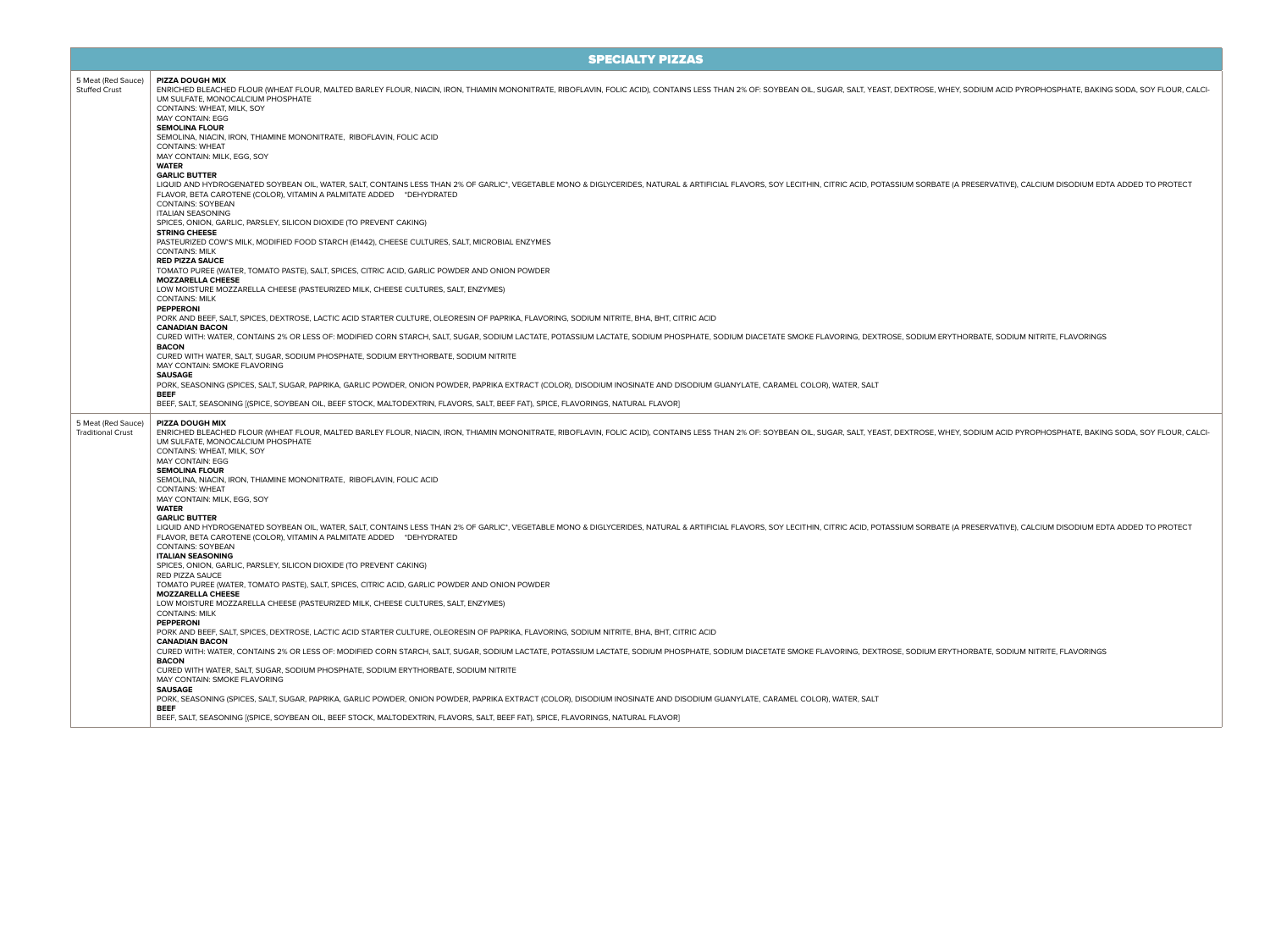| <b>BBQ Chicken (BBQ</b><br>Sauce) | <b>PIZZA DOUGH MIX</b><br>ENRICHED BLEACHED FLOUR (WHEAT FLOUR, MALTED BARLEY FLOUR, NIACIN, IRON, THIAMIN MONONITRATE, RIBOFLAVIN, FOLIC ACID), CONTAINS LESS THAN 2% OF: SOYBEAN OIL, SUGAR, SALT, YEAST, DEXTROSE, WHEY, SODIUM ACID PYROPHOSPHATE, B                                                                           |
|-----------------------------------|------------------------------------------------------------------------------------------------------------------------------------------------------------------------------------------------------------------------------------------------------------------------------------------------------------------------------------|
| <b>Stuffed Crust</b>              | UM SULFATE, MONOCALCIUM PHOSPHATE<br>CONTAINS: WHEAT, MILK, SOY                                                                                                                                                                                                                                                                    |
|                                   | MAY CONTAIN: EGG<br><b>SEMOLINA FLOUR</b>                                                                                                                                                                                                                                                                                          |
|                                   | SEMOLINA, NIACIN, IRON, THIAMINE MONONITRATE, RIBOFLAVIN, FOLIC ACID<br><b>CONTAINS: WHEAT</b>                                                                                                                                                                                                                                     |
|                                   | MAY CONTAIN: MILK, EGG, SOY<br><b>WATER</b>                                                                                                                                                                                                                                                                                        |
|                                   | <b>GARLIC BUTTER</b>                                                                                                                                                                                                                                                                                                               |
|                                   | LIQUID AND HYDROGENATED SOYBEAN OIL, WATER, SALT, CONTAINS LESS THAN 2% OF GARLIC*, VEGETABLE MONO & DIGLYCERIDES, NATURAL & ARTIFICIAL FLAVORS, SOY LECITHIN, CITRIC ACID, POTASSIUM SORBATE (A PRESERVATIVE), CALCIUM DISODI<br>FLAVOR, BETA CAROTENE (COLOR), VITAMIN A PALMITATE ADDED *DEHYDRATED<br><b>CONTAINS: SOYBEAN</b> |
|                                   | <b>ITALIAN SEASONING</b><br>SPICES, ONION, GARLIC, PARSLEY, SILICON DIOXIDE (TO PREVENT CAKING)                                                                                                                                                                                                                                    |
|                                   | <b>STRING CHEESE</b>                                                                                                                                                                                                                                                                                                               |
|                                   | PASTEURIZED COW'S MILK, MODIFIED FOOD STARCH (E1442), CHEESE CULTURES, SALT, MICROBIAL ENZYMES<br><b>CONTAINS: MILK</b>                                                                                                                                                                                                            |
|                                   | <b>BBQ SAUCE</b><br>SUGAR, DISTILLED VINEGAR, WATER, TOMATO PASTE, MOLASSES, MODIFIED POTATO STARCH, SALT, CONTAINS LESS THAN 2% OF NATURAL SMOKE FLAVOR, MUSTARD FLOUR, SPICE, PAPRIKA, ONION*, GARLIC*, CARAMEL COLOR, MALTODEXTRIN, CHILI POWDE<br>GARLIC), AUTOLYZED YEAST EXTRACT, NATURAL FLAVOR. *DRIED                     |
|                                   | <b>MOZZARELLA CHEESE</b><br>LOW MOISTURE MOZZARELLA CHEESE (PASTEURIZED MILK, CHEESE CULTURES, SALT, ENZYMES)<br><b>CONTAINS: MILK</b>                                                                                                                                                                                             |
|                                   | <b>CHICKEN</b><br>BONELESS SKINLESS CHICKEN BREAST WITH RIB MEAT, CHICKEN BROTH, SEASONING (SALT, MALTODEXTRIN, FLAVORINGS, PAPRIKA, PARSLEY, EXTRACTIVES OF PAPRIKA), POTASSIUM LACTATE, ISOLATED SOY PROTEIN PRODUCT (ISOLATED SOY PROTEIN, MO                                                                                   |
|                                   | STARCH, CARRAGEENAN), SODIUM PHOSPHATES, SODIUM DIACETATE, NATURAL FLAVOR<br><b>CONTAINS: SOY</b>                                                                                                                                                                                                                                  |
|                                   | <b>GREEN PEPPERS</b><br><b>RED ONIONS</b>                                                                                                                                                                                                                                                                                          |
| <b>BBQ Chicken (BBQ</b>           | <b>PIZZA DOUGH MIX</b>                                                                                                                                                                                                                                                                                                             |
| Sauce)<br>Thin & Crispy Crust     | ENRICHED BLEACHED FLOUR (WHEAT FLOUR, MALTED BARLEY FLOUR, NIACIN, IRON, THIAMIN MONONITRATE, RIBOFLAVIN, FOLIC ACID), CONTAINS LESS THAN 2% OF: SOYBEAN OIL, SUGAR, SALT, YEAST, DEXTROSE, WHEY, SODIUM ACID PYROPHOSPHATE, B<br>UM SULFATE, MONOCALCIUM PHOSPHATE                                                                |
|                                   | CONTAINS: WHEAT, MILK, SOY<br><b>MAY CONTAIN: EGG</b>                                                                                                                                                                                                                                                                              |
|                                   | <b>SEMOLINA FLOUR</b><br>SEMOLINA, NIACIN, IRON, THIAMINE MONONITRATE, RIBOFLAVIN, FOLIC ACID                                                                                                                                                                                                                                      |
|                                   | <b>CONTAINS: WHEAT</b>                                                                                                                                                                                                                                                                                                             |
|                                   | MAY CONTAIN: MILK, EGG, SOY<br><b>WATER</b>                                                                                                                                                                                                                                                                                        |
|                                   | <b>BBQ SAUCE</b><br>SUGAR, DISTILLED VINEGAR, WATER, TOMATO PASTE, MOLASSES, MODIFIED POTATO STARCH, SALT, CONTAINS LESS THAN 2% OF NATURAL SMOKE FLAVOR, MUSTARD FLOUR, SPICE, PAPRIKA, ONION*, GARLIC*, CARAMEL COLOR, MALTODEXTRIN, CHILI POWDE                                                                                 |
|                                   | GARLIC), AUTOLYZED YEAST EXTRACT, NATURAL FLAVOR. *DRIED<br><b>MOZZARELLA CHEESE</b>                                                                                                                                                                                                                                               |
|                                   | LOW MOISTURE MOZZARELLA CHEESE (PASTEURIZED MILK, CHEESE CULTURES, SALT, ENZYMES)<br><b>CONTAINS: MILK</b>                                                                                                                                                                                                                         |
|                                   | <b>CHICKEN</b>                                                                                                                                                                                                                                                                                                                     |
|                                   | BONELESS SKINLESS CHICKEN BREAST WITH RIB MEAT, CHICKEN BROTH, SEASONING (SALT, MALTODEXTRIN, FLAVORINGS, PAPRIKA, PARSLEY, EXTRACTIVES OF PAPRIKA), POTASSIUM LACTATE, ISOLATED SOY PROTEIN PRODUCT (ISOLATED SOY PROTEIN, MO<br>STARCH, CARRAGEENAN), SODIUM PHOSPHATES, SODIUM DIACETATE, NATURAL FLAVOR                        |
|                                   | <b>CONTAINS: SOY</b><br><b>GREEN PEPPERS</b>                                                                                                                                                                                                                                                                                       |
|                                   | <b>RED ONIONS</b>                                                                                                                                                                                                                                                                                                                  |
| Supreme (Red<br>Sauce)            | <b>PIZZA DOUGH MIX</b><br>ENRICHED BLEACHED FLOUR (WHEAT FLOUR, MALTED BARLEY FLOUR, NIACIN, IRON, THIAMIN MONONITRATE, RIBOFLAVIN, FOLIC ACID), CONTAINS LESS THAN 2% OF: SOYBEAN OIL, SUGAR, SALT, YEAST, DEXTROSE, WHEY, SODIUM ACID PYROPHOSPHATE, B                                                                           |
| <b>Stuffed Crust</b>              | UM SULFATE, MONOCALCIUM PHOSPHATE<br>CONTAINS: WHEAT, MILK, SOY                                                                                                                                                                                                                                                                    |
|                                   | <b>MAY CONTAIN: EGG</b>                                                                                                                                                                                                                                                                                                            |
|                                   | <b>SEMOLINA FLOUR</b><br>SEMOLINA, NIACIN, IRON, THIAMINE MONONITRATE, RIBOFLAVIN, FOLIC ACID                                                                                                                                                                                                                                      |
|                                   | <b>CONTAINS: WHEAT</b><br>MAY CONTAIN: MILK, EGG, SOY                                                                                                                                                                                                                                                                              |
|                                   | <b>WATER</b><br><b>GARLIC BUTTER</b>                                                                                                                                                                                                                                                                                               |
|                                   | LIQUID AND HYDROGENATED SOYBEAN OIL, WATER, SALT, CONTAINS LESS THAN 2% OF GARLIC*, VEGETABLE MONO & DIGLYCERIDES, NATURAL & ARTIFICIAL FLAVORS, SOY LECITHIN, CITRIC ACID, POTASSIUM SORBATE (A PRESERVATIVE), CALCIUM DISODI<br>FLAVOR, BETA CAROTENE (COLOR), VITAMIN A PALMITATE ADDED *DEHYDRATED                             |
|                                   | <b>CONTAINS: SOYBEAN</b>                                                                                                                                                                                                                                                                                                           |
|                                   | <b>ITALIAN SEASONING</b><br>SPICES, ONION, GARLIC, PARSLEY, SILICON DIOXIDE (TO PREVENT CAKING)                                                                                                                                                                                                                                    |
|                                   | <b>STRING CHEESE</b><br>PASTEURIZED COW'S MILK, MODIFIED FOOD STARCH (E1442), CHEESE CULTURES, SALT, MICROBIAL ENZYMES                                                                                                                                                                                                             |
|                                   | <b>CONTAINS: MILK</b><br><b>RED PIZZA SAUCE</b>                                                                                                                                                                                                                                                                                    |
|                                   | TOMATO PUREE (WATER, TOMATO PASTE), SALT, SPICES, CITRIC ACID, GARLIC POWDER AND ONION POWDER<br><b>MOZZARELLA CHEESE</b>                                                                                                                                                                                                          |
|                                   | LOW MOISTURE MOZZARELLA CHEESE (PASTEURIZED MILK, CHEESE CULTURES, SALT, ENZYMES)<br><b>CONTAINS: MILK</b>                                                                                                                                                                                                                         |
|                                   | <b>PEPPERONI</b><br>PORK AND BEEF, SALT, SPICES, DEXTROSE, LACTIC ACID STARTER CULTURE, OLEORESIN OF PAPRIKA, FLAVORING, SODIUM NITRITE, BHA, BHT, CITRIC ACID                                                                                                                                                                     |
|                                   | <b>SAUSAGE</b><br>PORK, SEASONING (SPICES, SALT, SUGAR, PAPRIKA, GARLIC POWDER, ONION POWDER, PAPRIKA EXTRACT (COLOR), DISODIUM INOSINATE AND DISODIUM GUANYLATE, CARAMEL COLOR), WATER, SALT                                                                                                                                      |
|                                   | <b>BEEF</b><br>BEEF, SALT, SEASONING [(SPICE, SOYBEAN OIL, BEEF STOCK, MALTODEXTRIN, FLAVORS, SALT, BEEF FAT), SPICE, FLAVORINGS, NATURAL FLAVOR]                                                                                                                                                                                  |
|                                   | <b>OLIVES</b><br>SLICED RIPE OLIVES, WATER, SALT, FERROUS GLUCONATE: ADDED TO STABILIZE COLOUR                                                                                                                                                                                                                                     |
|                                   | <b>GREEN PEPPERS</b><br><b>RED ONIONS</b>                                                                                                                                                                                                                                                                                          |
|                                   | <b>MUSHROOMS</b>                                                                                                                                                                                                                                                                                                                   |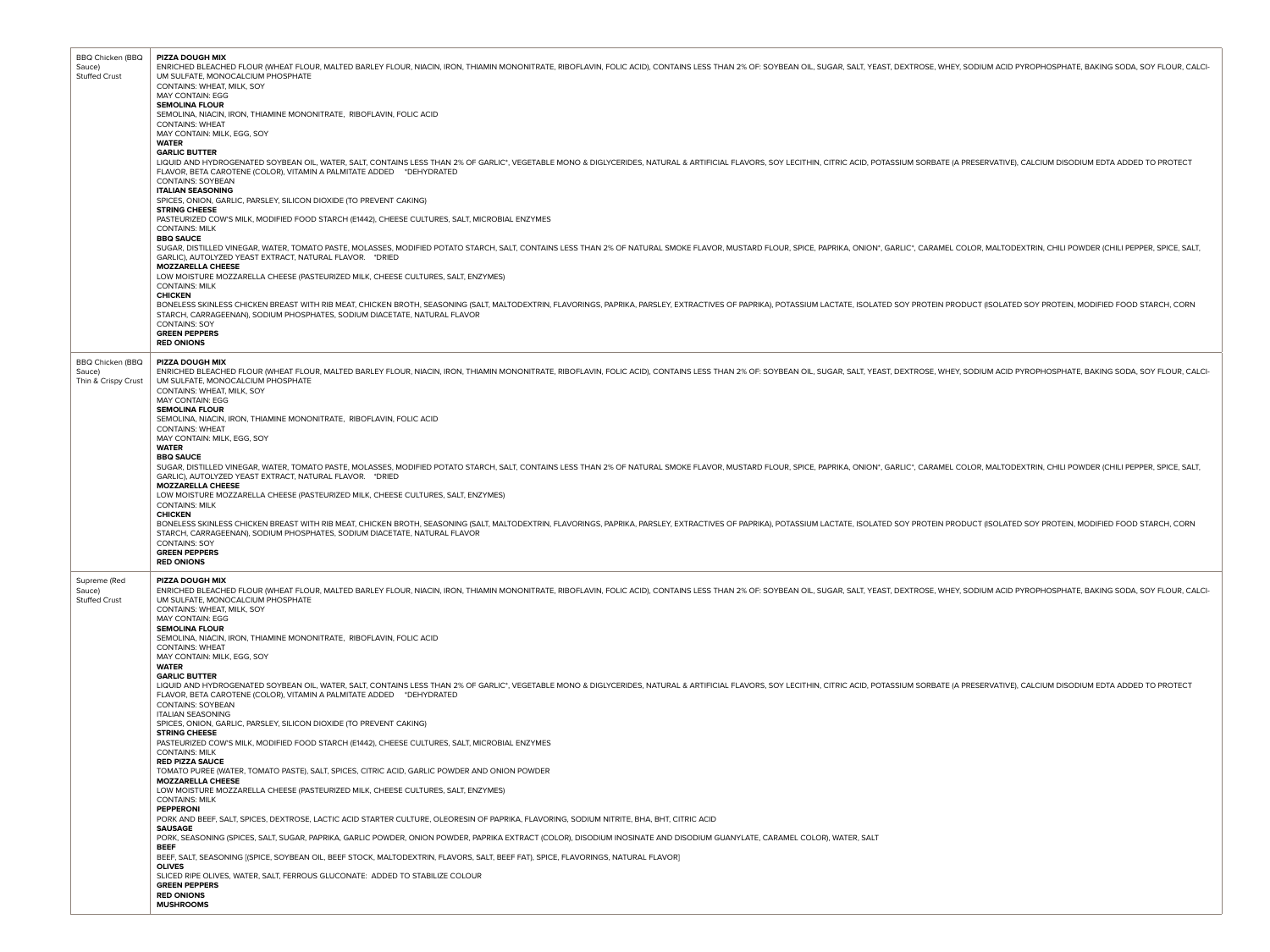| Supreme (Red<br>Sauce)<br><b>Traditional Crust</b> | <b>PIZZA DOUGH MIX</b><br>ENRICHED BLEACHED FLOUR (WHEAT FLOUR, MALTED BARLEY FLOUR, NIACIN, IRON, THIAMIN MONONITRATE, RIBOFLAVIN, FOLIC ACID), CONTAINS LESS THAN 2% OF: SOYBEAN OIL, SUGAR, SALT, YEAST, DEXTROSE, WHEY, SODIUM ACID PYROPHOSPHATE, B<br>UM SULFATE, MONOCALCIUM PHOSPHATE<br>CONTAINS: WHEAT, MILK, SOY<br>MAY CONTAIN: EGG<br><b>SEMOLINA FLOUR</b><br>SEMOLINA, NIACIN, IRON, THIAMINE MONONITRATE, RIBOFLAVIN, FOLIC ACID<br><b>CONTAINS: WHEAT</b><br>MAY CONTAIN: MILK, EGG, SOY |
|----------------------------------------------------|-----------------------------------------------------------------------------------------------------------------------------------------------------------------------------------------------------------------------------------------------------------------------------------------------------------------------------------------------------------------------------------------------------------------------------------------------------------------------------------------------------------|
|                                                    | <b>WATER</b><br><b>GARLIC BUTTER</b><br>LIQUID AND HYDROGENATED SOYBEAN OIL, WATER, SALT, CONTAINS LESS THAN 2% OF GARLIC*, VEGETABLE MONO & DIGLYCERIDES, NATURAL & ARTIFICIAL FLAVORS, SOY LECITHIN, CITRIC ACID, POTASSIUM SORBATE (A PRESERVATIVE), CALCIUM DISODI<br>FLAVOR, BETA CAROTENE (COLOR), VITAMIN A PALMITATE ADDED *DEHYDRATED<br><b>CONTAINS: SOYBEAN</b><br><b>ITALIAN SEASONING</b><br>SPICES, ONION, GARLIC, PARSLEY, SILICON DIOXIDE (TO PREVENT CAKING)                             |
|                                                    | <b>RED PIZZA SAUCE</b><br>TOMATO PUREE (WATER, TOMATO PASTE), SALT, SPICES, CITRIC ACID, GARLIC POWDER AND ONION POWDER<br><b>MOZZARELLA CHEESE</b><br>LOW MOISTURE MOZZARELLA CHEESE (PASTEURIZED MILK, CHEESE CULTURES, SALT, ENZYMES)                                                                                                                                                                                                                                                                  |
|                                                    | <b>CONTAINS: MILK</b><br>PEPPERONI<br>PORK AND BEEF, SALT, SPICES, DEXTROSE, LACTIC ACID STARTER CULTURE, OLEORESIN OF PAPRIKA, FLAVORING, SODIUM NITRITE, BHA, BHT, CITRIC ACID                                                                                                                                                                                                                                                                                                                          |
|                                                    | <b>SAUSAGE</b><br>PORK, SEASONING (SPICES, SALT, SUGAR, PAPRIKA, GARLIC POWDER, ONION POWDER, PAPRIKA EXTRACT (COLOR), DISODIUM INOSINATE AND DISODIUM GUANYLATE, CARAMEL COLOR), WATER, SALT                                                                                                                                                                                                                                                                                                             |
|                                                    | <b>BEEF</b><br>BEEF, SALT, SEASONING [(SPICE, SOYBEAN OIL, BEEF STOCK, MALTODEXTRIN, FLAVORS, SALT, BEEF FAT), SPICE, FLAVORINGS, NATURAL FLAVOR]                                                                                                                                                                                                                                                                                                                                                         |
|                                                    | <b>OLIVES</b><br>SLICED RIPE OLIVES, WATER, SALT, FERROUS GLUCONATE: ADDED TO STABILIZE COLOUR                                                                                                                                                                                                                                                                                                                                                                                                            |
|                                                    | <b>GREEN PEPPERS</b><br><b>RED ONIONS</b><br><b>MUSHROOMS</b>                                                                                                                                                                                                                                                                                                                                                                                                                                             |
| Veggie (Red Sauce)<br><b>Stuffed Crust</b>         | PIZZA DOUGH MIX<br>ENRICHED BLEACHED FLOUR (WHEAT FLOUR, MALTED BARLEY FLOUR, NIACIN, IRON, THIAMIN MONONITRATE, RIBOFLAVIN, FOLIC ACID), CONTAINS LESS THAN 2% OF: SOYBEAN OIL, SUGAR, SALT, YEAST, DEXTROSE, WHEY, SODIUM ACID PYROPHOSPHATE, B<br>UM SULFATE, MONOCALCIUM PHOSPHATE                                                                                                                                                                                                                    |
|                                                    | CONTAINS: WHEAT, MILK, SOY<br>MAY CONTAIN: EGG<br><b>SEMOLINA FLOUR</b><br>SEMOLINA, NIACIN, IRON, THIAMINE MONONITRATE, RIBOFLAVIN, FOLIC ACID                                                                                                                                                                                                                                                                                                                                                           |
|                                                    | <b>CONTAINS: WHEAT</b><br>MAY CONTAIN: MILK, EGG, SOY                                                                                                                                                                                                                                                                                                                                                                                                                                                     |
|                                                    | <b>WATER</b><br><b>GARLIC BUTTER</b><br>LIQUID AND HYDROGENATED SOYBEAN OIL, WATER, SALT, CONTAINS LESS THAN 2% OF GARLIC*, VEGETABLE MONO & DIGLYCERIDES, NATURAL & ARTIFICIAL FLAVORS, SOY LECITHIN, CITRIC ACID, POTASSIUM SORBATE (A PRESERVATIVE), CALCIUM DISODI<br>FLAVOR, BETA CAROTENE (COLOR), VITAMIN A PALMITATE ADDED *DEHYDRATED<br><b>CONTAINS: SOYBEAN</b>                                                                                                                                |
|                                                    | <b>ITALIAN SEASONING</b><br>SPICES, ONION, GARLIC, PARSLEY, SILICON DIOXIDE (TO PREVENT CAKING)<br><b>STRING CHEESE</b>                                                                                                                                                                                                                                                                                                                                                                                   |
|                                                    | PASTEURIZED COW'S MILK, MODIFIED FOOD STARCH (E1442), CHEESE CULTURES, SALT, MICROBIAL ENZYMES<br><b>CONTAINS: MILK</b><br><b>RED PIZZA SAUCE</b>                                                                                                                                                                                                                                                                                                                                                         |
|                                                    | TOMATO PUREE (WATER, TOMATO PASTE), SALT, SPICES, CITRIC ACID, GARLIC POWDER AND ONION POWDER<br><b>MOZZARELLA CHEESE</b>                                                                                                                                                                                                                                                                                                                                                                                 |
|                                                    | LOW MOISTURE MOZZARELLA CHEESE (PASTEURIZED MILK, CHEESE CULTURES, SALT, ENZYMES)<br><b>CONTAINS: MILK</b><br><b>OLIVES</b>                                                                                                                                                                                                                                                                                                                                                                               |
|                                                    | SLICED RIPE OLIVES, WATER, SALT, FERROUS GLUCONATE: ADDED TO STABILIZE COLOUR<br><b>GREEN PEPPERS</b>                                                                                                                                                                                                                                                                                                                                                                                                     |
|                                                    | <b>RED ONIONS</b><br><b>MUSHROOMS</b><br><b>TOMATOES</b>                                                                                                                                                                                                                                                                                                                                                                                                                                                  |
| Veggie (Red Sauce)<br><b>Traditional Crust</b>     | PIZZA DOUGH MIX<br>ENRICHED BLEACHED FLOUR (WHEAT FLOUR, MALTED BARLEY FLOUR, NIACIN, IRON, THIAMIN MONONITRATE, RIBOFLAVIN, FOLIC ACID), CONTAINS LESS THAN 2% OF: SOYBEAN OIL, SUGAR, SALT, YEAST, DEXTROSE, WHEY, SODIUM ACID PYROPHOSPHATE, B<br>UM SULFATE. MONOCALCIUM PHOSPHATE<br>CONTAINS: WHEAT, MILK, SOY<br>MAY CONTAIN: EGG                                                                                                                                                                  |
|                                                    | <b>SEMOLINA FLOUR</b><br>SEMOLINA, NIACIN, IRON, THIAMINE MONONITRATE, RIBOFLAVIN, FOLIC ACID<br><b>CONTAINS: WHEAT</b><br>MAY CONTAIN: MILK, EGG, SOY                                                                                                                                                                                                                                                                                                                                                    |
|                                                    | <b>WATER</b><br><b>GARLIC BUTTER</b><br>LIQUID AND HYDROGENATED SOYBEAN OIL, WATER, SALT, CONTAINS LESS THAN 2% OF GARLIC*, VEGETABLE MONO & DIGLYCERIDES, NATURAL & ARTIFICIAL FLAVORS, SOY LECITHIN, CITRIC ACID, POTASSIUM SORBATE (A PRESERVATIVE), CALCIUM DISODI                                                                                                                                                                                                                                    |
|                                                    | FLAVOR, BETA CAROTENE (COLOR), VITAMIN A PALMITATE ADDED *DEHYDRATED<br><b>CONTAINS: SOYBEAN</b><br><b>ITALIAN SEASONING</b><br>SPICES, ONION, GARLIC, PARSLEY, SILICON DIOXIDE (TO PREVENT CAKING)                                                                                                                                                                                                                                                                                                       |
|                                                    | <b>RED PIZZA SAUCE</b><br>TOMATO PUREE (WATER, TOMATO PASTE), SALT, SPICES, CITRIC ACID, GARLIC POWDER AND ONION POWDER                                                                                                                                                                                                                                                                                                                                                                                   |
|                                                    | <b>MOZZARELLA CHEESE</b><br>LOW MOISTURE MOZZARELLA CHEESE (PASTEURIZED MILK, CHEESE CULTURES, SALT, ENZYMES)                                                                                                                                                                                                                                                                                                                                                                                             |
|                                                    | <b>CONTAINS: MILK</b><br><b>OLIVES</b><br>SLICED RIPE OLIVES, WATER, SALT, FERROUS GLUCONATE: ADDED TO STABILIZE COLOUR                                                                                                                                                                                                                                                                                                                                                                                   |
|                                                    | <b>GREEN PEPPERS</b><br><b>RED ONIONS</b>                                                                                                                                                                                                                                                                                                                                                                                                                                                                 |
|                                                    | <b>MUSHROOMS</b><br><b>TOMATOES</b>                                                                                                                                                                                                                                                                                                                                                                                                                                                                       |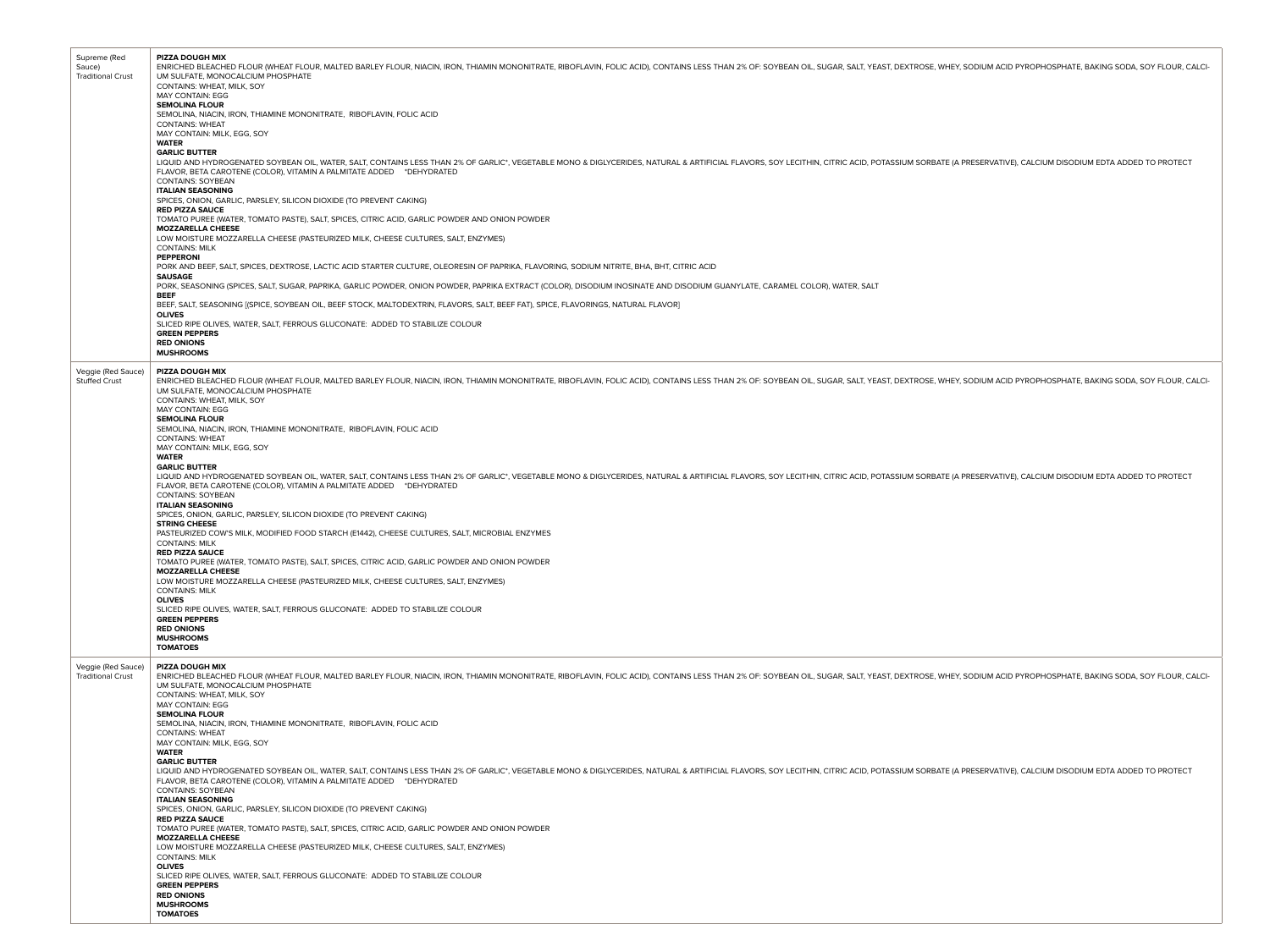|                       | <b>APPETIZERS</b>                                                                                                                                                                                                                                                                                                                                                                                                                                                                                                                                                                                                                                                                                                                                                                                                                                                                                                                                                                                                                                                                                                                                                                                                                                                                                                                                                                                                                                                                                                                                                                                                                                                                                                                                                                                                                                                                                                                                                                                                                                                                                                                                                                                                                                                                                                                                                                                                                                                                                                                                                                                                                                                                                                                                                                                                                                                                                                                                                                                                                                                                                                                                                                                                                                                                                                                                                                                                                  |
|-----------------------|------------------------------------------------------------------------------------------------------------------------------------------------------------------------------------------------------------------------------------------------------------------------------------------------------------------------------------------------------------------------------------------------------------------------------------------------------------------------------------------------------------------------------------------------------------------------------------------------------------------------------------------------------------------------------------------------------------------------------------------------------------------------------------------------------------------------------------------------------------------------------------------------------------------------------------------------------------------------------------------------------------------------------------------------------------------------------------------------------------------------------------------------------------------------------------------------------------------------------------------------------------------------------------------------------------------------------------------------------------------------------------------------------------------------------------------------------------------------------------------------------------------------------------------------------------------------------------------------------------------------------------------------------------------------------------------------------------------------------------------------------------------------------------------------------------------------------------------------------------------------------------------------------------------------------------------------------------------------------------------------------------------------------------------------------------------------------------------------------------------------------------------------------------------------------------------------------------------------------------------------------------------------------------------------------------------------------------------------------------------------------------------------------------------------------------------------------------------------------------------------------------------------------------------------------------------------------------------------------------------------------------------------------------------------------------------------------------------------------------------------------------------------------------------------------------------------------------------------------------------------------------------------------------------------------------------------------------------------------------------------------------------------------------------------------------------------------------------------------------------------------------------------------------------------------------------------------------------------------------------------------------------------------------------------------------------------------------------------------------------------------------------------------------------------------------|
| Cheesy Bread          | PIZZA DOUGH MIX<br>ENRICHED BLEACHED FLOUR (WHEAT FLOUR, MALTED BARLEY FLOUR, NIACIN, IRON, THIAMIN MONONITRATE, RIBOFLAVIN, FOLIC ACID), CONTAINS LESS THAN 2% OF: SOYBEAN OIL, SUGAR, SALT, YEAST, DEXTROSE, WHEY, SODIUM ACID PYROPHOSPHATE, B<br>UM SULFATE, MONOCALCIUM PHOSPHATE<br>CONTAINS: WHEAT, MILK, SOY<br><b>MAY CONTAIN: EGG</b><br><b>SEMOLINA FLOUR</b><br>SEMOLINA, NIACIN, IRON, THIAMINE MONONITRATE, RIBOFLAVIN, FOLIC ACID<br><b>CONTAINS: WHEAT</b><br>MAY CONTAIN: MILK, EGG, SOY<br><b>WATER</b><br><b>GARLIC BUTTER</b><br>LIQUID AND HYDROGENATED SOYBEAN OIL, WATER, SALT, CONTAINS LESS THAN 2% OF GARLIC*, VEGETABLE MONO & DIGLYCERIDES, NATURAL & ARTIFICIAL FLAVORS, SOY LECITHIN, CITRIC ACID, POTASSIUM SORBATE (A PRESERVATIVE), CALCIUM DISODI<br>FLAVOR, BETA CAROTENE (COLOR), VITAMIN A PALMITATE ADDED *DEHYDRATED<br><b>CONTAINS: SOYBEAN</b><br><b>MOZZARELLA CHEESE</b><br>LOW MOISTURE MOZZARELLA CHEESE (PASTEURIZED MILK, CHEESE CULTURES, SALT, ENZYMES)<br><b>CONTAINS: MILK</b><br><b>CHEDDAR CHEESE</b><br>CHEDDAR CHEESE (CULTURED PASTEURIZED MILK, SALT, ENZYMES, COLOR ADDED), POWDERED CELLULOSE (TO PREVENT CAKING), NATAMYCIN (A NATURAL MOLD INHIBITOR)<br><b>CONTAINS: MILK</b><br><b>ITALIAN SEASONING</b><br>SPICES, ONION, GARLIC, PARSLEY, SILICON DIOXIDE (TO PREVENT CAKING)<br><b>RED PIZZA SAUCE</b><br>TOMATO PUREE (WATER, TOMATO PASTE), SALT, SPICES, CITRIC ACID, GARLIC POWDER AND ONION POWDER<br><b>LITE RANCH DRESSING</b><br>CULTURED BUTTERMILK, WATER, VEGETABLE OIL (SOYBEAN AND/OR CANOLA), DISTILLED VINEGAR, EGG YOLK, CONTAINS LESS THAN 2% OF SALT, CORN STARCH, SUGAR, DISODIUM INOSINATE AND DISODIUM GUANYLATE, NONFAT MILK POWDER, ONION*, XANT<br>SOLIDS, SORBIC ACID (PRESERVATIVE), LACTIC ACID, SPICE, CREAM, GARLIC*, WHEY, VINEGAR POWDER, MUSTARD FLOUR, GUAR GUM, SOUR CREAM POWDER, MILK, DIPOTASSIUM PHOSPHATE, NATURAL FLAVOR, CITRIC ACID *DRIED<br><b>CONTAINS: EGG, MILK</b>                                                                                                                                                                                                                                                                                                                                                                                                                                                                                                                                                                                                                                                                                                                                                                                                                                                                                                                                                                                                                                                                                                                                                                                                                                                                                                                                                                                                                                               |
| <b>French Fries</b>   | <b>FRENCH FRIES</b><br>POTATOES, VEGETABLE OIL (CONTAINS ONE OR MORE OF THE FOLLOWING: CANOLA, PALM, SOYBEAN, SUNFLOWER), SALT, DISODIUM DIHYDROGEN PYROPHOSPHATE (TO PROMOTE COLOR RETENTION), DEXTROSE<br>SALT<br><b>KETCHUP</b><br>TOMATO CONCENTRATE FROM RED RIPE TOMATOES, DISTILLED VINEGAR, HIGH FRUCTOSE CORN SYRUP, CORN SYRUP, SALT, SPICE, ONION POWDER, NATURAL FLAVORING<br><b>LITE RANCH DRESSING</b><br>CULTURED BUTTERMILK, WATER, VEGETABLE OIL (SOYBEAN AND/OR CANOLA), DISTILLED VINEGAR, EGG YOLK, CONTAINS LESS THAN 2% OF SALT, CORN STARCH, SUGAR, DISODIUM INOSINATE AND DISODIUM GUANYLATE, NONFAT MILK POWDER, ONION*, XANT<br>SOLIDS, SORBIC ACID (PRESERVATIVE), LACTIC ACID, SPICE, CREAM, GARLIC*, WHEY, VINEGAR POWDER, MUSTARD FLOUR, GUAR GUM, SOUR CREAM POWDER, MILK, DIPOTASSIUM PHOSPHATE, NATURAL FLAVOR, CITRIC ACID *DRIED<br><b>CONTAINS: EGG, MILK</b>                                                                                                                                                                                                                                                                                                                                                                                                                                                                                                                                                                                                                                                                                                                                                                                                                                                                                                                                                                                                                                                                                                                                                                                                                                                                                                                                                                                                                                                                                                                                                                                                                                                                                                                                                                                                                                                                                                                                                                                                                                                                                                                                                                                                                                                                                                                                                                                                                                                                                                                                  |
| Mozzarella Sticks     | <b>MOZZARELLA STICKS</b><br>PART-SKIM MOZZARELLA CHEESE (PASTEURIZED PART-SKIM MILK, CHEESE CULTURES, SALT, ENZYMES, CALCIUM CHLORIDE), WATER, ENRICHED WHEAT FLOUR, WHEAT FLOUR, NIACIN, FERROUS SULFATE, THIAMINE MONONITRATE, RIBOFLAVIN, FOLIC ACID),<br>FLOUR (BLEACHED WHEAT FLOUR, NIACIN, REDUCED IRON, THIAMINE MONONITRATE, RIBOFLAVIN, FOLIC ACID), YELLOW CORN FLOUR, BLEACHED WHEAT FLOUR, BLEACHED WHEAT FLOUR WHEAT FLOUR, WHEAT FLOUR, NIACIN, FERROUS SULFATE, THIAMINE MO<br>ACID), CONTAINS 2% OR LESS OF DEXTROSE, DRIED GARLIC, DRIED ONION, LEAVENING (SODIUM ACID PYROPHOSPHATE, SODIUM BICARBONATE, MONOCALCIUM PHOSPHATE), MODIFIED CORN STARCH, NATURAL FLAVORS, ONION POWDER, PARSLEY, SALT, SOYBE<br>WHEY, YEAST<br>CONTAINS: MILK, WHEAT<br><b>RED PIZZA SAUCE</b><br>TOMATO PUREE (WATER, TOMATO PASTE), SALT, SPICES, CITRIC ACID, GARLIC POWDER AND ONION POWDER                                                                                                                                                                                                                                                                                                                                                                                                                                                                                                                                                                                                                                                                                                                                                                                                                                                                                                                                                                                                                                                                                                                                                                                                                                                                                                                                                                                                                                                                                                                                                                                                                                                                                                                                                                                                                                                                                                                                                                                                                                                                                                                                                                                                                                                                                                                                                                                                                                                                                                                                   |
|                       | <b>SIDES</b>                                                                                                                                                                                                                                                                                                                                                                                                                                                                                                                                                                                                                                                                                                                                                                                                                                                                                                                                                                                                                                                                                                                                                                                                                                                                                                                                                                                                                                                                                                                                                                                                                                                                                                                                                                                                                                                                                                                                                                                                                                                                                                                                                                                                                                                                                                                                                                                                                                                                                                                                                                                                                                                                                                                                                                                                                                                                                                                                                                                                                                                                                                                                                                                                                                                                                                                                                                                                                       |
| <b>Dipping Sauces</b> | <b>BBO SAUCE</b><br>SUGAR, DISTILLED VINEGAR, WATER, TOMATO PASTE, MOLASSES, MODIFIED POTATO STARCH, SALT, CONTAINS LESS THAN 2% OF NATURAL SMOKE FLAVOR, MUSTARD FLOUR, SPICE, PAPRIKA, ONION*, GARLIC*, CARAMEL COLOR, MALTODEXTRIN, CHILI POWDE<br>GARLIC), AUTOLYZED YEAST EXTRACT, NATURAL FLAVOR. * DRIED<br><b>BLUE CHEESE DRESSING</b><br>SOYBEAN OIL, DISTILLED VINEGAR, BLUE CHEESE ([CULTURED PASTEURIZED MILK, SALT, ENZYMES, PENICILLIUM ROQUEFORTI), NATAMYCIN [NATURAL MOLD INHIBITOR]), WATER, EGG YOLK, CONTAINS LESS THAN 2% OF SUGAR, SALT, SOUR CREAM SOLIDS<br>MILK, CULTURES], MALTODEXTRIN, CULTURED BUTTERMILK, CULTURED SKIM MILK), LACTIC ACID, GARLIC*, XANTHAN GUM, NATURAL FLAVOR *DRIED<br><b>CONTAINS: EGG, MILK</b><br><b>BUFFALO SAUCE</b><br>CAYENNE PEPPER SAUCE (AGED CAYENNE RED PEPPER, DISTILLED VINEGAR, SALT, GARLIC'), WATER, MARGARINE (SOYBEAN AND HYDROGENATED SOYBEAN OILS, WATER, SALT, MONO AND DIGLYCERIDES, SOY LECITHIN, SODIUM BENZOATE [PRESERVATIVE], N<br>BETA-CAROTENE [COLOR], VITAMIN A PALMITATE), CONTAINS LESS THAN 2% OF SUGAR, SALT, PAPRIKA, XANTHAN GUM, OLEORESIN PAPRIKA (COLOR), GARLIC,* SODIUM BENZOATE (PRESERVATIVE), NATURAL FLAVOR (MILK), SPICE, SODIUM ALGINATE, CA<br>FLAVOR). *DRIED.<br>CONTAINS: MILK, SOY<br><b>CHEESE SAUCE</b><br>WATER, SOYBEAN OIL, PASTEURIZED MILK, WHEY, MALTODEXTRIN, SODIUM PHOSPHATE, CONTAINS 2% OR LESS OF SALT, WHEY PROTEIN CONCENTRATE, MODIFIED FOOD STARCH, DATEM, NATURAL FLAVOR, MUSTARD FLOUR, LACTIC ACID, SORBIC ACID (PRESE<br>SAUCE (VINEGAR, MOLASSES, CORN SYRUP, WATER, SALT, CARAMEL COLOR, GARLIC POWDER, SUGAR, SPICES, TAMARIND, NATURAL FLAVOR), SODIUM ALGINATE, XANTHAN GUM, CHEESE CULTURES, ENZYMES, ARTIFICIAL COLOR (FD&C YELLOW 5), YELLOW 6)<br><b>CONTAINS: MILK</b><br><b>KETCHUP</b><br>TOMATO CONCENTRATE FROM RED RIPE TOMATOES, DISTILLED VINEGAR, HIGH FRUCTOSE CORN SYRUP, CORN SYRUP, SALT, SPICE, ONION POWDER, NATURAL FLAVORING<br><b>LITE RANCH DRESSING</b><br>CULTURED BUTTERMILK, WATER, VEGETABLE OIL (SOYBEAN AND/OR CANOLA), DISTILLED VINEGAR, EGG YOLK, CONTAINS LESS THAN 2% OF SALT, CORN STARCH, SUGAR, DISORIUM INOSINATE AND DISODIUM GUANYLATE, NONFAT MILK POWDER, ONION", XANT<br>SOLIDS, SORBIC ACID (PRESERVATIVE), LACTIC ACID, SPICE, CREAM, GARLIC*, WHEY, VINEGAR POWDER, MUSTARD FLOUR, GUAR GUM, SOUR CREAM POWDER, MILK, DIPOTASSIUM PHOSPHATE, NATURAL FLAVOR, CITRIC ACID *DRIED<br><b>CONTAINS: EGG, MILK</b><br>RED PIZZA SAUCE<br>TOMATO PUREE (WATER, TOMATO PASTE), SALT, SPICES, CITRIC ACID, GARLIC POWDER AND ONION POWDER<br>SWEET RED CHILI SAUCE<br>HIGH FRUCTOSE CORN SYRUP, SUGAR, WATER, DISTILLED VINEGAR, SOY SAUCE (WATER, WHEAT, SOYBEANS, SALT), AGED CAYENNE RED PEPPER, SRIRACHA CHILI SAUCE (RED CHILI, DISTILLED VINEGAR, SUGAR, SALT, GARLIC, ACETIC ACID, LACTIC ACI<br>MODIFIED CORN STARCH, CONTAINS LESS THAN 2% OF VEGETABLE OIL (SOYBEAN AND/OR CANOLA), SALT, GARLIC,* CHICKEN BASE (CHICKEN MEAT WITH NATURAL JUICES, SALT, SUGAR, CHICKEN FAT, HYDROLYZED [CORN, WHEAT AND SOY] PROTEIN, WHEY,<br>VORS, COTTONSEED OIL AND CORN OIL, DISODIUM INOSINATE AND DISODIUM GUANYLATE, AUTOLYZED YEAST EXTRACT, DEXTROSE, TURMERIC AND ANNATTO EXTRACT), RED BELL PEPPER, SPICE, CHILI DE ARBOL PEPPER,* POTASSIUM SORBATE AND SODIUM B<br>XANTHAN GUM, PAPRIKA, SULFITING AGENTS. *DRIED<br>CONTAINS: MILK, SOY, WHEAT |
| French Fries          | <b>FRENCH FRIES</b><br>POTATOES, VEGETABLE OIL (CONTAINS ONE OR MORE OF THE FOLLOWING: CANOLA, PALM, SOYBEAN, SUNFLOWER), SALT, DISODIUM DIHYDROGEN PYROPHOSPHATE (TO PROMOTE COLOR RETENTION), DEXTROSE<br><b>SALT</b><br><b>KETCHUP</b><br>TOMATO CONCENTRATE FROM RED RIPE TOMATOES, DISTILLED VINEGAR, HIGH FRUCTOSE CORN SYRUP, CORN SYRUP, SALT, SPICE, ONION POWDER, NATURAL FLAVORING                                                                                                                                                                                                                                                                                                                                                                                                                                                                                                                                                                                                                                                                                                                                                                                                                                                                                                                                                                                                                                                                                                                                                                                                                                                                                                                                                                                                                                                                                                                                                                                                                                                                                                                                                                                                                                                                                                                                                                                                                                                                                                                                                                                                                                                                                                                                                                                                                                                                                                                                                                                                                                                                                                                                                                                                                                                                                                                                                                                                                                      |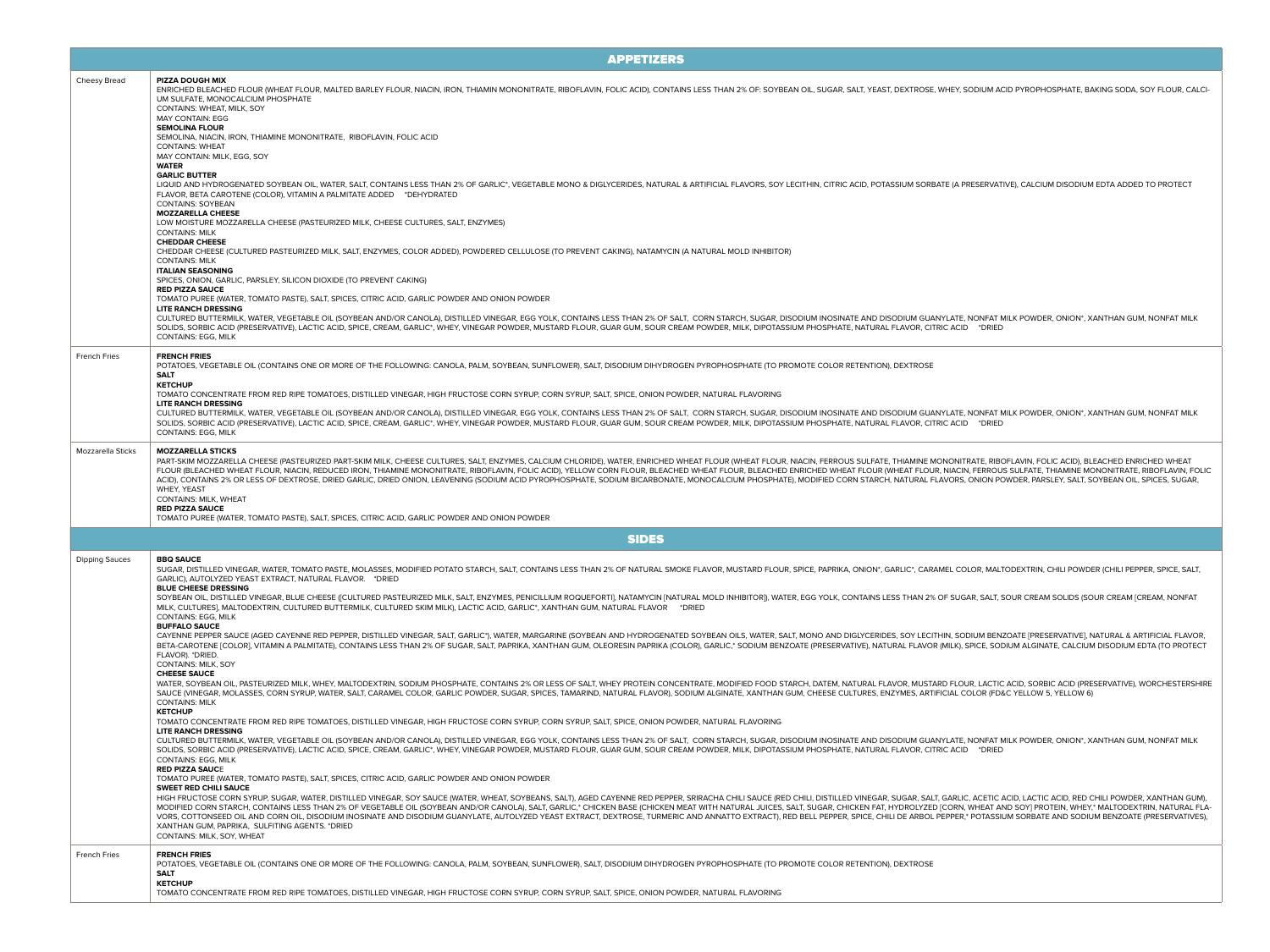| Fruits and<br>Vegetables                         | <b>CARROTS</b><br><b>MANDARIN ORANGES</b><br>MANDARIN ORANGE SEGMENTS, WATER, SUGAR, AND CITRIC ACID                                                                                                                                                                                                                                                                                                                                                                                                                                                                                                                                                                                                                                                                                                                                                                                                                                                                                                                                                                                                                                                                                                                                                                                                                                                                                                                                                                                                                                                                                                                                                                                                                                                                                                                                                                                                                                                                                                                                                                                                                                                                                                                                                                                                                                                                                                                                                                                                                                                                                                                                                                                                                                                                                                                                                                                                                                                                                                                                                                                                                                                                                                                                                                                                                                                                                                                          |
|--------------------------------------------------|-------------------------------------------------------------------------------------------------------------------------------------------------------------------------------------------------------------------------------------------------------------------------------------------------------------------------------------------------------------------------------------------------------------------------------------------------------------------------------------------------------------------------------------------------------------------------------------------------------------------------------------------------------------------------------------------------------------------------------------------------------------------------------------------------------------------------------------------------------------------------------------------------------------------------------------------------------------------------------------------------------------------------------------------------------------------------------------------------------------------------------------------------------------------------------------------------------------------------------------------------------------------------------------------------------------------------------------------------------------------------------------------------------------------------------------------------------------------------------------------------------------------------------------------------------------------------------------------------------------------------------------------------------------------------------------------------------------------------------------------------------------------------------------------------------------------------------------------------------------------------------------------------------------------------------------------------------------------------------------------------------------------------------------------------------------------------------------------------------------------------------------------------------------------------------------------------------------------------------------------------------------------------------------------------------------------------------------------------------------------------------------------------------------------------------------------------------------------------------------------------------------------------------------------------------------------------------------------------------------------------------------------------------------------------------------------------------------------------------------------------------------------------------------------------------------------------------------------------------------------------------------------------------------------------------------------------------------------------------------------------------------------------------------------------------------------------------------------------------------------------------------------------------------------------------------------------------------------------------------------------------------------------------------------------------------------------------------------------------------------------------------------------------------------------------|
| Pasta Salad<br>(Only One Recipe<br>per Location) | <b>MACARONI SALAD</b><br>COOKED MACARONI (SEMOLINA WHEAT FLOUR [ENRICHED WITH NIACIN, IRON, THIAMINE MONONITRATE, RIBOFLAVIN, FOLIC ACID], EGG WHITE), MAYONNAISE (SOYBEAN OIL, WATER, EGG YOLKS, VINEGAR, SALT), WATER, SUGAR, CELERY, ONION, SWEET PI<br>DISTILLED VINEGAR, SALT, CALCIUM CHLORIDE, MUSTARD SEED, XANTHAN GUM, CELERY SEED, DEHYDRATED RED BELL PEPPER, NATURAL FLAVORS, TURMERIC, MINCED ONION), SALT, VINEGAR, RED BELL PEPPER, MUSTARD (WATER, MUSTARD SEED, SALT, S<br>PAPRIKA, GARLIC POWDER, SPICES, XANTHAN GUM, ANNATTO EXTRACT COLOR, NATURAL FLAVOR), MODIFIED CORN STARCH, XANTHAN GUM, SODIUM BENZOATE (PRESERVATIVE), POTASSIUM SORBATE (PRESERVATIVE), ANNATTO EXTRACT (COLOR), MUSTARD FLO<br><b>POWDER</b><br><b>ROTINI PASTA SALAD</b><br>COOKED ENRICHED TRI-COLOR ROTINI (DURUM WHEAT SEMOLINA, TOMATO SOLIDS, DRIED SPINACH, ENRICHED WITH IRON, NIACIN, THIAMIN MONONITRATE, RIBOFLAVIN, FOLIC ACID), WATER, CELERY, RED BELL PEPPER, SOYBEAN OIL, OLIVES (SLICED RI<br>GLUCONATE [ADDED TO STABILIZE COLOR]), CARROT, VINEGAR, OLIVE OIL, SEASONING (SUGAR, DEHYDRATED GARLIC, DEHYDRATED ONION, AUTOLYZED YEAST EXTRACT, DEHYDRATED BELL PEPPERS, SPICES), SALT, BURGUNDY COOKING WINE (WINE, SALT,<br>TIVE), POTASSIUM METABISULFITE [PRESERVATIVE]), ROMANO CHEESE (PASTEURIZED PART-SKIM MILK, CHEESE CULTURE, SALT, ENZYMES), SUGAR, XANTHAN GUM, GARLIC POWDER, SODIUM BENZOATE (PRESERVATIVE), POTASSIUM SORBATE (PRESERVATIVE)<br>PARSLEY, ANNATTO EXTRACT (COLOR), OLEORESIN PAPRIKA                                                                                                                                                                                                                                                                                                                                                                                                                                                                                                                                                                                                                                                                                                                                                                                                                                                                                                                                                                                                                                                                                                                                                                                                                                                                                                                                                                                                                                                                                                                                                                                                                                                                                                                                                                                                                                                                                         |
|                                                  | <b>WING SAUCES</b>                                                                                                                                                                                                                                                                                                                                                                                                                                                                                                                                                                                                                                                                                                                                                                                                                                                                                                                                                                                                                                                                                                                                                                                                                                                                                                                                                                                                                                                                                                                                                                                                                                                                                                                                                                                                                                                                                                                                                                                                                                                                                                                                                                                                                                                                                                                                                                                                                                                                                                                                                                                                                                                                                                                                                                                                                                                                                                                                                                                                                                                                                                                                                                                                                                                                                                                                                                                                            |
| <b>BBQ</b> Sauce                                 | SUGAR, DISTILLED VINEGAR, WATER, TOMATO PASTE, MOLASSES, MODIFIED POTATO STARCH, SALT, CONTAINS LESS THAN 2% OF NATURAL SMOKE FLAVOR, MUSTARD FLOUR, SPICE, PAPRIKA, ONION*, GARLIC*, CARAMEL COLOR, MALTODEXTRIN, CHILI POWDE<br>GARLIC), AUTOLYZED YEAST EXTRACT, NATURAL FLAVOR, *DRIED                                                                                                                                                                                                                                                                                                                                                                                                                                                                                                                                                                                                                                                                                                                                                                                                                                                                                                                                                                                                                                                                                                                                                                                                                                                                                                                                                                                                                                                                                                                                                                                                                                                                                                                                                                                                                                                                                                                                                                                                                                                                                                                                                                                                                                                                                                                                                                                                                                                                                                                                                                                                                                                                                                                                                                                                                                                                                                                                                                                                                                                                                                                                    |
| <b>Buffalo Sauce</b>                             | CAYENNE PEPPER SAUCE (AGED CAYENNE RED PEPPER, DISTILLED VINEGAR, SALT, GARLIC*), WATER, MARGARINE (SOYBEAN AND HYDROGENATED SOYBEAN OILS, WATER, SALT, MONO AND DIGLYCERIDES, SOY LECITHIN, SODIUM BENZOATE [PRESERVATIVE], N<br>BETA-CAROTENE [COLOR], VITAMIN A PALMITATE), CONTAINS LESS THAN 2% OF SUGAR, SALT, PAPRIKA, XANTHAN GUM, OLEORESIN PAPRIKA (COLOR), GARLIC,* SODIUM BENZOATE (PRESERVATIVE), NATURAL FLAVOR (MILK), SPICE, SODIUM ALGINATE, CA<br>FLAVOR), *DRIED.<br>CONTAINS: MILK, SOY                                                                                                                                                                                                                                                                                                                                                                                                                                                                                                                                                                                                                                                                                                                                                                                                                                                                                                                                                                                                                                                                                                                                                                                                                                                                                                                                                                                                                                                                                                                                                                                                                                                                                                                                                                                                                                                                                                                                                                                                                                                                                                                                                                                                                                                                                                                                                                                                                                                                                                                                                                                                                                                                                                                                                                                                                                                                                                                   |
| Sweet Red Chili<br>Sauce                         | HIGH FRUCTOSE CORN SYRUP, SUGAR, WATER, DISTILLED VINEGAR, SOY SAUCE (WATER, WHEAT, SOYBEANS, SALT), AGED CAYENNE RED PEPPER, SRIRACHA CHILI SAUCE (RED CHILI, DISTILLED VINEGAR, SUGAR, SALT), GARLIC, ACETIC ACID, LACTIC AC<br>MODIFIED CORN STARCH, CONTAINS LESS THAN 2% OF VEGETABLE OIL (SOYBEAN AND/OR CANOLA), SALT, GARLIC,* CHICKEN BASE (CHICKEN MEAT WITH NATURAL JUICES, SALT, SUGAR, CHICKEN FAT, HYDROLYZED [CORN, WHEAT AND SOY] PROTEIN, WHEY,<br>VORS, COTTONSEED OIL AND CORN OIL, DISODIUM INOSINATE AND DISODIUM GUANYLATE, AUTOLYZED YEAST EXTRACT, DEXTROSE, TURMERIC AND ANNATTO EXTRACT), RED BELL PEPPER, SPICE, CHILI DE ARBOL PEPPER,* POTASSIUM SORBATE AND SODIUM B<br>XANTHAN GUM, PAPRIKA, SULFITING AGENTS. *DRIED<br>CONTAINS: MILK, SOY, WHEAT                                                                                                                                                                                                                                                                                                                                                                                                                                                                                                                                                                                                                                                                                                                                                                                                                                                                                                                                                                                                                                                                                                                                                                                                                                                                                                                                                                                                                                                                                                                                                                                                                                                                                                                                                                                                                                                                                                                                                                                                                                                                                                                                                                                                                                                                                                                                                                                                                                                                                                                                                                                                                                            |
|                                                  | <b>DIPPING SAUCES AND VEGETABLES</b>                                                                                                                                                                                                                                                                                                                                                                                                                                                                                                                                                                                                                                                                                                                                                                                                                                                                                                                                                                                                                                                                                                                                                                                                                                                                                                                                                                                                                                                                                                                                                                                                                                                                                                                                                                                                                                                                                                                                                                                                                                                                                                                                                                                                                                                                                                                                                                                                                                                                                                                                                                                                                                                                                                                                                                                                                                                                                                                                                                                                                                                                                                                                                                                                                                                                                                                                                                                          |
| Dipping Sauces                                   | <b>BBQ SAUCE</b><br>SUGAR, DISTILLED VINEGAR, WATER, TOMATO PASTE, MOLASSES, MODIFIED POTATO STARCH, SALT, CONTAINS LESS THAN 2% OF NATURAL SMOKE FLAVOR, MUSTARD FLOUR, SPICE, PAPRIKA, ONION*, GARLIC*, CARAMEL COLOR, MALTODEXTRIN, CHILI POWDE<br>GARLIC), AUTOLYZED YEAST EXTRACT, NATURAL FLAVOR. * DRIED<br><b>BLUE CHEESE DRESSING</b><br>SOYBEAN OIL, DISTILLED VINEGAR, BLUE CHEESE ([CULTURED PASTEURIZED MILK, SALT, ENZYMES, PENICILLIUM ROQUEFORTI), NATAMYCIN [NATURAL MOLD INHIBITOR]), WATER, EGG YOLK, CONTAINS LESS THAN 2% OF SUGAR, SALT, SOUR CREAM SOLIDS<br>MILK, CULTURES), MALTODEXTRIN, CULTURED BUTTERMILK, CULTURED SKIM MILK), LACTIC ACID, GARLIC*, XANTHAN GUM, NATURAL FLAVOR * DRIED<br>CONTAINS: EGG, MILK<br><b>BUFFALO SAUCE</b><br>CAYENNE PEPPER SAUCE (AGED CAYENNE RED PEPPER, DISTILLED VINEGAR, SALT, GARLIC"), WATER, MARGARINE (SOYBEAN AND HYDROGENATED SOYBEAN OILS, WATER, SALT, MONO AND DIGLYCERIDES, SOY LECITHIN, SODIUM BENZOATE [PRESERVATIVE], N<br>BETA-CAROTENE [COLOR], VITAMIN A PALMITATE), CONTAINS LESS THAN 2% OF SUGAR, SALT, PAPRIKA, XANTHAN GUM, OLEORESIN PAPRIKA (COLOR), GARLIC,* SODIUM BENZOATE (PRESERVATIVE), NATURAL FLAVOR (MILK), SPICE, SODIUM ALGINATE, CA<br>FLAVOR). *DRIED.<br>CONTAINS: MILK, SOY<br><b>CHEESE SAUCE</b><br>WATER, SOYBEAN OIL, PASTEURIZED MILK, WHEY, MALTODEXTRIN, SODIUM PHOSPHATE, CONTAINS 2% OR LESS OF SALT, WHEY PROTEIN CONCENTRATE, MODIFIED FOOD STARCH, DATEM, NATURAL FLAVOR, MUSTARD FLOUR, LACTIC ACID, SORBIC ACID (PRESE<br>SAUCE (VINEGAR, MOLASSES, CORN SYRUP, WATER, SALT, CARAMEL COLOR, GARLIC POWDER, SUGAR, SPICES, TAMARIND, NATURAL FLAVOR), SODIUM ALGINATE, XANTHAN GUM, CHEESE CULTURES, ENZYMES, ARTIFICIAL COLOR (FD&C YELLOW 5), YELLOW 6)<br><b>CONTAINS: MILK</b><br><b>KETCHUP</b><br>TOMATO CONCENTRATE FROM RED RIPE TOMATOES, DISTILLED VINEGAR, HIGH FRUCTOSE CORN SYRUP, CORN SYRUP, SALT, SPICE, ONION POWDER, NATURAL FLAVORING<br><b>LITE RANCH DRESSING</b><br>CULTURED BUTTERMILK, WATER, VEGETABLE OIL (SOYBEAN AND/OR CANOLA), DISTILLED VINEGAR, EGG YOLK, CONTAINS LESS THAN 2% OF SALT, CORN STARCH, SUGAR, DISORIUM INOSINATE AND DISODIUM GUANYLATE, NONFAT MILK POWDER, ONION", XANT<br>SOLIDS, SORBIC ACID (PRESERVATIVE), LACTIC ACID, SPICE, CREAM, GARLIC*, WHEY, VINEGAR POWDER, MUSTARD FLOUR, GUAR GUM, SOUR CREAM POWDER, MILK, DIPOTASSIUM PHOSPHATE, NATURAL FLAVOR, CITRIC ACID *DRIED<br>CONTAINS: EGG, MILK<br><b>RED PIZZA SAUCE</b><br>TOMATO PUREE (WATER, TOMATO PASTE), SALT, SPICES, CITRIC ACID, GARLIC POWDER AND ONION POWDER<br>SWEET RED CHILI SAUCE<br>HIGH FRUCTOSE CORN SYRUP, SUGAR, WATER, DISTILLED VINEGAR, SOY SAUCE (WATER, WHEAT, SOYBEANS, SALT), AGED CAYENNE RED PEPPER, SRIRACHA CHILI SAUCE (RED CHILI, DISTILLED VINEGAR, SUGAR, SALT, GARLIC, ACETIC ACID, LACTIC ACI<br>MODIFIED CORN STARCH, CONTAINS LESS THAN 2% OF VEGETABLE OIL (SOYBEAN AND/OR CANOLA), SALT, GARLIC,* CHICKEN BASE (CHICKEN MEAT WITH NATURAL JUICES, SALT, SUGAR, CHICKEN FAT, HYDROLYZED [CORN, WHEAT AND SOY] PROTEIN, WHEY,<br>VORS, COTTONSEED OIL AND CORN OIL, DISODIUM INOSINATE AND DISODIUM GUANYLATE, AUTOLYZED YEAST EXTRACT, DEXTROSE, TURMERIC AND ANNATTO EXTRACT), RED BELL PEPPER, SPICE, CHILI DE ARBOL PEPPER,* POTASSIUM SORBATE AND SODIUM B<br>XANTHAN GUM, PAPRIKA, SULFITING AGENTS. * DRIED<br>CONTAINS: MILK, SOY, WHEAT |
| Vegetables                                       | CELERY<br>CARROTS                                                                                                                                                                                                                                                                                                                                                                                                                                                                                                                                                                                                                                                                                                                                                                                                                                                                                                                                                                                                                                                                                                                                                                                                                                                                                                                                                                                                                                                                                                                                                                                                                                                                                                                                                                                                                                                                                                                                                                                                                                                                                                                                                                                                                                                                                                                                                                                                                                                                                                                                                                                                                                                                                                                                                                                                                                                                                                                                                                                                                                                                                                                                                                                                                                                                                                                                                                                                             |
|                                                  | <b>SALAD BAR</b>                                                                                                                                                                                                                                                                                                                                                                                                                                                                                                                                                                                                                                                                                                                                                                                                                                                                                                                                                                                                                                                                                                                                                                                                                                                                                                                                                                                                                                                                                                                                                                                                                                                                                                                                                                                                                                                                                                                                                                                                                                                                                                                                                                                                                                                                                                                                                                                                                                                                                                                                                                                                                                                                                                                                                                                                                                                                                                                                                                                                                                                                                                                                                                                                                                                                                                                                                                                                              |
| Bacon                                            | CURED WITH WATER, SALT, SUGAR, SODIUM PHOSPHATE, SODIUM ERYTHORBATE, SODIUM NITRITE<br>MAY CONTAIN: SMOKE FLAVORING                                                                                                                                                                                                                                                                                                                                                                                                                                                                                                                                                                                                                                                                                                                                                                                                                                                                                                                                                                                                                                                                                                                                                                                                                                                                                                                                                                                                                                                                                                                                                                                                                                                                                                                                                                                                                                                                                                                                                                                                                                                                                                                                                                                                                                                                                                                                                                                                                                                                                                                                                                                                                                                                                                                                                                                                                                                                                                                                                                                                                                                                                                                                                                                                                                                                                                           |
| <b>Beets</b>                                     | BEETS, WATER, CITRIC ACID AND SALT                                                                                                                                                                                                                                                                                                                                                                                                                                                                                                                                                                                                                                                                                                                                                                                                                                                                                                                                                                                                                                                                                                                                                                                                                                                                                                                                                                                                                                                                                                                                                                                                                                                                                                                                                                                                                                                                                                                                                                                                                                                                                                                                                                                                                                                                                                                                                                                                                                                                                                                                                                                                                                                                                                                                                                                                                                                                                                                                                                                                                                                                                                                                                                                                                                                                                                                                                                                            |
| <b>Black Olives</b>                              | SLICED RIPE OLIVES, WATER, SALT, FERROUS GLUCONATE: ADDED TO STABILIZE COLOUR                                                                                                                                                                                                                                                                                                                                                                                                                                                                                                                                                                                                                                                                                                                                                                                                                                                                                                                                                                                                                                                                                                                                                                                                                                                                                                                                                                                                                                                                                                                                                                                                                                                                                                                                                                                                                                                                                                                                                                                                                                                                                                                                                                                                                                                                                                                                                                                                                                                                                                                                                                                                                                                                                                                                                                                                                                                                                                                                                                                                                                                                                                                                                                                                                                                                                                                                                 |
| Broccoli                                         | <b>BROCCOLI</b>                                                                                                                                                                                                                                                                                                                                                                                                                                                                                                                                                                                                                                                                                                                                                                                                                                                                                                                                                                                                                                                                                                                                                                                                                                                                                                                                                                                                                                                                                                                                                                                                                                                                                                                                                                                                                                                                                                                                                                                                                                                                                                                                                                                                                                                                                                                                                                                                                                                                                                                                                                                                                                                                                                                                                                                                                                                                                                                                                                                                                                                                                                                                                                                                                                                                                                                                                                                                               |
| Carrots                                          | CARROTS                                                                                                                                                                                                                                                                                                                                                                                                                                                                                                                                                                                                                                                                                                                                                                                                                                                                                                                                                                                                                                                                                                                                                                                                                                                                                                                                                                                                                                                                                                                                                                                                                                                                                                                                                                                                                                                                                                                                                                                                                                                                                                                                                                                                                                                                                                                                                                                                                                                                                                                                                                                                                                                                                                                                                                                                                                                                                                                                                                                                                                                                                                                                                                                                                                                                                                                                                                                                                       |
| Cauliflower                                      | CAULIFLOWER                                                                                                                                                                                                                                                                                                                                                                                                                                                                                                                                                                                                                                                                                                                                                                                                                                                                                                                                                                                                                                                                                                                                                                                                                                                                                                                                                                                                                                                                                                                                                                                                                                                                                                                                                                                                                                                                                                                                                                                                                                                                                                                                                                                                                                                                                                                                                                                                                                                                                                                                                                                                                                                                                                                                                                                                                                                                                                                                                                                                                                                                                                                                                                                                                                                                                                                                                                                                                   |
| Cheddar Cheese                                   | CHEDDAR CHEESE (CULTURED PASTEURIZED MILK, SALT, ENZYMES, COLOR ADDED), POWDERED CELLULOSE (TO PREVENT CAKING), NATAMYCIN (A NATURAL MOLD INHIBITOR)<br><b>CONTAINS: MILK</b>                                                                                                                                                                                                                                                                                                                                                                                                                                                                                                                                                                                                                                                                                                                                                                                                                                                                                                                                                                                                                                                                                                                                                                                                                                                                                                                                                                                                                                                                                                                                                                                                                                                                                                                                                                                                                                                                                                                                                                                                                                                                                                                                                                                                                                                                                                                                                                                                                                                                                                                                                                                                                                                                                                                                                                                                                                                                                                                                                                                                                                                                                                                                                                                                                                                 |
| <b>Cottage Cheese</b>                            | CULTURED NONFAT MILK, MILK, CREAM, CONTAINS LESS THAN 2% OF: NONFAT MILK, WHEY, SALT, MALTODEXTRIN, GUAR GUM, CITRIC ACID, CARRAGEENAN, MONO AND DIGLYCERIDES, LOCUST BEAN GUM, NATURAL FLAVOR, POTASSIUM SORBATE AND CARBON D<br>FRESHNESS), ENZYME<br><b>CONTAINS: MILK</b>                                                                                                                                                                                                                                                                                                                                                                                                                                                                                                                                                                                                                                                                                                                                                                                                                                                                                                                                                                                                                                                                                                                                                                                                                                                                                                                                                                                                                                                                                                                                                                                                                                                                                                                                                                                                                                                                                                                                                                                                                                                                                                                                                                                                                                                                                                                                                                                                                                                                                                                                                                                                                                                                                                                                                                                                                                                                                                                                                                                                                                                                                                                                                 |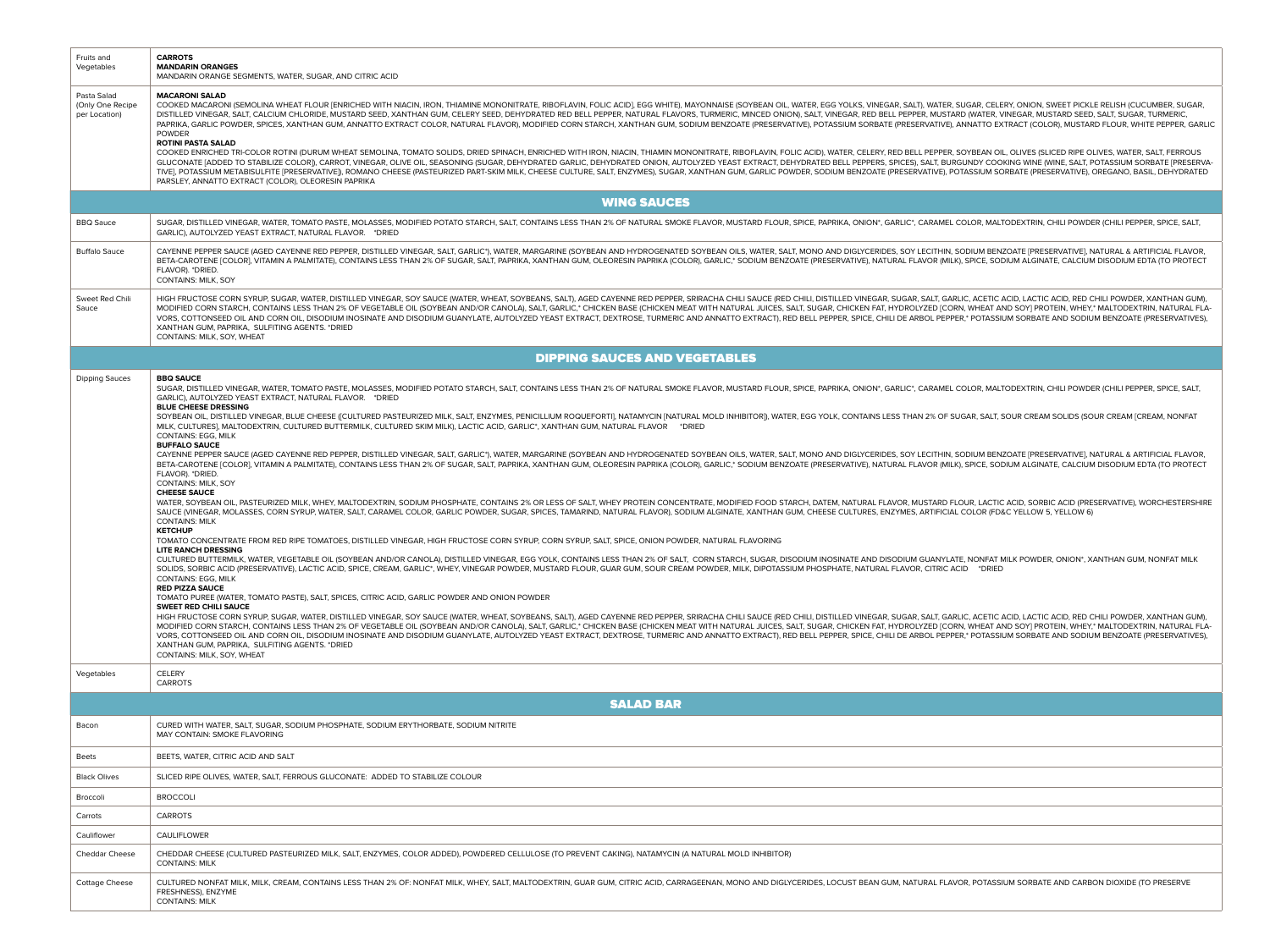| Crackers                                           | ENRICHED FLOUR (WHEAT FLOUR, NIACIN, REDUCED IRON, THIAMINE MONONITRATE, RIBOFLAVIN, FOLIC ACID), VEGETABLE OIL (CONTAINS ONE OR MORE OF THE FOLLOWING: SOYBEAN OIL, CANOLA OIL, CANOLA OIL, CORN OIL), SUGAR, CORN SYRUP, SAL<br>AMMONIUM BICARBONATE, MONOCALCIUM PHOSPHATE)<br><b>CONTAINS: WHEAT</b>                                                                                                                                                                                                                                                                                                                                                                                                                                                                                                                                                                                                                                                                                                                                                                                                                                                                                                                                                                                                                                                                                                                                                                                                                       |
|----------------------------------------------------|--------------------------------------------------------------------------------------------------------------------------------------------------------------------------------------------------------------------------------------------------------------------------------------------------------------------------------------------------------------------------------------------------------------------------------------------------------------------------------------------------------------------------------------------------------------------------------------------------------------------------------------------------------------------------------------------------------------------------------------------------------------------------------------------------------------------------------------------------------------------------------------------------------------------------------------------------------------------------------------------------------------------------------------------------------------------------------------------------------------------------------------------------------------------------------------------------------------------------------------------------------------------------------------------------------------------------------------------------------------------------------------------------------------------------------------------------------------------------------------------------------------------------------|
| Cranberries                                        | CRANBERRIES, SUGAR, SUNFLOWER OIL                                                                                                                                                                                                                                                                                                                                                                                                                                                                                                                                                                                                                                                                                                                                                                                                                                                                                                                                                                                                                                                                                                                                                                                                                                                                                                                                                                                                                                                                                              |
| Croutons                                           | ENRICHED FLOUR (WHEAT FLOUR, MALTED BARLEY FLOUR, NIACIN, REDUCED IRON, THIAMIN MONONITRATE, RIBOFLAVIN, FOLIC ACID), CANOLA AND/OR SUNFLOWER OIL (WITH ROSEMARY EXTRACT AND ASCORBIC ACID [TO PRESERVE FRESHNESS]), SALT, MAL<br>OR LESS OF WHEY, DEXTROSE, GARLIC POWDER, BUTTERMILK, ONION POWDER, DEHYDRATED PARSLEY, NATURAL BUTTER FLAVOR (WITH BUTTER [CREAM, NONFAT MILK, SALT], CREAM), CORN SYRUP SOLIDS, GUAR GUM, EXTRACTIVES OF ANNATTO AND TURMERI<br>CONTAINS: WHEAT, MILK<br>PACKAGED IN A FACILITY THAT ALSO PACKAGES TREE NUTS                                                                                                                                                                                                                                                                                                                                                                                                                                                                                                                                                                                                                                                                                                                                                                                                                                                                                                                                                                               |
| Cucumbers                                          | <b>CUCUMBERS</b>                                                                                                                                                                                                                                                                                                                                                                                                                                                                                                                                                                                                                                                                                                                                                                                                                                                                                                                                                                                                                                                                                                                                                                                                                                                                                                                                                                                                                                                                                                               |
| Eggs                                               | EGGS, WATER, CITRIC ACID, SODIUM BENZOATE<br><b>CONTAINS: EGGS</b>                                                                                                                                                                                                                                                                                                                                                                                                                                                                                                                                                                                                                                                                                                                                                                                                                                                                                                                                                                                                                                                                                                                                                                                                                                                                                                                                                                                                                                                             |
| Fruit                                              | CANTALOUPE<br><b>GRAPES</b><br><b>HONEYDEW</b><br>ORANGES<br><b>STRAWBERRIES</b><br>WATERMELON                                                                                                                                                                                                                                                                                                                                                                                                                                                                                                                                                                                                                                                                                                                                                                                                                                                                                                                                                                                                                                                                                                                                                                                                                                                                                                                                                                                                                                 |
| Garlic Sesame<br>Sticks                            | ENRICHED FLOUR (WHEAT FLOUR, MALTED BARLEY FLOUR, NIACIN, REDUCED IRON, THIAMIN MONONITRATE, RIBOFLAVIN, FOLIC ACID), SOYBEAN OIL, SESAME SEEDS, BULGUR WHEAT, SALT, GARLIC POWDER, BEET POWDER (COLOR), TURMERIC (COLOR)<br><b>CONTAINS: WHEAT</b>                                                                                                                                                                                                                                                                                                                                                                                                                                                                                                                                                                                                                                                                                                                                                                                                                                                                                                                                                                                                                                                                                                                                                                                                                                                                            |
| Grape<br>Tomatoes                                  | <b>TOMATOES</b>                                                                                                                                                                                                                                                                                                                                                                                                                                                                                                                                                                                                                                                                                                                                                                                                                                                                                                                                                                                                                                                                                                                                                                                                                                                                                                                                                                                                                                                                                                                |
| Green Peppers                                      | <b>GREEN BELL PEPPERS</b>                                                                                                                                                                                                                                                                                                                                                                                                                                                                                                                                                                                                                                                                                                                                                                                                                                                                                                                                                                                                                                                                                                                                                                                                                                                                                                                                                                                                                                                                                                      |
| Jalapenos                                          | JALAPENO PEPPERS, WATER, SALT, ACETIC ACID, CITRIC ACID, CALCIUM CHLORIDE, SODIUM BENZOATE (PRESERVATIVE), SODIUM METABISULFITE, FD&C YELLOW COLOR #5<br><b>CONTAINS: SULFITES</b>                                                                                                                                                                                                                                                                                                                                                                                                                                                                                                                                                                                                                                                                                                                                                                                                                                                                                                                                                                                                                                                                                                                                                                                                                                                                                                                                             |
| Lettuce Mix                                        | ICEBERG LETTUCE, ROMAINE LETTUCE, CARROTS, RED CABBAGE                                                                                                                                                                                                                                                                                                                                                                                                                                                                                                                                                                                                                                                                                                                                                                                                                                                                                                                                                                                                                                                                                                                                                                                                                                                                                                                                                                                                                                                                         |
| Mushrooms                                          | <b>MUSHROOMS</b>                                                                                                                                                                                                                                                                                                                                                                                                                                                                                                                                                                                                                                                                                                                                                                                                                                                                                                                                                                                                                                                                                                                                                                                                                                                                                                                                                                                                                                                                                                               |
| Parmesan Cheese                                    | PARMESAN PRODUCT (PASTEURIZED PART SKIM COW'S MILK, CHEESE CULTURES, SALT, ENZYMES) HARD GRATING CHEESE: MOZZARELLA AND /OR SWISS CHEESE ((MILK, CHEESE CULTURES, SALT, ENZYMES), CELLULOSE, PALM OIL, CASIEN AND/OR CASEINATE<br>SALT, SODIUM ALUMINUM PHOSHATE, SODIUM PHOSPHATE, LACTIC ACID, NATURAL FLAVOR, SODIUM CITRATE, SORBIC ACID [AS A PRESERVATIVE], ARTIFICIAL COLOR), POWDERED CELLULOSE [TO PREVENT CAKING], POTASSIUM SORBATE [TO PROTECT FLAVO<br><b>CONTAINS: MILK</b>                                                                                                                                                                                                                                                                                                                                                                                                                                                                                                                                                                                                                                                                                                                                                                                                                                                                                                                                                                                                                                      |
| Pasta Salad<br>(Only One Recipe<br>per Location)   | <b>MACARONI SALAD</b><br>COOKED MACARONI (SEMOLINA WHEAT FLOUR [ENRICHED WITH NIACIN, IRON, THIAMINE MONONITRATE, RIBOFLAVIN, FOLIC ACID], EGG WHITE), MAYONNAISE (SOYBEAN OIL, WATER, EGG YOLKS, VINEGAR, SALT), WATER, SUGAR, CELERY, ONION, SWEET PI<br>DISTILLED VINEGAR, SALT, CALCIUM CHLORIDE, MUSTARD SEED, XANTHAN GUM, CELERY SEED, DEHYDRATED RED BELL PEPPER, NATURAL FLAVORS, TURMERIC, MINCED ONION), SALT, VINEGAR, RED BELL PEPPER, MUSTARD (WATER, VINEGAR, NUSTARD SEED<br>PAPRIKA, GARLIC POWDER, SPICES, XANTHAN GUM, ANNATTO EXTRACT COLOR, NATURAL FLAVOR), MODIFIED CORN STARCH, XANTHAN GUM, SODIUM BENZOATE (PRESERVATIVE), POTASSIUM SORBATE (PRESERVATIVE), ANNATTO EXTRACT (COLOR), MUSTARD FLO<br><b>POWDER</b><br>ROTINI PASTA SALAD<br>COOKED ENRICHED TRI-COLOR ROTINI (DURUM WHEAT SEMOLINA, TOMATO SOLIDS, DRIED SPINACH, ENRICHED WITH IRON, NIACIN, THIAMIN MONONITRATE, RIBOFLAVIN, FOLIC ACID), WATER, CELERY, RED BELL PEPPER, SOYBEAN OIL, OLIVES (SLICED RI<br>GLUCONATE [ADDED TO STABILIZE COLOR]), CARROT, VINEGAR, OLIVE OIL, SEASONING (SUGAR, DEHYDRATED GARLIC, DEHYDRATED ONION, AUTOLYZED YEAST EXTRACT, DEHYDRATED BELL PEPPERS, SPICES), SALT, BURGUNDY COOKING WINE (WINE, SALT,<br>TIVE), POTASSIUM METABISULFITE [PRESERVATIVE]), ROMANO CHEESE (PASTEURIZED PART-SKIM MILK, CHEESE CULTURE, SALT, ENZYMES), SUGAR, XANTHAN GUM, GARLIC POWDER, SODIUM BENZOATE (PRESERVATIVE), POTASSIUM SORBATE (PRESERVATIVE)<br>PARSLEY, ANNATTO EXTRACT (COLOR), OLEORESIN PAPRIKA |
| "Potato Salad<br>(Only One Recipe<br>per Location) | DICED POTATO SALAD W/EGG<br>POTATOES, MAYONNAISE (SOYBEAN OIL, WATER, EGG YOLKS, VINEGAR, SALT), CELERY, SUGAR, WATER, SWEET PICKLE RELISH (CUCUMBER, SUGAR, DISTILLED VINEGAR, SALT, CALCIUM CHLORIDE, MUSTARD SEED, XANTHAN GUM, CELERY SEED, DEHYDRATED<br>FLAVORS, TURMERIC, MINCED ONION), ONION, MUSTARD (WATER, VINEGAR, MUSTARD SEED, SALT, SUGAR, TURMERIC, PAPRIKA, GARLIC POWDER, SPICES, XANTHAN GUM, ANNATTO EXTRACT COLOR, NATURAL FLAVOR), HARD COOKED EGGS, SALT, VINEGAR, R<br>CORN STARCH, BLACK PEPPER, POTASSIUM SORBATE (PRESERVATIVE), SODIUM BENZOATE (PRESERVATIVE), ANNATTO EXTRACT (COLOR), XANTHAN GUM<br><b>CONTAINS: EGG</b><br><b>RED SKIN POTATO SALAD</b><br>RED POTATOES, MAYONNAISE (SOYBEAN OIL, WATER, EGG YOLKS, VINEGAR, SALT), ONION, WATER, VINEGAR, SALT, MODIFIED CORN STARCH, SUGAR, BLACK PEPPER, DEHYDRATED PARSLEY, POTASSIUM SORBATE (PRESERVATIVE), SODIUM BENZOATE (PRESER                                                                                                                                                                                                                                                                                                                                                                                                                                                                                                                                                                                                    |
| <b>Red Onion</b>                                   | <b>RED ONIONS</b>                                                                                                                                                                                                                                                                                                                                                                                                                                                                                                                                                                                                                                                                                                                                                                                                                                                                                                                                                                                                                                                                                                                                                                                                                                                                                                                                                                                                                                                                                                              |
| Romaine Lettuce                                    | ROMAINE LETTUCE                                                                                                                                                                                                                                                                                                                                                                                                                                                                                                                                                                                                                                                                                                                                                                                                                                                                                                                                                                                                                                                                                                                                                                                                                                                                                                                                                                                                                                                                                                                |
| Spinach                                            | SPINACH                                                                                                                                                                                                                                                                                                                                                                                                                                                                                                                                                                                                                                                                                                                                                                                                                                                                                                                                                                                                                                                                                                                                                                                                                                                                                                                                                                                                                                                                                                                        |
| Strawberry Jello<br>Parfait                        | STRAWBERRY FLAVORED GELATIN (WATER, HIGH FRUCTOSE CORN SYRUP, GELATIN BASE [GELATIN, SUGAR, FUMARIC ACID, SODIUM CITRATE, CITRIC ACID, SALT, POTASSIUM SORBATE (PRESERVATIVE)], GELATIN, STRAWBERRY TYPE FLAVOR [WATER, PROPYL<br>AND ARTIFICIAL FLAVORS, CITRIC ACID AND SODIUM BENZOATE (PRESERVATIVE)], POTASSIUM SORBATE (PRESERVATIVE)), WHIPPED TOPPING (WATER, HYDROGENATED PALM KERNEL OIL, HIGH FRUCTOSE CORN SYRUP, SUGAR, CONTAINS LESS THAN 2% OF TH<br>GUM, POLYSORBATE 60, POLYGLYCEROL ESTERS OF FATTY ACIDS, SALT, SOY LECITHIN, SODIUM CITRATE, NATURAL AND ARTIFICIAL FLAVOR, DISODIUM PHOSPHATE, XANTHAN GUM, NATURAL FLAVOR, GELATIN, POTASSIUM SORBATE TO PROTECT FLAVOR, COL                                                                                                                                                                                                                                                                                                                                                                                                                                                                                                                                                                                                                                                                                                                                                                                                                             |
| <b>Sunflower Seeds</b>                             | SUNFLOWER KERNELS, SUNFLOWER OIL, SALT                                                                                                                                                                                                                                                                                                                                                                                                                                                                                                                                                                                                                                                                                                                                                                                                                                                                                                                                                                                                                                                                                                                                                                                                                                                                                                                                                                                                                                                                                         |
| Turkey - Diced                                     | MECHANICALLY SEPARATED TURKEY, WATER, CONTAINS 2% OR LESS OF SALT, BROWN SUGAR, SODIUM PHOSPHATES, BHT, SMOKE FLAVOR, SEASONING (SALT, SPICE EXTRACTIVES), SODIUM ERYTHORBATE, SODIUM NITRITE                                                                                                                                                                                                                                                                                                                                                                                                                                                                                                                                                                                                                                                                                                                                                                                                                                                                                                                                                                                                                                                                                                                                                                                                                                                                                                                                  |
| Yellow Squash                                      | YELLOW SQUASH                                                                                                                                                                                                                                                                                                                                                                                                                                                                                                                                                                                                                                                                                                                                                                                                                                                                                                                                                                                                                                                                                                                                                                                                                                                                                                                                                                                                                                                                                                                  |
| Zucchini                                           | ZUCCHINI                                                                                                                                                                                                                                                                                                                                                                                                                                                                                                                                                                                                                                                                                                                                                                                                                                                                                                                                                                                                                                                                                                                                                                                                                                                                                                                                                                                                                                                                                                                       |
|                                                    | <b>SALAD DRESSINGS</b>                                                                                                                                                                                                                                                                                                                                                                                                                                                                                                                                                                                                                                                                                                                                                                                                                                                                                                                                                                                                                                                                                                                                                                                                                                                                                                                                                                                                                                                                                                         |
| Balsamic<br>Vinaigrette                            | SOYBEAN OIL, BALSAMIC VINEGAR, WATER, SUGAR, CONTAINS LESS THAN 2% OF SALT, GARLIC, DISTILLED VINEGAR, CARAMEL COLOR, XANTHAN GUM, SPICE, OLEORESIN PAPRIKA (COLOR), NATURAL FLAVOR                                                                                                                                                                                                                                                                                                                                                                                                                                                                                                                                                                                                                                                                                                                                                                                                                                                                                                                                                                                                                                                                                                                                                                                                                                                                                                                                            |
| <b>Bleu Cheese</b>                                 | SOYBEAN OIL, DISTILLED VINEGAR, BLUE CHEESE ((CULTURED PASTEURIZED MILK, SALT, ENZYMES, PENICILLIUM ROQUEFORTI), NATAMYCIN INATURAL MOLD INHIBITOR), WATER, EGG YOLK, CONTAINS LESS THAN 2% OF SUGAR, SALT, SOUR CREAM SOLIDS<br>MILK, CULTURES), MALTODEXTRIN, CULTURED BUTTERMILK, CULTURED SKIM MILK), LACTIC ACID, GARLIC*, XANTHAN GUM, NATURAL FLAVOR *DRIED<br>CONTAINS: EGG, MILK                                                                                                                                                                                                                                                                                                                                                                                                                                                                                                                                                                                                                                                                                                                                                                                                                                                                                                                                                                                                                                                                                                                                      |
| <b>Buttermilk Ranch</b>                            | SOYBEAN OIL, CULTURED BUTTERMILK, WATER, DISTILLED VINEGAR, EGG YOLK, SALT, CONTAINS LESS THAN 2% OF SUGAR, NONFAT MILK POWDER, GARLIC*, ONION*, NONFAT MILK SOLIDS, CREAM, XANTHAN GUM, SPICE, MALTODEXTRIN, PHOSPHORIC ACID,<br>EXTRACT, MUSTARD FLOUR, VINEGAR POWDER, AUTOLYZED YEAST EXTRACT, DIPOTASSIUM PHOSPHATE, SOUR CREAM POWDER, LACTIC ACID, MILK, CITRIC ACID. * DRIED<br>CONTAINS: EGG, MILK                                                                                                                                                                                                                                                                                                                                                                                                                                                                                                                                                                                                                                                                                                                                                                                                                                                                                                                                                                                                                                                                                                                    |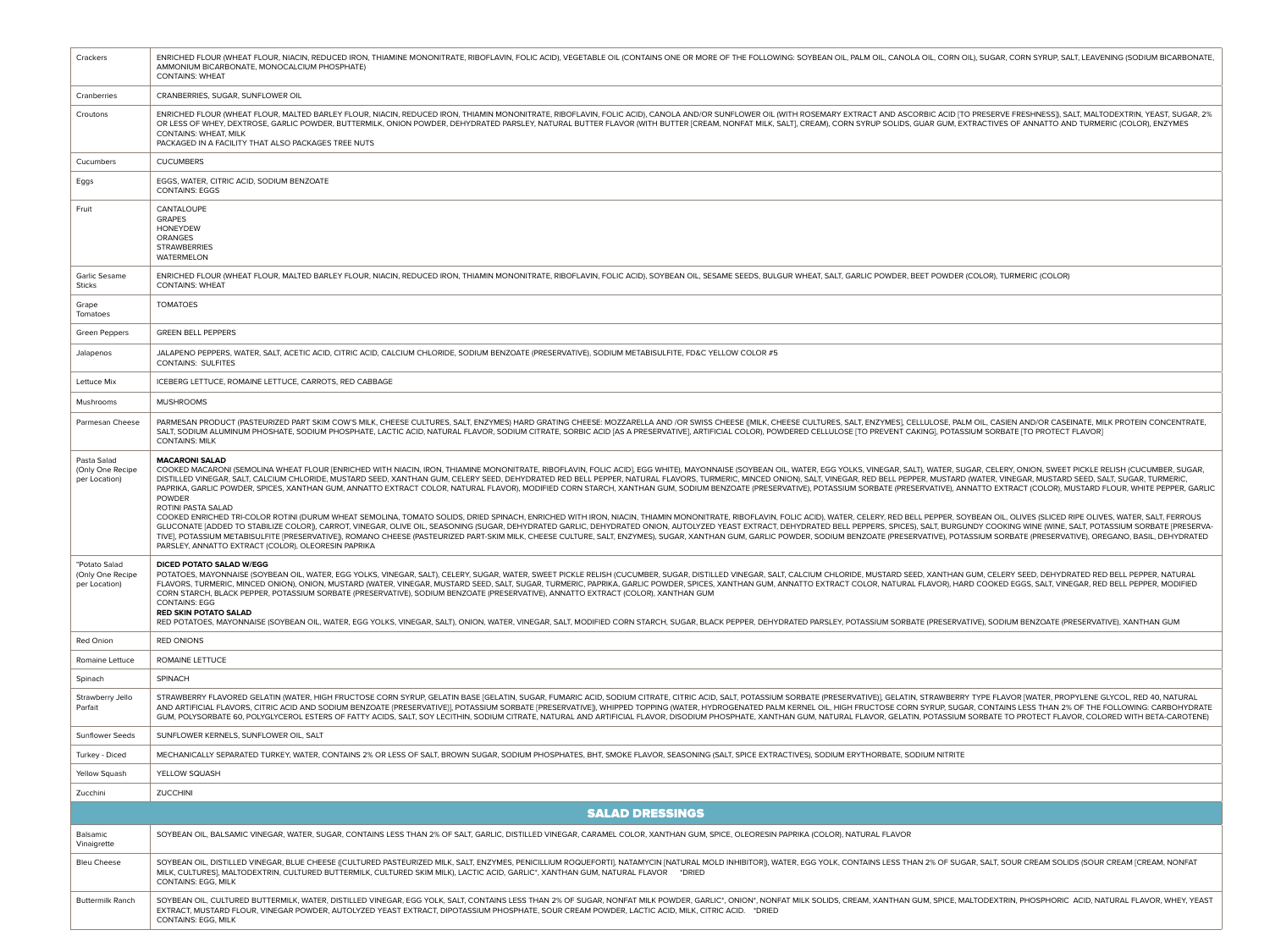| Caesar                                   | SOYBEAN OIL, WATER, DISTILLED VINEGAR, EGG YOLK, CORN SYRUP SOLIDS, PARMESAN CHEESE (PASTEURIZED PART-SKIM MILK, CHEESE CULTURES, SALT, ENZYMES), CORN SUGAR VINEGAR, SALT, ROMANO CHEESE (PASTEURIZED PART-SKIM MILK, CHEESE<br>AR, LEMON JUICE CONCENTRATE, CONTAINS LESS THAN 2% OF CIDER VINEGAR, SPICE, XANTHAN GUM, CITRIC ACID, MUSTARD FLOUR, MOLASSES, GARLIC*, ANCHOVIES, CARAMEL COLOR, ONION*, CORN SYRUP, TAMARIND, NATURAL FLAVOR, CELERY SEED *D<br>CONTAINS: EGG, FISH (ANCHOVY), MILK                                                                                                                                                                                                                                                                                                                                                                                                                                                                                                                                                                           |
|------------------------------------------|----------------------------------------------------------------------------------------------------------------------------------------------------------------------------------------------------------------------------------------------------------------------------------------------------------------------------------------------------------------------------------------------------------------------------------------------------------------------------------------------------------------------------------------------------------------------------------------------------------------------------------------------------------------------------------------------------------------------------------------------------------------------------------------------------------------------------------------------------------------------------------------------------------------------------------------------------------------------------------------------------------------------------------------------------------------------------------|
| Lite Northern<br>Italian                 | WATER, DISTILLED VINEGAR, VEGETABLE OIL (SOYBEAN AND/OR CANOLA), ROMANO CHEESE (PASTEURIZED PART-SKIM MILK, CHEESE CULTURES, SALT, ENZYMES), SALT, CONTAINS LESS THAN 2% OF HIGH FRUCTOSE CORN SYRUP, MODIFIED CORN STARCH, GA<br>ONION", POTASSIUM SORBATE (PRESERVATIVE), SPICE, XANTHAN GUM, BASIL, MALTODEXTRIN, SUGAR, NATURAL FLAVOR, LEMON JUICE CONCENTRATE, CANOLA OIL, CORN STARCH, CALCIUM DISODIUM EDTA (TO PROTECT FLAVOR), ANNATTO AND TURMERIC (C<br>(COLOR). *DRIED<br><b>CONTAINS: MILK</b>                                                                                                                                                                                                                                                                                                                                                                                                                                                                                                                                                                     |
| Lite Ranch                               | CULTURED BUTTERMILK, WATER, VEGETABLE OIL (SOYBEAN AND/OR CANOLA), DISTILLED VINEGAR, EGG YOLK, CONTAINS LESS THAN 2% OF SALT, CORN STARCH, SUGAR, DISODIUM INOSINATE AND DISODIUM GUANYLATE, NONFAT MILK POWDER, ONION*, XANT<br>SOLIDS, SORBIC ACID (PRESERVATIVE), LACTIC ACID, SPICE, CREAM, GARLIC*, WHEY, VINEGAR POWDER, MUSTARD FLOUR, GUAR GUM, SOUR CREAM POWDER, MILK, DIPOTASSIUM PHOSPHATE, NATURAL FLAVOR, CITRIC ACID<br>*DRIFD<br>CONTAINS: EGG, MILK                                                                                                                                                                                                                                                                                                                                                                                                                                                                                                                                                                                                            |
| Thousand Island                          | SOYBEAN OIL, SWEET PICKLE RELISH (CUCUMBER, SUGAR, DISTILLED VINEGAR, SALT, XANTHAN GUM, NATURAL FLAVOR, SPICES [INCLUDING MUSTARD SEED, CELERY SEED], MINCED ONION, RED BELL PEPPER, TURMERIC), WATER, DISTILLED VINEGAR, SUG<br>CONTAINS LESS THAN 2% OF SALT, XANTHAN GUM, MUSTARD FLOUR, ONION*, PAPRIKA EXTRACT (COLOR), SPICE<br>*DRIED<br><b>CONTAINS: EGG</b>                                                                                                                                                                                                                                                                                                                                                                                                                                                                                                                                                                                                                                                                                                            |
| Olive Oil and Red<br>Wine Vinegar        | <b>OLIVE OIL</b><br>EXTRA VIRGIN OLIVE OIL OR UNFILTERED EXTRA VIRGIN OLIVE OIL<br><b>RED WINE VINEGAR</b><br>RED WINE VINEGAR (DILUTED WITH WATER TO 5% ACIDITY), POTASSIUM METABISULFITE (A PRESERVATIVE)                                                                                                                                                                                                                                                                                                                                                                                                                                                                                                                                                                                                                                                                                                                                                                                                                                                                      |
|                                          | <b>BAKED DESSERTS</b>                                                                                                                                                                                                                                                                                                                                                                                                                                                                                                                                                                                                                                                                                                                                                                                                                                                                                                                                                                                                                                                            |
| Giant Warm Cookie                        | ENRICHED WHEAT FLOUR (WHEAT FLOUR, NIACIN, REDUCED IRON, THIAMINE MONONITRATE, RIBOFLAVIN, FOLIC ACID), SEMISWEET CHOCOLATE (SUGAR, UNSWEETENED CHOCOLATE, COCOA BUTTER, SOY LECITHIN, VANILLA), MARGARINE (PALM OIL, WATER, S<br>MONO- AND DIGLYCERIDES, SOY LECITHIN, NATURAL FLAVOR, COLORED WITH BETA CAROTENE, VITAMIN A PALMITATE), SUGAR, DARK BROWN SUGAR, EGGS, NATURAL FLAVOR, SALT, BAKING SODA<br>CONTAINS: EGG, MILK, SOY, WHEAT<br>MADE IN A BAKERY THAT USES PEANUTS AND TREE NUTS                                                                                                                                                                                                                                                                                                                                                                                                                                                                                                                                                                                |
| Unicorn Churros                          | <b>CHURROS</b><br>WHEAT STARCH, VEGETABLE OIL (CONTAINS ONE OR MORE OF THE FOLLOWING: CANOLA OIL, COTTONSEED OIL, PALM OIL, SOYBEAN OIL), YELLOW CORN FLOUR, WATER, SODIUM CASEINATE, EGGS, EGG WHITE, EGG YOLK, CINNAMON, SALT, LEAVENING (SODI<br>BAKING SODA), GUAR GUM, PROPYLENE GLYCOL MONO- AND DIESTERS OF FATTY ACIDS, SUGAR, MONO- AND DIGLYCERIDES, SOY LECITHIN, BHT (PRESERVATIVE), ARTIFICIAL FLAVOR<br>CONTAINS: EGGS, MILK, WHEAT AND SOY<br><b>SUGARS</b><br>SUGAR, NATURAL & ARTIFICIAL FLAVORS, FD&C BLUE #1, FD&C YELLOW #5, FD&C RED #40, VANILLIN (FLAVOR)                                                                                                                                                                                                                                                                                                                                                                                                                                                                                                 |
|                                          | <b>ICE CREAM</b>                                                                                                                                                                                                                                                                                                                                                                                                                                                                                                                                                                                                                                                                                                                                                                                                                                                                                                                                                                                                                                                                 |
|                                          |                                                                                                                                                                                                                                                                                                                                                                                                                                                                                                                                                                                                                                                                                                                                                                                                                                                                                                                                                                                                                                                                                  |
| <b>Big Bopper Ice</b><br>Cream Sandwich  | VANILLA FLAVORED ICE CREAM (MILK, CREAM, SKIM MILK, BUTTERMILK, WHEY, SUGAR, CORN SYRUP, CONTAINS 1% OR LESS OF VANILLA EXTRACT, ARTIFICIAL FLAVOR, MONO & DIGLYCERIDES, GUAR GUM, CALCIUM SULFATE, CAROB BEAN GUM, CELLULOSE<br>LATE CHIP COOKIES (ENRICHED WHEAT FLOUR WHEAT FLOUR, NIACIN, REDUCED IRON, THIAMIN MONONITRATE, RIBOFLAVIN, FOLIC ACID), BROWN SUGAR, SUGAR, PALM OIL, SEMI-SWEET CHOCOLATE CHIPS (SUGAR, UNSWEETENED CHOCOLATE, MILK FAT, COC<br>CHOCOLATE PROCESSED WITH ALKALI, SOY LECITHIN, VANILLA EXTRACT), PASTEURIZED EGGS, MARGARINE (PALM OIL, WATER, SALT, CONTAINS 2% OR LESS OF THE FOLLOWING: MONO & DIGLYCERIDES, WHEY SOLIDS, NATURAL & ARTIFICIAL FLAVOR, CITR<br>COLOR, VITAMIN A PALMITATE), CONTAINS 2% OR LESS OF THE FOLLOWING: NATURAL FLAVOR, BAKING SODA, SALT, AMMONIUM BICARBONATE}<br>CONTAINS: EGG, MILK, SOY, WHEAT<br>MAY CONTAIN: ALMONDS, PEANUTS, PECANS<br>MANUFACTURED IN A FACILITY THAT PROCESSES ALMONDS, BRAZIL NUTS, CASHEWS, COCONUT, HAZELNUTS, MACADAMIA NUTS, PEANUTS, PECANS, PINE NUTS, PISTACHIOS, AND WALNUTS |
| Big Vanilla Ice<br>Cream Sandwich        | REDUCED FAT ICE CREAM (MILK, CREAM, SUGAR, CORN SYRUP, SKIM MILK, WHEY, BUTTERMILK, CONTAINS LESS THAN 1% OF VANILLA EXTRACT, MONO AND DIGLYCERIDES, CAROB BEAN GUM, CELLULOSE GUM, CARRAGEENAN, VITAMIN A PALMITATE), WAFERS<br>OIL, COCOA PROCESSED WITH ALKALI, DEXTROSE, CARAMEL COLOR, CONTAINS 2% OR LESS OF CORN FLOUR, CORN SYRUP, FOOD STARCH-MODIFIED, NATURAL AND ARTIFICIAL FLAVOR, SALT, BAKING SODA, SOY LECITHIN)<br>CONTAINS: MILK, SOY, WHEAT<br>MANUFACTURED IN A FACILITY THAT PROCESSES ALMONDS, BRAZIL NUTS, CASHEWS, COCONUT, HAZELNUTS, MACADAMIA NUTS, PEANUTS, PECANS, PINE NUTS, PISTACHIOS, WALNUTS                                                                                                                                                                                                                                                                                                                                                                                                                                                   |
| Chocolate Ice<br>Cream Cup               | MILK, CREAM, BUTTERMILK, WHEY, SUGAR, CORN SYRUP, COCOA PROCESSED WITH ALKALI, SKIM MILK, HIGH FRUCTOSE CORN SYRUP, CONTAINS 1% OR LESS OF GUAR GUM, MONO & DIGLYCERIDES, SODIUM PHOSPHATE, CELLULOSE GUM, SODIUM CITRATE, CAR<br><b>CONTAINS: MILK</b><br>MANUFACTURED IN A FACILITY THAT PROCESSES ALMONDS, BRAZIL NUTS, CASHEWS, COCONUT, HAZELNUTS, MACADAMIA NUTS, PEANUTS, PECANS, PINE NUTS, PISTACHIOS, WALNUTS                                                                                                                                                                                                                                                                                                                                                                                                                                                                                                                                                                                                                                                          |
| Cookies & Cream<br>Ice Cream Bar         | MILK, COOKIE CRUNCH (WHEAT FLOUR, SUGAR, CANOLA OIL, COCOA PROCESSED WITH ALKALI, CARAMEL COLOR, CORN SYRUP, CONTAINS 2% OR LESS OF SOY LECITHIN, CHOCOLATE LIQUOR, SALT, BAKING SODA, CORN STARCH, ARTIFICIAL FLAVOR), PREDIP<br>SUGAR, COCOA PROCESSED WITH ALKALI, SOY LECITHIN, NONFAT DRY MILK), CORN SYRUP, SUGAR, SKIM MILK, BUTTERMILK, CREAM, WHEY, CONTAINS 2% OR LESS OF VANILLA EXTRACT, MALTODEXTRIN, ARTIFICIAL FLAVOR, MONO AND DIGLYCERIDES, CAR<br>CARRAGEENAN, VITAMIN A PALMITATE<br>CONTAINS: MILK, SOY, WHEAT<br>MANUFACTURED IN A FACILITY THAT PROCESSES ALMONDS, BRAZIL NUTS, CASHEWS, COCONUT, HAZELNUTS, MACADAMIA NUTS, PEANUTS, PECANS, PINE NUTS, PISTACHIOS, WALNUTS                                                                                                                                                                                                                                                                                                                                                                               |
| Cookies & Cream<br>Ice Cream Cone        | SUGAR, MILK, BUTTERMILK, CREAM, BLEACHED WHEAT FLOUR, SKIM MILK, CORN SYRUP, COCONUT OIL, WHEY, WHEAT FLOUR, CONTAINS 2% OR LESS OF ENRICHED WHEAT FLOUR, WHEAT FLOUR, NIACIN, REDUCED IRON, THIAMINE, RIBOFLAVIN, FOLIC ACID)<br>OLATE, COCOA PROCESSED WITH ALKALI, COCOA BUTTER, NATURAL FLAVOR, VANILLA EXTRACT, CANOLA OIL, HYDROGENATED COTTONSEED OIL, FOOD STARCH-MODIFIED, MOLASSES, MONO & DIGLYCERIDES, CAROB BEAN GUM, CELLULOSE GUM, CARRAGEENAN, S<br>CARAMEL COLOR, SOYBEAN OIL, PALM OIL, ARTIFICIAL FLAVORS, BAKING SODA, CORN STARCH, TITANIUM DIOXIDE FOR COLOR, HIGH FRUCTOSE CORN SYRUP, VITAMIN A PALMITATE<br>CONTAINS: MILK, SOY, WHEAT<br>MAY CONTAIN: PEANUTS                                                                                                                                                                                                                                                                                                                                                                                          |
| Rainbow Ice Cream<br>Push Up             | WATER, SUGAR, CORN SYRUP, MILK, WHEY, SKIM MILK, CONTAINS 1% OR LESS OF ORANGE JUICE CONCENTRATE, OIL OF ORANGE, CHERRY JUICE CONCENTRATE, LEMON AND LIME JUICE CONCENTRATES, CITRUS CELLS, NATURAL AND ARTIFICIAL FLAVORS, CI<br>LOSE GUM, HYDROXYPROPYL METHYLCELLULOSE, XANTHAN GUM, RED 40, YELLOW 5, YELLOW 6, BLUE 1<br><b>CONTAINS: MILK</b><br>MANUFACTURED IN A FACILITY THAT PROCESSES ALMONDS, BRAZIL NUTS, CASHEWS, COCONUT, HAZELNUTS, MACADAMIA NUTS, PEANUTS, PECANS, PINE NUTS, PISTACHIOS, WALNUTS                                                                                                                                                                                                                                                                                                                                                                                                                                                                                                                                                              |
| Red. White & Blue<br>Bomb Pop            | WATER, SUGAR, CORN SYRUP, HIGH FRUCTOSE CORN SYRUP, CONTAINS 1% OR LESS OF CITRIC ACID, NATURAL & ARTIFICIAL FLAVORS, GUAR GUM, CELLULOSE GUM, XANTHAN GUM, BLUE 1, RED 40<br>MAY CONTAIN: MILK, PEANUTS<br>MANUFACTURED IN A FACILITY THAT PROCESSES ALMONDS, BRAZIL NUTS, CASHEWS, COCONUT, HAZELNUTS, MACADAMIA NUTS, PEANUTS, PECANS, PINE NUTS, PISTACHIOS, WALNUTS                                                                                                                                                                                                                                                                                                                                                                                                                                                                                                                                                                                                                                                                                                         |
| Strawberry Fruit<br>Bar                  | WATER, STRAWBERRIES, SUGAR, CORN SYRUP, HIGH FRUCTOSE CORN SYRUP, CONTAINS 1% OR LESS OF NATURAL FLAVORS, STRAWBERRY ESSENCE, CITRIC ACID, GUAR GUM, CELLULOSE GUM, XANTHAN GUM, ASCORBIC ACID, FOOD STARCH-MODIFIED, ANNATTO<br>FOR COLOR                                                                                                                                                                                                                                                                                                                                                                                                                                                                                                                                                                                                                                                                                                                                                                                                                                       |
| Strawberry<br>Shortcake Ice<br>Cream Bar | REDUCED FAT ICE CREAM (MILK, CORN SYRUP, SUGAR, SKIM MILK, BUTTERMILK, CREAM, WHEY, CONTAINS 2% OR LESS OF MALTODEXTRIN, MONO & DIGLYCERIDES, CAROB BEAN GUM, VANILLA EXTRACT, ARTIFICIAL FLAVOR, CELLULOSE GUM, CARRAGEENAN,<br>VORED CENTER (WATER, SUGAR, HIGH FRUCTOSE CORN SYRUP, WHEY, STRAWBERRIES, CORN SYRUP, CREAM, CONTAINS 2% OR LESS OF NATURAL FLAVOR, GUAR GUM, HYDROXYPROPYL METHYLCELLULOSE, CAROB BEAN GUM, DEXTROSE, RED 40, MALIC ACID, POL<br>(CAKE CRUNCH (BLEACHED WHEAT FLOUR, SUGAR, PALM OIL, CONTAINS 2% OR LESS OF: SALT, BAKING SODA, SOY LECITHIN, ARTIFICIAL FLAVORS, SOYBEAN OIL, RED 40 LAKE), VEGETABLE OIL (SOYBEAN AND PALM OIL))<br>CONTAINS: MILK, SOY, WHEAT<br>MANUFACTURED IN A FACILITY THAT PROCESSES ALMONDS, BRAZIL NUTS, CASHEWS, COCONUT, HAZELNUTS, MACADAMIA NUTS, PEANUTS, PECANS, PINE NUTS, PISTACHIOS, WALNUTS                                                                                                                                                                                                              |
| Vanilla Ice Cream<br>Cup                 | MILK, CREAM, BUTTERMILK, WHEY, CORN SYRUP, HIGH FRUCTOSE CORN SYRUP, SKIM MILK, SUGAR, CONTAINS 1% OR LESS OF VANILLA EXTRACT, ARTIFICIAL FLAVOR, MONO & DIGLYCERIDES, GUAR GUM, SODIUM PHOSPHATE, CELLULOSE GUM, SODIUM CITRA<br>GEENAN, ANNATTO FOR COLOR<br><b>CONTAINS: MILK</b><br>MANUFACTURED IN A FACILITY THAT PROCESSES ALMONDS, BRAZIL NUTS, CASHEWS, COCONUT, HAZELNUTS, MACADAMIA NUTS, PEANUTS, PECANS, PINE NUTS, PISTACHIOS, WALNUTS                                                                                                                                                                                                                                                                                                                                                                                                                                                                                                                                                                                                                             |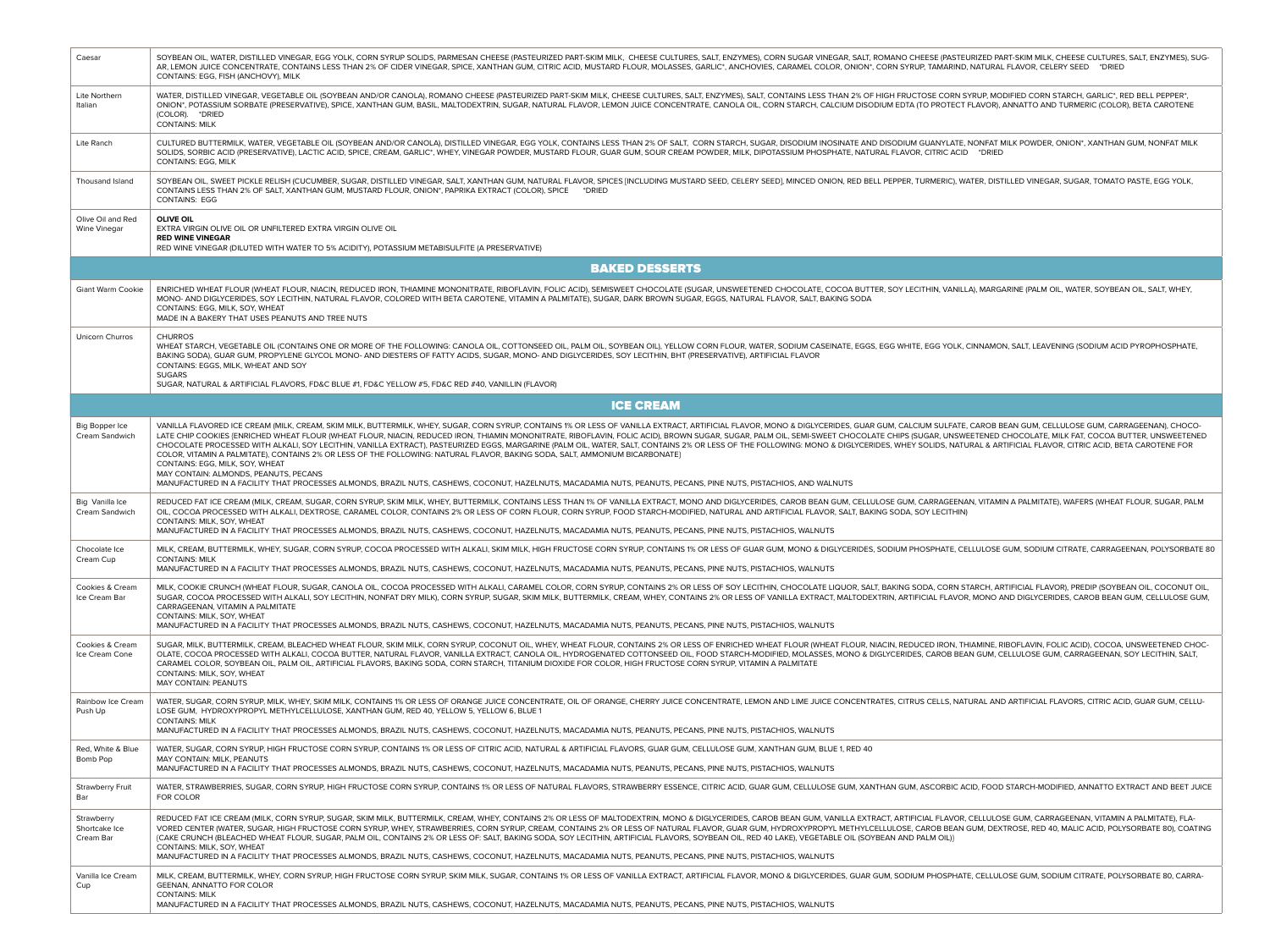|                                                | <b>CAKES</b>                                                                                                                                                                                                                                                                                                                                                                                                                                                                                                                                                                                                                                                                                                                                                                                                                                                                                                                |
|------------------------------------------------|-----------------------------------------------------------------------------------------------------------------------------------------------------------------------------------------------------------------------------------------------------------------------------------------------------------------------------------------------------------------------------------------------------------------------------------------------------------------------------------------------------------------------------------------------------------------------------------------------------------------------------------------------------------------------------------------------------------------------------------------------------------------------------------------------------------------------------------------------------------------------------------------------------------------------------|
| Chocolate Cake<br>Round                        | SUGAR, ENRICHED BLEACHED WHEAT FLOUR (FLOUR, NIACIN, REDUCED IRON, THIAMINE MONONITRATE, RIBOFLAVIN, FOLIC ACID), VEGETABLE SHORTENING (PALM OIL, MONO AND DIGLYCERIDES, POLYSORBATE 60), SOYBEAN OIL, COCOA ALKALI PROCESSED,<br>CORNSTARCH, INVERT SUGAR, CONTAINS LESS THAN 2% OF THE FOLLOWING: PALM AND PALM KERNEL OILS, LEAVENING (BAKING SODA, SODIUM ACID PYROPHOSPHATE, MONOCALCIUM PHOSPHATE), WHEY, PROPYLENE GLYCOL MONO AND DIESTERS OF FATS AND F<br>MODIFIED TAPIOCA STARCH, MONO AND DIGLYCERIDES, NATURAL AND ARTIFICIAL FLAVOR, SOY LECITHIN, SODIUM CASEINATE, NATURAL FLAVOR, MODIFIED CORNSTARCH, POLYSORBATE 60, WHEAT STARCH, GUAR GUM, XANTHAN GUM, SODIUM STEAROYL LACTY<br>TIONER'S GLAZE, ARTIFICIAL COLORS (YELLOW 5 LAKE, YELLOW 6 LAKE, BLUE 1 LAKE, RED 40 LAKE, RED 3), CARNAUBA WAX<br>CONTAINS: WHEAT, EGGS, MILK, SOY<br>MAUFACTURED ON SHARED EQUIPMENT WITH TREE NUTS                 |
| Chocolate Cake<br>- Sheet                      | SUGAR, ENRICHED BLEACHED WHEAT FLOUR (FLOUR, NIACIN, REDUCED IRON, THIAMINE MONONITRATE, RIBOFLAVIN, FOLIC ACID), VEGETABLE SHORTENING (PALM OIL, MONO AND DIGLYCERIDES, POLYSORBATE 60), SOYBEAN OIL, COCOA ALKALI PROCESSED,<br>TAINS LESS THAN 2% OF THE FOLLOWING: CORNSTARCH, EGG WHITES, PALM AND PALM KERNEL OILS, LEAVENING (BAKING SODA, SODIUM ACID PYROPHOSPHATE, MONOCALCIUM PHOSPHATE), WHEY, PROPYLENE GLYCOL MONO AND DIESTERS OF FATS AND FATTY<br>TAPIOCA STARCH, MONO AND DIGLYCERIDES, NONFAT DRY MILK, NATURAL AND ARTIFICIAL FLAVOR, SODIUM CASEINATE, NATURAL FLAVOR, MODIFIED CORNSTARCH, POLYSORBATE 60, WHEAT STARCH, GUAR GUM, SOY LECITHIN, XANTHAN GUM, SODIUM STEARO<br>CONFECTIONER'S GLAZE, ARTIFICIAL COLORS (YELLOW 5 LAKE, YELLOW 6 LAKE, BLUE 1 LAKE, RED 40 LAKE, RED 3), CARNAUBA WAX<br>CONTAINS: WHEAT, EGGS, MILK, SOY<br>MANUFACTURED ON SHARED EQUIPMENT WITH TREE NUTS           |
| White Cake -<br>Round                          | SUGAR, ENRICHED BLEACHED WHEAT FLOUR (FLOUR, NIACIN, REDUCED IRON, THIAMINE MONONITRATE, RIBOFLAVIN, FOLIC ACID), VEGETABLE SHORTENING (PALM AND SOYBEAN OILS, MONO AND DIGLYCERIDES, POLYSORBATE 60, TO PRESERVE FRESHNESS (T<br>WHITES, EGGS, CORNSTARCH, HIGH FRUCTOSE CORN SYRUP, CONTAINS LESS THAN 2% OF THE FOLLOWING: PALM AND PALM KERNEL OILS, LEAVENING (SODIUM ACID PYROPHOSPHATE, BAKING SODA, MONOCALCIUM PHOSPHATE), WHEAT STARCH, MODIFIED TAPIO<br>AND ARTIFICIAL FLAVOR, PROPYLENE GLYCOL MONO AND DIESTERS OF FATS AND FATTY ACIDS, WHEY, SALT, DEXTROSE, MONO AND DIGLYCERIDES, MODIFIED CORNSTARCH, SOY LECITHIN, SODIUM CASEINATE, GUAR GUM, SODIUM STEAROYL LACTYLATE, POLY<br>DEXTRIN, ARTIFICIAL COLORS (YELLOW 5 LAKE, YELLOW 6 LAKE, BLUE 1 LAKE, RED 40 LAKE, RED 3), CONFECTIONER'S GLAZE, CARNAUBA WAX<br>CONTAINS: WHEAT, EGGS, MILK, SOY<br>MANUFACTURED ON SHARED EQUIPMENT WITH TREE NUTS |
| White Cake - Sheet                             | SUGAR, ENRICHED BLEACHED WHEAT FLOUR (FLOUR, NIACIN, REDUCED IRON, THIAMINE MONONITRATE, RIBOFLAVIN, FOLIC ACID), VEGETABLE SHORTENING (PALM AND SOYBEAN OILS, MONO AND DIGLYCERIDES, POLYSORBATE 60, TO PRESERVE FRESHNESS (T<br>HIGH FRUCTOSE CORN SYRUP, CONTAINS LESS THAN 2% OF THE FOLLOWING: CORNSTARCH, EGG WHITES, PALM AND PALM KERNEL OILS, LEAVENING (SODIUM ACID PYROPHOSPHATE, BAKING SODA, MONOCALCIUM PHOSPHATE), WHEAT STARCH, MODIFIED TAPIOCA<br>AND ARTIFICIAL FLAVOR, PROPYLENE GLYCOL MONO AND DIESTERS OF FATS AND FATTY ACIDS, WHEY, SALT, DEXTROSE, MONO AND DIGLYCERIDES, MODIFIED CORNSTARCH, SODIUM CASEINATE, GUAR GUM, SODIUM STEAROYL LACTYLATE, POLYSORBATE 60, SO<br>ARTIFICIAL COLORS (YELLOW 5 LAKE, YELLOW 6 LAKE, BLUE 1 LAKE, RED 40 LAKE, RED 3), DEXTRIN, CONFECTIONER'S GLAZE, CARNAUBA WAX<br>CONTAINS: WHEAT, EGGS, MILK, SOY<br>MANUFACTURED ON SHARED EQUIPMENT WITH TREE NUTS |
|                                                | <b>CAKE TOPPERS</b>                                                                                                                                                                                                                                                                                                                                                                                                                                                                                                                                                                                                                                                                                                                                                                                                                                                                                                         |
| Barbie                                         | TAPIOCA STARCH, CORN SYRUP SOLIDS, MICROCRYSTALLINE CELLULOSE, SUGAR, WATER, CANOLA OIL, GLYCERINE, TITANIUM DIOXIDE, POLYGLYCEROL ESTERS, MODIFIED CORN STARCH, ALGIN, CITRIC ACID, POTASSIUM SORBATE (PRESERVATIVE), COCONUT<br>#1 LAKE, RED #3, RED #40 LAKE, YELLOW #5 LAKE, YELLOW #6 LAKE<br>CONTAINS: COCONUT & SOY                                                                                                                                                                                                                                                                                                                                                                                                                                                                                                                                                                                                  |
| Batman                                         | TAPIOCA STARCH, CORN SYRUP SOLIDS, MICROCRYSTALLINE CELLULOSE, SUGAR, WATER, CANOLA OIL, GLYCERINE, TITANIUM DIOXIDE, POLYGLYCEROL ESTERS, MODIFIED CORN STARCH, ALGIN, CITRIC ACID, POTASSIUM SORBATE (PRESERVATIVE), COCONUT<br>#1 LAKE, RED #3, RED #40 LAKE, YELLOW #5 LAKE, YELLOW #6 LAKE<br>CONTAINS: COCONUT & SOY                                                                                                                                                                                                                                                                                                                                                                                                                                                                                                                                                                                                  |
| Chuck E. Cheese                                | TAPIOCA STARCH, CORN SYRUP SOLIDS, MICROCRYSTALLINE CELLULOSE, SUGAR, WATER, CANOLA OIL, GLYCERINE, TITANIUM DIOXIDE, POLYGLYCEROL ESTERS, MODIFIED CORN STARCH, ALGIN, CITRIC ACID, POTASSIUM SORBATE (PRESERVATIVE), COCONUT<br>#1 LAKE, RED #3, RED #40 LAKE, YELLOW #5 LAKE, YELLOW #6 LAKE<br>CONTAINS: COCONUT & SOY                                                                                                                                                                                                                                                                                                                                                                                                                                                                                                                                                                                                  |
| <b>Hello Kitty</b>                             | TAPIOCA STARCH, CORN SYRUP SOLIDS, MICROCRYSTALLINE CELLULOSE, SUGAR, WATER, CANOLA OIL, GLYCERINE, TITANIUM DIOXIDE, POLYGLYCEROL ESTERS, MODIFIED CORN STARCH, ALGIN, CITRIC ACID, POTASSIUM SORBATE (PRESERVATIVE), COCONUT<br>#1 LAKE, RED #3, RED #40 LAKE, YELLOW #5 LAKE, YELLOW #6 LAKE<br>CONTAINS: COCONUT & SOY                                                                                                                                                                                                                                                                                                                                                                                                                                                                                                                                                                                                  |
| Paw Patrol                                     | TAPIOCA STARCH, CORN SYRUP SOLIDS, MICROCRYSTALLINE CELLULOSE, SUGAR, WATER, CANOLA OIL, GLYCERINE, TITANIUM DIOXIDE, POLYGLYCEROL ESTERS, MODIFIED CORN STARCH, ALGIN, CITRIC ACID, POTASSIUM SORBATE (PRESERVATIVE), COCONUT<br>#1 LAKE, RED #3, RED #40 LAKE, YELLOW #5 LAKE, YELLOW #6 LAKE<br>CONTAINS: COCONUT & SOY                                                                                                                                                                                                                                                                                                                                                                                                                                                                                                                                                                                                  |
| PJ Mask                                        | TAPIOCA STARCH, CORN SYRUP SOLIDS, MICROCRYSTALLINE CELLULOSE, SUGAR, WATER, CANOLA OIL, GLYCERINE, TITANIUM DIOXIDE, POLYGLYCEROL ESTERS, MODIFIED CORN STARCH, ALGIN, CITRIC ACID, POTASSIUM SORBATE (PRESERVATIVE), COCONUT<br>#1 LAKE, RED #3, RED #40 LAKE, YELLOW #5 LAKE, YELLOW #6 LAKE<br>CONTAINS: COCONUT & SOY                                                                                                                                                                                                                                                                                                                                                                                                                                                                                                                                                                                                  |
|                                                | <b>DIPPIN' DOTS</b>                                                                                                                                                                                                                                                                                                                                                                                                                                                                                                                                                                                                                                                                                                                                                                                                                                                                                                         |
| Banana Split<br>Dippin' Dots                   | MILK, CREAM, SUGAR, CORN SYRUP, COCOA PROCESSED WIITH ALKALI, SALT, RED #40, YELLOW #5, STRAWBERRY JUICE, NATURAL AND ARTIFICIAL FLAVORS, LESS THAN 0.5% OF (GUAR GUM, CARRAGEENAN, LOCUST BEAN GUM, DEXTROSE)<br><b>CONTAINS: MILK</b>                                                                                                                                                                                                                                                                                                                                                                                                                                                                                                                                                                                                                                                                                     |
| <b>Brownie Batter</b><br>Dippin' Dots          | ICE CREAM: MILK, CREAM, SUGAR, CORN SYRUP SOLIDS, COCOA PROCESSED WITH ALKALI, SALT, ARTIFICIAL FLAVORING, LESS THAN 0.5% OF (GUAR GUM, CARRAGEENAN, LOCUST BEAN GUM, DEXTROSE), CARAMEL COLOR, RED #40<br>BROWNIES: SUGAR, MARGARINE (PALM OIL, WATER, SOYBEAN OIL, CONTAINS LESS THAN 2% OF SALT, NATURAL FLAVOR, SOY LECITHIN), ENRICHED WHEAT FLOUR (WHEAT FLOUR, NIACIN, REDUCED IRON, THIAMINE MONONITRATE, RIBOFLAVIN, FOLIC ACID)<br>COCOA PROCESSED WITH ALKALI, WATER, BROWN SUGAR, NATURAL COCOA, PALM OIL, UNENRICHED WHEAT FLOUR, BAKING POWDER (SODIUM ACID PYROPHOSPHATE, SODIUM BICARBONATE, CORN STARCH, MONOCALCIUM PHOSPHATE), GLYCERINE POWDERED SUGAR<br>STARCH), NATURAL FLAVOR, POTASSIUM SORBATE, SALT<br>CONTAINS: MILK, EGG, SOY, WHEAT                                                                                                                                                           |
| Chocolate Chip<br>Cookie Dough<br>Dippin' Dots | ICE CREAM: MILK, CREAM, SUGAR, NATURAL FLAVORS, VANILLA, LESS THAN 0.5% OF (GUAR GUM, CARRAGEENAN, LOCUST BEAN, DEXTROSE)<br>COOKIE DOUGH: WHEAT FLOUR, BROWN SUGAR, MARGARINE (SOYBEAN OIL, PALM OIL, WATER, SALT, VEGETABLE MONO AND DIGLYCERIDES, SOYBEAN LECITHIN, NATURAL BUTTER FLAVOR, ANNATTO, VITAMIN A PALMITATE ADDED), SUGAR, CHOCOLATE CHIPS (<br>COCOA BUTTER, SOY LECITHIN), WATER, NATURAL FLAVORS, SALT AND SODIUM BICARBONATE<br>CONTAINS: MILK, SOY, WHEAT                                                                                                                                                                                                                                                                                                                                                                                                                                               |
| Cookies & Cream<br>Dippin' Dots                | ICE CREAM: MILK, CREAM, SUGAR, NATURAL FLAVORS, VANILLA, LESS THAN 0.5% OF (GUAR GUM, CARRAGEENAN, LOCUST BEAN GUM, DEXTROSE)<br>COOKIES: UNBLEACHED ENRICHED FLOUR (WHEAT FLOUR, NIACIN, REDUCED IRON, THIAMINE MONONITRATE (VITAMIN B1), RIBOFLAVIN (VITAMIN B2), FOLIC ACID), SUGAR, PALM AND/OR CANOLA OIL, COCOA (PROCESSED WITH ALKALI), INVERT SUGAR, LE<br>CALCIUM PHOSPHATE), SOY LECITHIN, SALT, CHOCOLATE, NATURAL FLAVOR<br>CONTAINS: MILK, SOY, WHEAT                                                                                                                                                                                                                                                                                                                                                                                                                                                          |
| Rainbow Ice<br>Dippin' Dots                    | WATER, CORN SYRUP, SUGAR, NATURAL AND ARTIFICIAL FLAVOR, BLUE #1, RED #40, YELLOW #6, YELLOW #5, CITRIC ACID, CELLULOSE GUM                                                                                                                                                                                                                                                                                                                                                                                                                                                                                                                                                                                                                                                                                                                                                                                                 |
| Strawberry Ice<br>Cream Dippin'<br>Dots        | MILK, CREAM, SUGAR, RED #40, STRAWBERRY JUICE, NATURAL AND ARTIFICIAL FLAVORS, LESS THAN 0.5% OF (GUAR GUM, CARRAGEENAN, LOCUST BEAN GUM, DEXTROSE)<br><b>CONTAINS: MILK</b>                                                                                                                                                                                                                                                                                                                                                                                                                                                                                                                                                                                                                                                                                                                                                |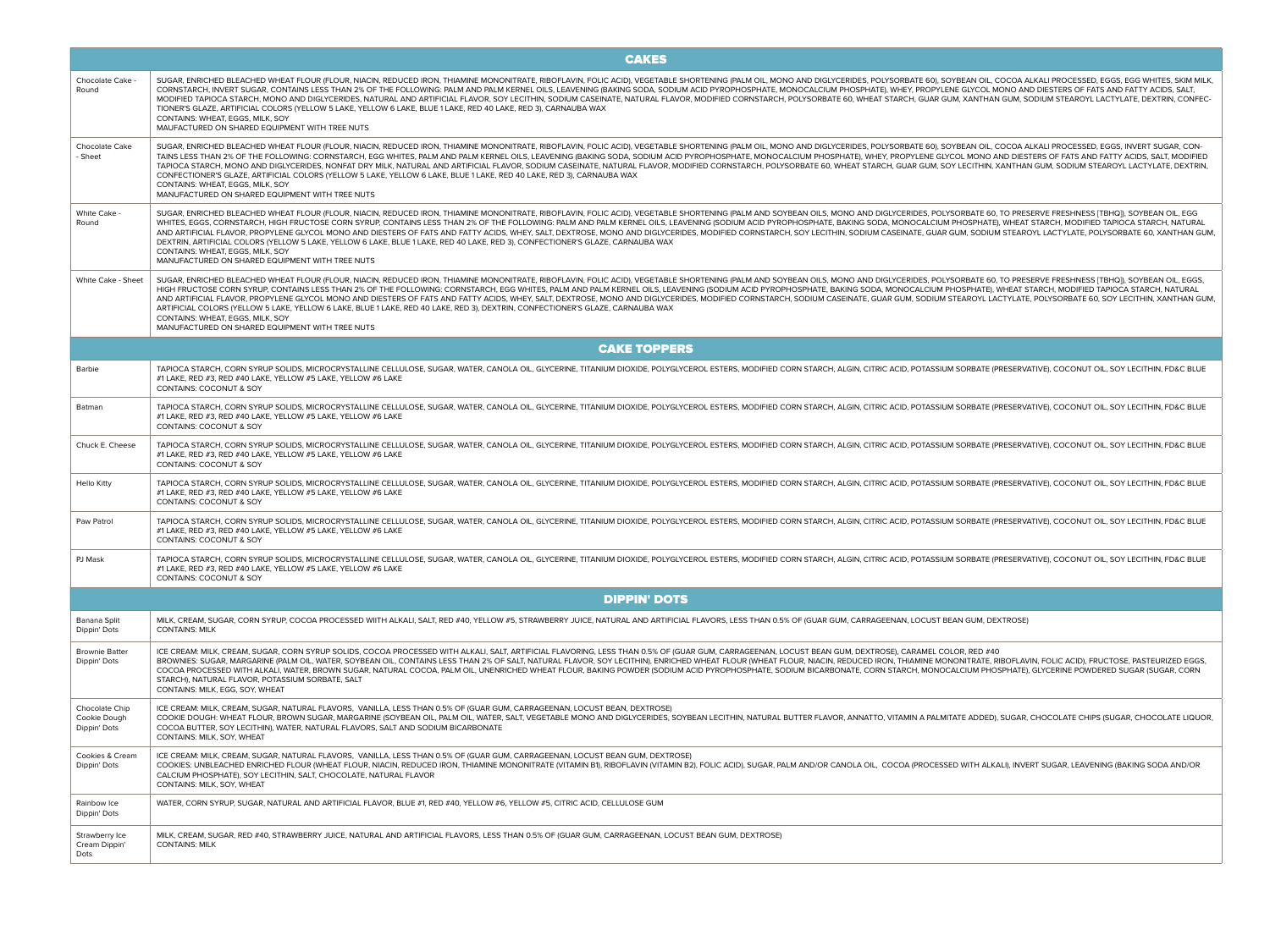|                         | <b>COTTON CANDY</b>                                               |  |  |  |  |  |  |  |  |
|-------------------------|-------------------------------------------------------------------|--|--|--|--|--|--|--|--|
| Cotton Candy<br>- Blue  | SUGAR, NATURAL & ARTIFICIAL FLAVORS, FD&C BLUE #1                 |  |  |  |  |  |  |  |  |
| Cotton Candy<br>- Green | SUGAR, NATURAL & ARTIFICIAL FLAVORS, FD&C YELLOW #5, FD&C BLUE #1 |  |  |  |  |  |  |  |  |
| Cotton Candy<br>- Pink  | SUGAR, FD&C RED #40, VANILLIN (FLAVOR), ARTIFICIAL FLAVOR         |  |  |  |  |  |  |  |  |

| <b>NUTRITIONALS</b>                         |                     |                        |                                 |                |                          |                             |                         |             |                          |                                |                         |                         |
|---------------------------------------------|---------------------|------------------------|---------------------------------|----------------|--------------------------|-----------------------------|-------------------------|-------------|--------------------------|--------------------------------|-------------------------|-------------------------|
| <b>CHEESE</b>                               | <b>Serving Size</b> | <b>Calories (kcal)</b> | <b>Calories from Fat (kcal)</b> | Fat (g)        | Saturated Fat (g)        | <b>Trans Fatty Acid (g)</b> | Cholesterol (mg)        | Sodium (mg) | <b>Carbohydrates (g)</b> | <b>Total Dietary Fiber (g)</b> | <b>Total Sugars (g)</b> | Protein (g)             |
| Extra Mozzarella                            |                     |                        |                                 |                |                          |                             |                         |             |                          |                                |                         |                         |
| Individual                                  | 1 Slice             | 20                     | 15                              | 1.5            | $\mathbf{1}$             | $\circ$                     | 5                       | 50          | $\circ$                  | $\circ$                        | $\circ$                 | $\overline{2}$          |
| Large                                       | 1 Slice             | 35                     | 25                              | 2.5            | 1.5                      | $\circ$                     | 10                      | 75          | $\circ$                  | $\circ$                        | $\circ$                 | $\overline{2}$          |
| Medium                                      | 1 Slice             | 30                     | 20                              | 2.5            | 1.5                      | $\circ$                     | 5                       | 70          | $\circ$                  | $\circ$                        | $\circ$                 | $\overline{2}$          |
| X-Large                                     | 1 Slice             | 35                     | 25                              | 2.5            | 1.5                      | $\mathsf{O}\xspace$         | 10                      | 75          | $\circ$                  | $\circ$                        | $\circ$                 | $\overline{2}$          |
| Mozzarella                                  |                     |                        |                                 |                |                          |                             |                         |             |                          |                                |                         |                         |
| Individual                                  | 1 Slice             | 30                     | 20                              | 2.5            | 1.5                      | $\circ$                     | 5                       | 65          | $\circ$                  | $\circ$                        | $\circ$                 | $\overline{2}$          |
| Large                                       | 1 Slice             | 60                     | 40                              | 4.5            | $\overline{3}$           | $\mathsf{O}$                | 15                      | 125         | $\circ$                  | $\circ$                        | $\circ$                 | $\overline{4}$          |
| Medium                                      | 1 Slice             | 50                     | 35                              | $\overline{4}$ | 2.5                      | $\circ$                     | 10                      | 110         | $\circ$                  | $\circ$                        | $\circ$                 | $\overline{3}$          |
| X-Large                                     | 1 Slice             | 50                     | 40                              | $\overline{4}$ | $\overline{\mathbf{3}}$  | $\mathsf{O}\xspace$         | 15                      | 120         | $\circ$                  | $\circ$                        | $\circ$                 | $\overline{4}$          |
| <b>CRUST</b>                                | <b>Serving Size</b> | <b>Calories (kcal)</b> | <b>Calories from Fat (kcal)</b> | Fat (g)        | <b>Saturated Fat (g)</b> | <b>Trans Fatty Acid (g)</b> | <b>Cholesterol (mg)</b> | Sodium (mg) | Carbohydrates (g)        | <b>Total Dietary Fiber (g)</b> | <b>Total Sugars (g)</b> | Protein (g)             |
| Traditional                                 |                     |                        |                                 |                |                          |                             |                         |             |                          |                                |                         |                         |
| Individual (no garlic margarine on crust)   | 1 Slice             | 60                     | 5                               | 0.5            | $\circ$                  | $\mathsf{O}\xspace$         | $\circ$                 | 95          | 11                       | $\circ$                        | $\circ$                 | $\overline{2}$          |
| Individual (with garlic margarine on crust) | 1 Slice             | 60                     | 10 <sup>°</sup>                 | $\overline{1}$ | $\circ$                  | $\mathsf{o}$                | $\circ$                 | 105         | 11                       | $\circ$                        | $\circ$                 | $\overline{2}$          |
| Large (no garlic margarine on crust)        | 1 Slice             | 100                    | 10 <sup>°</sup>                 | $\overline{1}$ | $\circ$                  | $\circ$                     | $\circ$                 | 160         | 19                       | $\overline{1}$                 | $\mathbf{1}$            | $\mathbf{3}$            |
| Large (with garlic margarine on crust)      | 1 Slice             | 110                    | 20                              | $\overline{2}$ | $\circ$                  | $\circ$                     | $\circ$                 | 180         | 19                       | $\mathbf{1}$                   | $\overline{1}$          | $\mathbf{3}$            |
| Medium (no garlic margarine on crust)       | 1 Slice             | 90                     | 5                               | $\overline{1}$ | $\circ$                  | $\mathsf{O}\xspace$         | $\circ$                 | 150         | 17                       | $\mathbf{1}$                   | $\overline{1}$          | $\mathbf{3}$            |
| Medium (with garlic margarine on crust)     | 1 Slice             | 100                    | 15                              | 1.5            | $\circ$                  | $\circ$                     | $\circ$                 | 160         | 17                       | $\overline{1}$                 | $\overline{1}$          | $\mathbf{3}$            |
| X-Large (no garlic margarine on crust)      | 1 Slice             | 90                     | 10                              | $\overline{1}$ | $\circ$                  | $\circ$                     | $\circ$                 | 150         | 18                       | $\mathbf{1}$                   | $\mathbf{1}$            | $\overline{\mathbf{3}}$ |
| X-Large (with garlic margarine on crust)    | 1 Slice             | 100                    | 20                              | $\overline{2}$ | $\circ$                  | $\circ$                     | $\circ$                 | 170         | 18                       | $\overline{1}$                 | $\mathbf{1}$            | $\overline{\mathbf{3}}$ |
| <b>Stuffed Crust</b>                        |                     |                        |                                 |                |                          |                             |                         |             |                          |                                |                         |                         |
| Large                                       | 1 Slice             | 180                    | 60                              | $\,$ 6         | 2.5                      | $\circ$                     | 10                      | 350         | 24                       | $\overline{1}$                 | $\overline{1}$          | 6                       |
| Medium                                      | 1 Slice             | 170                    | 50                              | 6              | 2.5                      | $\circ$                     | 10 <sup>°</sup>         | 350         | 23                       | $\mathbf{1}$                   | $\overline{1}$          | 6                       |
| X-Large                                     | 1 Slice             | 140                    | 50                              | 6              | $\overline{2}$           | $\circ$                     | 10 <sup>°</sup>         | 290         | 18                       | $\overline{1}$                 | $\overline{1}$          | 5                       |
| <b>Smart Flour Gluten Free Crust</b>        |                     |                        |                                 |                |                          |                             |                         |             |                          |                                |                         |                         |
| Individual                                  | 1 Slice             | 45                     | 5                               | $\overline{1}$ | $\circ$                  | $\circ$                     | $\circ$                 | 95          | 9                        | $\circ$                        | $\circ$                 | $\circ$                 |
| <b>SAUCES</b>                               | <b>Serving Size</b> | <b>Calories (kcal)</b> | <b>Calories from Fat (kcal)</b> | Fat (g)        | <b>Saturated Fat (g)</b> | <b>Trans Fatty Acid (g)</b> | Cholesterol (mg)        | Sodium (mg) | Carbohydrates (g)        | <b>Total Dietary Fiber (g)</b> | <b>Total Sugars (g)</b> | Protein (g)             |
| Red                                         |                     |                        |                                 |                |                          |                             |                         |             |                          |                                |                         |                         |
| Individual                                  | 1 Slice             | $\circ$                | $\circ$                         | $\circ$        | $\circ$                  | $\circ$                     | $\circ$                 | 25          | $\circ$                  | $\circ$                        | $\circ$                 | $\circ$                 |
| Large                                       | 1 Slice             | 5                      | $\circ$                         | $\circ$        | $\circ$                  | $\circ$                     | $\circ$                 | 55          | $\overline{1}$           | $\circ$                        | $\circ$                 | $\circ$                 |
| Medium                                      | 1 Slice             | 5                      | $\circ$                         | $\circ$        | $\circ$                  | $\circ$                     | $\circ$                 | 50          | $\overline{1}$           | $\circ$                        | $\circ$                 | $\circ$                 |
| X-Large                                     | 1 Slice             | 5                      | $\circ$                         | $\Omega$       | $\circ$                  | $\circ$                     | $\circ$                 | 50          | $\overline{1}$           | $\circ$                        | $\Omega$                | $\circ$                 |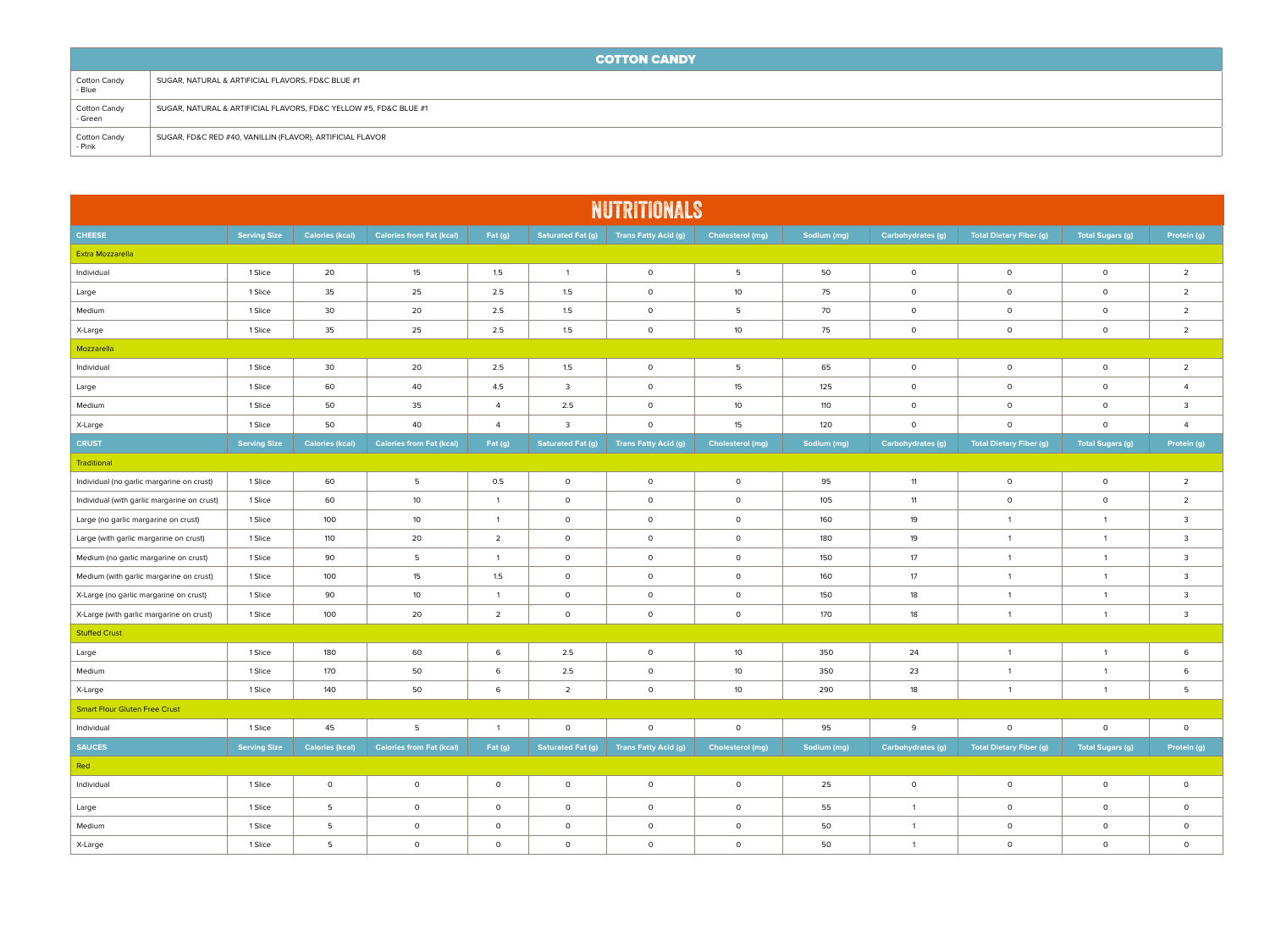| <b>TOPPINGS</b>      | <b>Serving Size</b> | <b>Calories (kcal)</b> | <b>Calories from Fat (kcal)</b> | Fat (g)        | <b>Saturated Fat (g)</b> | <b>Trans Fatty Acid (g)</b> | Cholesterol (mg)    | Sodium (mg) | Carbohydrates (g) | <b>Total Dietary Fiber (g)</b> | <b>Total Sugars (g)</b> | Protein (g)         |
|----------------------|---------------------|------------------------|---------------------------------|----------------|--------------------------|-----------------------------|---------------------|-------------|-------------------|--------------------------------|-------------------------|---------------------|
| Bacon                |                     |                        |                                 |                |                          |                             |                     |             |                   |                                |                         |                     |
| Individual           | 1 Slice             | 20                     | 15                              | 1.5            | 0.5                      | $\circ$                     | 5                   | 70          | $\circ$           | $\mathsf{O}$                   | $\circ$                 | $\overline{2}$      |
| Large                | 1 Slice             | 25                     | 15                              | $\overline{2}$ | 0.5                      | $\circ$                     | 10                  | 90          | $\circ$           | $\mathsf{O}$                   | $\circ$                 | $\overline{2}$      |
| Medium               | 1 Slice             | 25                     | 15                              | 1.5            | 0.5                      | $\circ$                     | 5                   | 85          | $\circ$           | $\mathsf{O}$                   | $\circ$                 | $\overline{2}$      |
| X-Large              | 1 Slice             | 20                     | 15                              | 1.5            | 0.5                      | $\circ$                     | 5                   | 80          | $\circ$           | $\mathsf{O}$                   | $\circ$                 | $\overline{2}$      |
| Beef                 |                     |                        |                                 |                |                          |                             |                     |             |                   |                                |                         |                     |
| Individual           | 1 Slice             | 15                     | 10                              | $\overline{1}$ | $\circ$                  | $\circ$                     | 5                   | 45          | $\circ$           | $\mathsf{O}$                   | $\circ$                 | $\mathbf{1}$        |
| Large                | 1 Slice             | 25                     | 20                              | $\overline{2}$ | $\overline{1}$           | $\circ$                     | 5                   | 75          | $\circ$           | $\mathsf{O}$                   | $\circ$                 | $\mathbf{1}$        |
| Medium               | 1 Slice             | 20                     | 15                              | $\overline{2}$ | 0.5                      | $\circ$                     | 5                   | 65          | $\circ$           | $\circ$                        | $\circ$                 | $\mathbf{1}$        |
| X-Large              | 1 Slice             | 25                     | 20                              | $\overline{2}$ | $\overline{1}$           | $\circ$                     | 5                   | 70          | $\circ$           | $\mathsf{O}$                   | $\circ$                 | $\mathbf{1}$        |
| <b>Black Olives</b>  |                     |                        |                                 |                |                          |                             |                     |             |                   |                                |                         |                     |
| Individual           | 1 Slice             | 10                     | 5                               | $\overline{1}$ | $\circ$                  | $\circ$                     | $\circ$             | 25          | $\circ$           | $\circ$                        | $\circ$                 | $\mathsf{O}\xspace$ |
| Large                | 1 Slice             | 10                     | 10 <sup>°</sup>                 | $\overline{1}$ | $\circ$                  | $\circ$                     | $\circ$             | 35          | $\circ$           | $\circ$                        | $\circ$                 | $\mathsf{O}\xspace$ |
| Medium               | 1 Slice             | 10                     | 10 <sup>°</sup>                 | $\overline{1}$ | $\circ$                  | $\circ$                     | $\circ$             | 35          | $\circ$           | $\circ$                        | $\circ$                 | $\mathsf{O}\xspace$ |
| X-Large              | 1 Slice             | 10                     | 10 <sup>10</sup>                | $\overline{1}$ | $\circ$                  | $\circ$                     | $\circ$             | 30          | $\circ$           | $\circ$                        | $\circ$                 | $\circ$             |
| Canadian Bacon       |                     |                        |                                 |                |                          |                             |                     |             |                   |                                |                         |                     |
| Individual           | 1 Slice             | 5                      | $\circ$                         | $\circ$        | $\circ$                  | $\mathsf{O}$                | $\circ$             | 50          | $\circ$           | $\circ$                        | $\circ$                 | $\mathbf{1}$        |
| Large                | 1 Slice             | 5                      | $\circ$                         | $\circ$        | $\circ$                  | $\mathsf{O}$                | 5                   | 75          | $\circ$           | $\circ$                        | $\circ$                 | $\mathbf{1}$        |
| Medium               | 1 Slice             | $\overline{5}$         | $\circ$                         | $\circ$        | $\circ$                  | $\circ$                     | 5                   | 70          | $\circ$           | $\circ$                        | $\circ$                 | $\mathbf{1}$        |
| X-Large              | 1 Slice             | 5                      | $\circ$                         | $\circ$        | $\circ$                  | $\mathsf{O}$                | 5                   | 65          | $\circ$           | $\circ$                        | $\circ$                 | $\mathbf{1}$        |
| Chicken              |                     |                        |                                 |                |                          |                             |                     |             |                   |                                |                         |                     |
| Individual           | 1 Slice             | 5                      | $\circ$                         | $\circ$        | $\circ$                  | $\mathsf{O}$                | 5                   | 40          | $\circ$           | $\circ$                        | $\mathsf{o}$            | $\mathbf{1}$        |
| Large                | 1 Slice             | 10                     | $\circ$                         | $\circ$        | $\circ$                  | $\circ$                     | 5                   | 70          | $\circ$           | $\circ$                        | $\circ$                 | $\overline{2}$      |
| Medium               | 1 Slice             | 10                     | $\circ$                         | $\circ$        | $\circ$                  | $\circ$                     | 5                   | 60          | $\circ$           | $\circ$                        | $\circ$                 | $\overline{2}$      |
| X-Large              | 1 Slice             | 10                     | $\circ$                         | $\mathsf{O}$   | $\circ$                  | $\circ$                     | 5                   | 65          | $\mathsf 0$       | $\circ$                        | $\mathsf{o}$            | $\overline{2}$      |
| Fresh Spinach        |                     |                        |                                 |                |                          |                             |                     |             |                   |                                |                         |                     |
| Individual           | 1 Slice             | $\circ$                | $\circ$                         | $\circ$        | $\circ$                  | $\circ$                     | $\circ$             | $\circ$     | $\mathsf 0$       | $\circ$                        | $\circ$                 | $\circ$             |
| Large                | 1 Slice             | $\circ$                | $\circ$                         | $\circ$        | $\circ$                  | $\circ$                     | $\circ$             | $\circ$     | $\mathsf 0$       | $\circ$                        | $\circ$                 | $\circ$             |
| Medium               | 1 Slice             | $\circ$                | $\circ$                         | $\circ$        | $\circ$                  | $\circ$                     | $\circ$             | $\circ$     | $\circ$           | $\circ$                        | $\circ$                 | $\circ$             |
| X-Large              | 1 Slice             | $\circ$                | $\circ$                         | $\circ$        | $\circ$                  | $\circ$                     | $\mathsf{O}\xspace$ | $\circ$     | $\mathsf 0$       | $\circ$                        | $\mathsf{o}$            | $\mathsf{O}\xspace$ |
| <b>Green Peppers</b> |                     |                        |                                 |                |                          |                             |                     |             |                   |                                |                         |                     |
| Individual           | 1 Slice             | $\circ$                | $\circ$                         | $\circ$        | $\circ$                  | $\circ$                     | $\circ$             | $\circ$     | $\circ$           | $\circ$                        | $\circ$                 | $\circ$             |
| Large                | 1 Slice             | $\circ$                | $\circ$                         | $\circ$        | $\circ$                  | $\circ$                     | $\circ$             | $\circ$     | $\circ$           | $\circ$                        | $\circ$                 | $\circ$             |
| Medium               | 1 Slice             | $\circ$                | $\circ$                         | $\circ$        | $\circ$                  | $\circ$                     | $\circ$             | $\circ$     | $\circ$           | $\circ$                        | $\mathsf{O}$            | $\circ$             |
| X-Large              | 1 Slice             | $\circ$                | $\circ$                         | $\circ$        | $\circ$                  | $\circ$                     | $\circ$             | $\circ$     | $\circ$           | $\circ$                        | $\mathsf{O}$            | $\circ$             |
| Jalapenos            |                     |                        |                                 |                |                          |                             |                     |             |                   |                                |                         |                     |
| Individual           | 1 Slice             | $\circ$                | - 0                             | $\circ$        | 0                        | <b>U</b>                    | $\cup$              | 60          | $\circ$           | U                              | U                       | $\circ$             |
| Large                | 1 Slice             | $\circ$                | $\circ$                         | $\circ$        | $\circ$                  | $\circ$                     | $\circ$             | 110         | $\circ$           | $\circ$                        | $\circ$                 | $\mathsf{O}$        |
| Medium               | 1 Slice             | $\circ$                | $\circ$                         | $\circ$        | $\circ$                  | $\circ$                     | $\circ$             | 95          | $\circ$           | $\circ$                        | $\circ$                 | $\mathsf{O}$        |
| X-Large              | 1 Slice             | $\circ$                | $\circ$                         | $\circ$        | $\circ$                  | $\circ$                     | $\circ$             | 105         | $\circ$           | $\circ$                        | $\circ$                 | $\mathsf{O}$        |
| Mushrooms            |                     |                        |                                 |                |                          |                             |                     |             |                   |                                |                         |                     |
| Individual           | 1 Slice             | $\circ$                | $\circ$                         | $\circ$        | $\circ$                  | $\circ$                     | $\circ$             | $\circ$     | $\circ$           | $\circ$                        | $\circ$                 | $\circ$             |
| Large                | 1 Slice             | $\circ$                | $\circ$                         | $\circ$        | $\circ$                  | $\circ$                     | $\circ$             | $\circ$     | $\circ$           | $\circ$                        | $\circ$                 | $\circ$             |
| Medium               | 1 Slice             | $\circ$                | $\circ$                         | $\circ$        | $\circ$                  | $\circ$                     | $\circ$             | $\circ$     | $\circ$           | $\circ$                        | $\circ$                 | $\circ$             |
| X-Large              | 1 Slice             | $\circ$                | $\circ$                         | $\circ$        | $\circ$                  | $\circ$                     | $\circ$             | $\circ$     | $\circ$           | $\circ$                        | $\bullet$               | $\circ$             |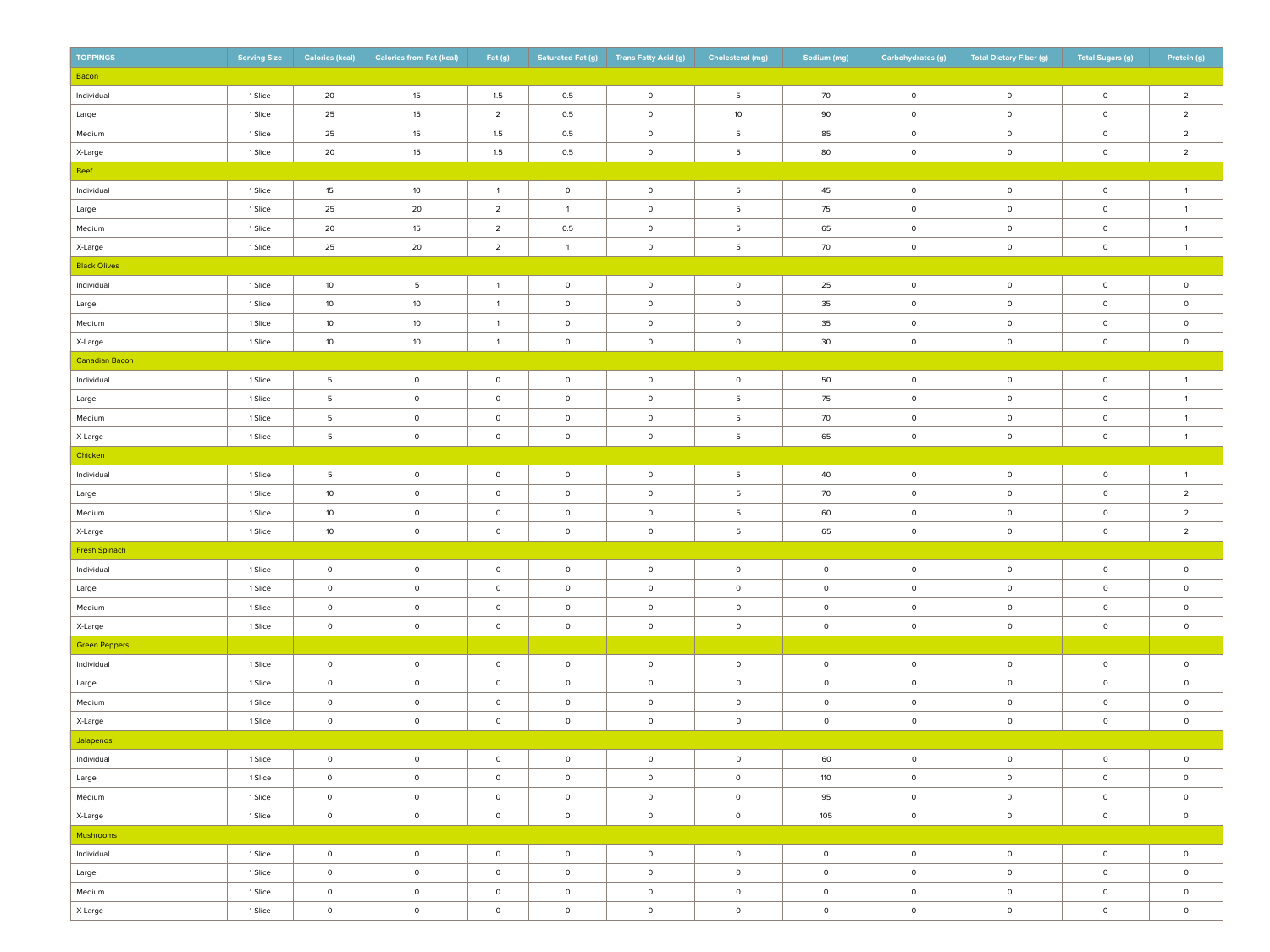| Pepperoni                     |                     |                        |                                 |                 |                          |                             |                         |              |                          |                                |                         |                 |
|-------------------------------|---------------------|------------------------|---------------------------------|-----------------|--------------------------|-----------------------------|-------------------------|--------------|--------------------------|--------------------------------|-------------------------|-----------------|
| Individual                    | 1 Slice             | 15                     | 15                              | $1.5\,$         | 0.5                      | $\circ$                     | $5\phantom{.0}$         | 60           | $\circ$                  | $\circ$                        | $\circ$                 | $\overline{1}$  |
| Large                         | 1 Slice             | 25                     | 20                              | 2.5             | $\overline{1}$           | $\circ$                     | 5                       | 90           | $\circ$                  | $\circ$                        | $\circ$                 | $\overline{1}$  |
| Medium                        | 1 Slice             | 25                     | 20                              | $\overline{2}$  | $\overline{1}$           | $\circ$                     | 5                       | 85           | $\circ$                  | $\circ$                        | $\circ$                 | $\overline{1}$  |
| X-Large                       | 1 Slice             | 25                     | 20                              | $\overline{2}$  | $\overline{1}$           | $\circ$                     | 5                       | 85           | $\circ$                  | $\circ$                        | $\circ$                 | $\overline{1}$  |
| Pineapple                     |                     |                        |                                 |                 |                          |                             |                         |              |                          |                                |                         |                 |
| Individual                    | 1 Slice             | $5\phantom{.0}$        | $\circ$                         | $\circ$         | $\circ$                  | $\circ$                     | $\circ$                 | $\circ$      | $\overline{1}$           | $\circ$                        | $\mathbf{1}$            | $\circ$         |
| Large                         | 1 Slice             | 5                      | $\circ$                         | $\circ$         | $\circ$                  | $\circ$                     | $\circ$                 | $\mathsf{O}$ | $\overline{1}$           | 0                              | $\mathbf{1}$            | $\circ$         |
| Medium                        | 1 Slice             | $\overline{5}$         | $\circ$                         | $\circ$         | $\mathsf{O}$             | $\mathsf{O}$                | $\circ$                 | $\circ$      | $\overline{1}$           | $\circ$                        | $\mathbf{1}$            | $\circ$         |
| X-Large                       | 1 Slice             | $\overline{5}$         | $\circ$                         | $\circ$         | $\mathsf{O}$             | $\mathsf{O}\xspace$         | $\circ$                 | $\circ$      | $\overline{1}$           | $\circ$                        | $\mathbf{1}$            | $\circ$         |
| <b>Red Onion</b>              |                     |                        |                                 |                 |                          |                             |                         |              |                          |                                |                         |                 |
| Individual                    | 1 Slice             | $\circ$                | $\circ$                         | $\circ$         | $\circ$                  | $\mathsf{O}$                | $\circ$                 | $\circ$      | $\circ$                  | $\circ$                        | $\mathsf{o}\,$          | $\circ$         |
| Large                         | 1 Slice             | $\circ$                | $\circ$                         | $\circ$         | $\mathsf{O}$             | $\mathsf{O}$                | $\circ$                 | $\circ$      | $\overline{1}$           | $\circ$                        | $\circ$                 | $\circ$         |
| Medium                        | 1 Slice             | $\circ$                | $\circ$                         | $\circ$         | $\mathsf{O}$             | $\mathsf{O}$                | $\circ$                 | $\circ$      | $\circ$                  | $\circ$                        | $\circ$                 | $\circ$         |
| X-Large                       | 1 Slice             | $\circ$                | $\circ$                         | $\circ$         | $\mathsf{O}$             | $\mathsf{O}\xspace$         | $\circ$                 | $\circ$      | $\overline{1}$           | $\circ$                        | $\mathsf{o}\,$          | $\circ$         |
| Sausage                       |                     |                        |                                 |                 |                          |                             |                         |              |                          |                                |                         |                 |
| Individual                    | 1 Slice             | 15                     | 15                              | 1.5             | $\mathsf{O}$             | $\mathsf{O}$                | 5                       | 50           | $\circ$                  | $\mathsf{O}$                   | $\mathsf{o}\,$          | $\mathbf{1}$    |
| Large                         | 1 Slice             | 30                     | 25                              | 2.5             | $\overline{1}$           | $\circ$                     | 5                       | 85           | $\circ$                  | $\circ$                        | $\circ$                 | $\blacksquare$  |
| Medium                        | 1 Slice             | 25                     | 20                              | $\overline{2}$  | 0.5                      | $\mathsf{O}$                | 5                       | 75           | $\circ$                  | $\circ$                        | $\circ$                 | $\overline{1}$  |
| X-Large                       | 1 Slice             | 25                     | 20                              | 2.5             | $\overline{1}$           | $\mathsf{O}\xspace$         | 5                       | 85           | $\circ$                  | $\circ$                        | $\circ$                 | $\blacksquare$  |
| Tomato                        |                     |                        |                                 |                 |                          |                             |                         |              |                          |                                |                         |                 |
| Individual                    | 1 Slice             | $\circ$                | $\circ$                         | $\circ$         | $\circ$                  | $\mathsf{O}$                | $\circ$                 | $\circ$      | $\circ$                  | $\mathsf{O}$                   | $\mathsf{o}\,$          | $\circ$         |
| Large                         | 1 Slice             | $\circ$                | $\circ$                         | $\circ$         | $\circ$                  | $\mathsf{O}\xspace$         | $\circ$                 | $\circ$      | $\circ$                  | $\mathsf{O}\xspace$            | $\mathsf{O}$            | $\circ$         |
| Medium                        | 1 Slice             | $\circ$                | $\circ$                         | $\circ$         | $\mathsf{O}$             | $\mathsf{O}$                | $\circ$                 | $\circ$      | $\circ$                  | $\mathsf{O}\xspace$            | $\circ$                 | $\circ$         |
| X-Large                       | 1 Slice             | $\circ$                | $\circ$                         | $\circ$         | $\circ$                  | $\mathsf{o}$                | $\circ$                 | $\circ$      | $\circ$                  | $\circ$                        | $\circ$                 | $\circ$         |
| <b>SPECIALTY PIZZAS</b>       | <b>Serving Size</b> | <b>Calories (kcal)</b> | <b>Calories from Fat (kcal)</b> | Fat (g)         | <b>Saturated Fat (g)</b> | <b>Trans Fatty Acid (g)</b> | <b>Cholesterol (mg)</b> | Sodium (mg)  | <b>Carbohydrates (g)</b> | <b>Total Dietary Fiber (g)</b> | <b>Total Sugars (g)</b> | Protein (g)     |
| 5 Meat                        |                     |                        |                                 |                 |                          |                             |                         |              |                          |                                |                         |                 |
| Individual                    | 1 Slice             | 130                    | 60                              | $\overline{7}$  | $\overline{\mathbf{3}}$  | $\circ$                     | 15                      | 350          | 12                       | $\overline{1}$                 | $\mathbf{1}$            | $7\overline{ }$ |
| Large                         | 1 Slice             | 240                    | 110                             | 12              | 5                        | $\circ$                     | 30                      | 620          | 21                       | $\overline{1}$                 | $\mathbf{1}$            | 11              |
| Medium                        | 1 Slice             | 210                    | 90                              | 10              | 4.5                      | $\circ$                     | 25                      | 530          | 18                       | $\overline{1}$                 | $\mathbf{1}$            | 10              |
| X-Large                       | 1 Slice             | 230                    | 100                             | 11              | 5                        | $\circ$                     | 30                      | 590          | 19                       | $\mathbf{1}$                   | $\overline{1}$          | 11              |
| Supreme                       |                     |                        |                                 |                 |                          |                             |                         |              |                          |                                |                         |                 |
| Individual                    | 1 Slice             | 130                    | 60                              | 6               | 2.5                      | $\circ$                     | 15                      | 300          | 12                       | $\mathbf{1}$                   | $\mathbf{1}$            | 5               |
| Large                         | 1 Slice             | 220                    | 90                              | 11              | 4.5                      | $\circ$                     | 20                      | 510          | 21                       | $\mathbf{1}$                   | $\mathbf{1}$            | 9               |
| Medium                        | 1 Slice             | 190                    | 80                              | 9               | $\overline{4}$           | $\circ$                     | 20                      | 440          | 19                       | $\mathbf{1}$                   | $\mathbf{1}$            | 8               |
| X-Large                       | 1 Slice             | 210                    | 90                              | 10              | 4.5                      | $\circ$                     | 20                      | 490          | 20                       | $\mathbf{1}$                   | $\overline{1}$          | 9               |
| Veggie                        |                     |                        |                                 |                 |                          |                             |                         |              |                          |                                |                         |                 |
| Individual                    | 1 Slice             | 100                    | 35                              | $\overline{4}$  | $\overline{2}$           | $\circ$                     | - 5                     | 210          | 12                       | $\overline{1}$                 | $\overline{1}$          | 4               |
| Large                         | 1 Slice             | 180                    | 60                              | $7\overline{ }$ | 3.5                      | $\mathsf{O}$                | 15                      | 380          | 21                       | $\overline{1}$                 | $\overline{2}$          | $7\overline{ }$ |
| Medium                        | 1 Slice             | 160                    | 50                              | 6               | $\overline{\mathbf{3}}$  | $\mathsf{O}$                | 10                      | 330          | 19                       | $\overline{1}$                 | $\mathbf{1}$            | 7               |
| X-Large                       | 1 Slice             | 170                    | 60                              | $7\overline{ }$ | $\overline{\mathbf{3}}$  | $\mathsf{O}\xspace$         | 15                      | 360          | 20                       | $\overline{1}$                 | $\overline{2}$          | 7 <sup>7</sup>  |
| <b>APPETIZERS &amp; SIDES</b> | <b>Serving Size</b> | <b>Calories (kcal)</b> | <b>Calories from Fat (kcal)</b> | Fat (g)         | Saturated Fat (g)        | <b>Trans Fatty Acid (g)</b> | <b>Cholesterol</b> (mg) | Sodium (mg)  | Carbohydrates (g)        | <b>Total Dietary Fiber (g)</b> | <b>Total Sugars (g)</b> | Protein (g)     |
|                               |                     |                        |                                 |                 |                          |                             |                         |              |                          |                                |                         |                 |
|                               |                     |                        |                                 |                 |                          |                             |                         |              |                          |                                |                         |                 |
| Appetizers                    | 1 stick             | 140                    | 60                              | 6               | 2.5                      | $\circ$                     | 10                      | 320          | 15                       | $\overline{1}$                 | $\mathbf{1}$            | $5\phantom{.0}$ |
| Cheesy Bread<br>French Fries  | 8 oz                | 420                    | 120                             | 13              | $\overline{4}$           | $\mathsf{O}$                | $\circ$                 | 55           | 67                       | $5^{\circ}$                    | $\overline{2}$          | 8               |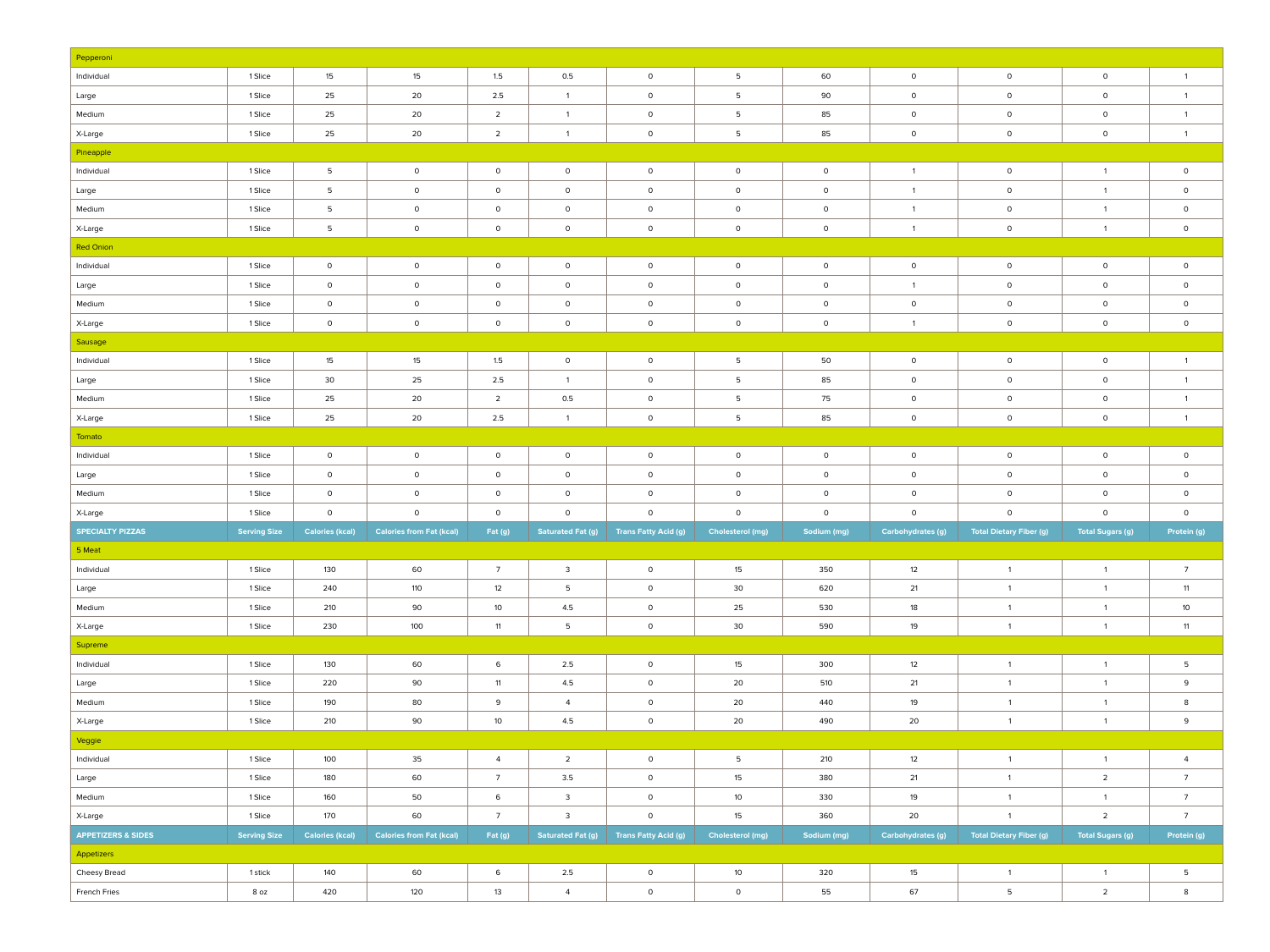| Sides                       |                     |                        |                                 |                         |                          |                             |                  |             |                         |                                |                         |                         |
|-----------------------------|---------------------|------------------------|---------------------------------|-------------------------|--------------------------|-----------------------------|------------------|-------------|-------------------------|--------------------------------|-------------------------|-------------------------|
| Carrots                     | 4 oz                | 45                     | $\circ$                         | $\circ$                 | $\circ$                  | $\circ$                     | $\circ$          | 80          | $11$                    | $\mathbf{3}$                   | $5\phantom{.0}$         | $\overline{1}$          |
| French Fries                | 4 oz                | 210                    | 60                              | $\overline{7}$          | $\overline{2}$           | $\mathsf{O}$                | $\circ$          | 25          | 34                      | $\mathbf{3}$                   | $\mathbf{1}$            | $\overline{4}$          |
| Macaroni Salad              | 4 oz                | 240                    | 130                             | 14                      | 2.5                      | $\mathsf{O}$                | 10               | 610         | 21                      | $\overline{1}$                 | 5                       | $\overline{4}$          |
| <b>Mandarin Oranges</b>     | 4 oz                | 60                     | $\circ$                         | $\circ$                 | $\circ$                  | $\mathsf{O}$                | $\circ$          | 10          | 18                      | $\circ$                        | 14                      | $\mathbf{1}$            |
| Rotini Pasta Salad          | 4 oz                | 140                    | 60                              | $\overline{7}$          | $\overline{1}$           | $\mathsf{O}$                | $\circ$          | 530         | 15                      | $\overline{1}$                 | $\overline{2}$          | $\overline{\mathbf{3}}$ |
| <b>Dipping Sauces</b>       |                     |                        |                                 |                         |                          |                             |                  |             |                         |                                |                         |                         |
| <b>BBQ Sauce</b>            | 1.5 oz              | 90                     | $\circ$                         | $\circ$                 | $\circ$                  | $\circ$                     | $\circ$          | 570         | 22                      | $\overline{1}$                 | 20                      | $\mathbf{1}$            |
| <b>Blue Cheese Dressing</b> | 1.5 oz              | 260                    | 250                             | 28                      | 5                        | $\mathsf{O}$                | 20               | 260         | $\overline{1}$          | $\circ$                        | $\mathbf{1}$            | $\mathbf{1}$            |
| <b>Buffalo Sauce</b>        | 1.5 oz              | 35                     | 25                              | $\overline{\mathbf{3}}$ | $\circ$                  | $\mathsf{O}$                | $\circ$          | 1420        | $\overline{2}$          | $\overline{1}$                 | $\mathbf{1}$            | $\circ$                 |
| Ketchup                     | 1.5 oz              | 60                     | $\circ$                         | $\circ$                 | $\circ$                  | $\circ$                     | $\circ$          | 500         | 14                      | $\overline{1}$                 | 11                      | $\mathbf{1}$            |
| Lite Ranch Dressing         | 1.5 oz              | 110                    | 100                             | 11                      | 1.5                      | $\mathsf{O}$                | 10               | 360         | $\overline{2}$          | $\circ$                        | $\mathbf{1}$            | $\mathbf{1}$            |
| Red Pizza Sauce             | 1.5 oz              | 15                     | $\circ$                         | $\circ$                 | $\circ$                  | $\mathsf{O}$                | $\circ$          | 240         | $\overline{\mathbf{3}}$ | $\overline{1}$                 | $\overline{2}$          | $\mathbf{1}$            |
| Sweet Chili Sauce           | 1.5 oz              | 130                    | $10$                            | $\overline{1}$          | $\mathsf{o}$             | $\circ$                     | $\circ$          | 620         | 31                      | $\circ$                        | 29                      | $\mathbf{1}$            |
| <b>SALAD BAR</b>            | <b>Serving Size</b> | <b>Calories (kcal)</b> | <b>Calories from Fat (kcal)</b> | Fat (g)                 | <b>Saturated Fat (g)</b> | <b>Trans Fatty Acid (g)</b> | Cholesterol (mg) | Sodium (mg) | Carbohydrates (g)       | <b>Total Dietary Fiber (g)</b> | <b>Total Sugars (g)</b> | Protein (g)             |
| Items                       |                     |                        |                                 |                         |                          |                             |                  |             |                         |                                |                         |                         |
| <b>Bacon Bits</b>           | 1 Tbsp              | 60                     | 40                              | $\overline{4}$          | 1.5                      | $\circ$                     | 20               | 220         | $\circ$                 | $\circ$                        | $\mathsf{O}\xspace$     | 5                       |
| Beets                       | $1/2$ Cup           | 35                     | $\circ$                         | $\circ$                 | $\circ$                  | $\circ$                     | $\circ$          | 140         | 8                       | $\overline{2}$                 | 5                       | $\mathbf{1}$            |
| <b>Black Olives</b>         | 1 Tbsp              | 15                     | 15                              | 1.5                     | $\circ$                  | $\circ$                     | $\circ$          | 45          | $\circ$                 | $\circ$                        | $\mathsf{O}\xspace$     | $\circ$                 |
| Broccoli                    | 1 Tong              | 5                      | $\circ$                         | $\circ$                 | $\circ$                  | $\circ$                     | $\circ$          | $\circ$     | $\overline{1}$          | $\circ$                        | $\mathsf{O}\xspace$     | $\circ$                 |
| Cantaloupe                  | 1 <sub>oz</sub>     | 10                     | $\circ$                         | $\circ$                 | $\circ$                  | $\circ$                     | $\circ$          | $\circ$     | $\overline{2}$          | $\circ$                        | $\overline{2}$          | $\circ$                 |
| Carrots                     | 3 Each              | 5                      | $\circ$                         | $\circ$                 | $\circ$                  | $\circ$                     | $\circ$          | 10          | $\overline{1}$          | $\circ$                        | $\mathbf{1}$            | $\circ$                 |
| Cauliflower                 | 1 Tong              | 5                      | $\circ$                         | $\circ$                 | $\circ$                  | $\circ$                     | $\circ$          | $\circ$     | $\overline{1}$          | $\circ$                        | $\mathsf{O}\xspace$     | $\circ$                 |
| Cheddar Cheese              | 1 Tbsp              | 25                     | 20                              | $\overline{2}$          | 1.5                      | $\circ$                     | 5                | 50          | $\circ$                 | $\circ$                        | $\circ$                 | $\overline{2}$          |
| Cottage Cheese              | 1/2 Cup             | 110                    | 45                              | 5                       | $\mathbf{3}$             | $\circ$                     | 25               | 410         | 5                       | $\circ$                        | $\overline{4}$          | 12                      |
| Crackers                    | 2 Crackers          | 30                     | 10                              | 1.5                     | $\circ$                  | $\circ$                     | $\circ$          | 55          | $\overline{4}$          | $\circ$                        | $\mathbf{1}$            | $\circ$                 |
| Cranberries                 | 1 Tbsp              | 35                     | $\circ$                         | $\circ$                 | $\circ$                  | $\circ$                     | $\circ$          | 90          | 9                       | $\circ$                        | $\overline{7}$          | $\circ$                 |
| Croutons                    | 1 Tbsp              | 15                     | 5                               | 0.5                     | $\circ$                  | $\circ$                     | $\circ$          | 45          | $\overline{2}$          | $\circ$                        | $\circ$                 | $\circ$                 |
| Cucumbers                   | 2 Slices            | $\circ$                | $\circ$                         | $\mathsf{O}$            | $\circ$                  | $\circ$                     | $\circ$          | $\circ$     | $\overline{1}$          | $\circ$                        | $\mathsf{O}\xspace$     | $\circ$                 |
| Eggs                        | 1 Each              | 70                     | 35                              | $\overline{4}$          | $\overline{2}$           | $\circ$                     | 190              | 110         | $\circ$                 | $\circ$                        | $\circ$                 | 6                       |
| <b>Garlic Sesame Sticks</b> | 1 Tbsp              | 80                     | 50                              | 5                       | $\mathbf{1}$             | $\circ$                     | $\circ$          | 180         | $7\overline{ }$         | $\overline{1}$                 | $\circ$                 | $\mathbf{1}$            |
| Grape Tomatoes              | 3 Each              | 5                      | $\circ$                         | $\circ$                 | $\circ$                  | $\circ$                     | $\circ$          | $\circ$     | $\overline{1}$          | $\circ$                        | $\mathbf{1}$            | $\circ$                 |
| Grapes                      | 0.5 oz              | $10$                   | $\circ$                         | $\circ$                 | $\circ$                  | $\circ$                     | $\circ$          | $\circ$     | $\overline{\mathbf{3}}$ | $\circ$                        | $\overline{2}$          | $\circ$                 |
| Green Peppers               | 3 Slices            | 5                      | $\circ$                         | $\circ$                 | $\circ$                  | $\circ$                     | $\circ$          | $\circ$     | $\overline{1}$          | $\circ$                        | $\mathsf{O}\xspace$     | $\circ$                 |
| Honeydew                    | 1 oz                | 10                     | $\circ$                         | $\circ$                 | $\circ$                  | $\circ$                     | $\circ$          | 5           | $\overline{\mathbf{3}}$ | $\circ$                        | $\overline{2}$          | $\circ$                 |
| Jalapenos                   | 1 Tbsp              | $\circ$                | $\circ$                         | $\circ$                 | $\circ$                  | $\circ$                     | $\circ$          | 125         | $\circ$                 | $\circ$                        | $\mathsf{O}\xspace$     | $\circ$                 |
| Lettuce Mix                 | 1 Cup               | 10                     | $\circ$                         | $\circ$                 | $\circ$                  | $\circ$                     | $\circ$          | 10          | $\overline{2}$          | $\overline{1}$                 | $\mathbf{1}$            | $\mathbf{1}$            |
| Macaroni Salad              | $1/2$ Cup           | 190                    | 110                             | 12                      | 2                        | $\circ$                     | 10               | 500         | 17                      | $\mathbf{1}$                   | 4                       | 3                       |
| Mushrooms                   | 1 Tong              | 5                      | $\circ$                         | $\circ$                 | $\circ$                  | $\circ$                     | $\circ$          | $\circ$     | $\circ$                 | $\circ$                        | $\circ$                 | $\circ$                 |
| Oranges                     | 1 Slice             | 5                      | $\circ$                         | $\circ$                 | $\circ$                  | $\circ$                     | $\circ$          | $\circ$     | $\overline{1}$          | $\circ$                        | $\mathbf{1}$            | $\circ$                 |
| Parmesan Cheese             | 1 Tbsp              | 35                     | 25                              | 2.5                     | 1.5                      | $\circ$                     | 10 <sup>°</sup>  | 80          | $\circ$                 | $\circ$                        | $\circ$                 | $\overline{2}$          |
| Potato Salad - Diced w/Egg  | $1/2$ Cup           | 70                     | 35                              | 3.5                     | 0.5                      | $\circ$                     | 5                | 190         | $\boldsymbol{8}$        | $\overline{1}$                 | $\overline{2}$          | $\mathbf{1}$            |
| Potato Salad - Red Skin     | $1/2$ Cup           | 80                     | 50                              | 5                       | $\overline{1}$           | $\circ$                     | 5                | 130         | $7\overline{ }$         | $\overline{1}$                 | $\circ$                 | 1                       |
| Red Onion                   | 3 Slices            | 5                      | $\circ$                         | $\circ$                 | $\circ$                  | $\circ$                     | $\circ$          | $\circ$     | $\overline{1}$          | $\circ$                        | $\circ$                 | $\circ$                 |
| Romaine Lettuce             | 1 Cup               | 10                     | $\circ$                         | $\circ$                 | $\circ$                  | $\circ$                     | $\circ$          | $\circ$     | $\overline{2}$          | $\overline{1}$                 | $\mathbf{1}$            | 1                       |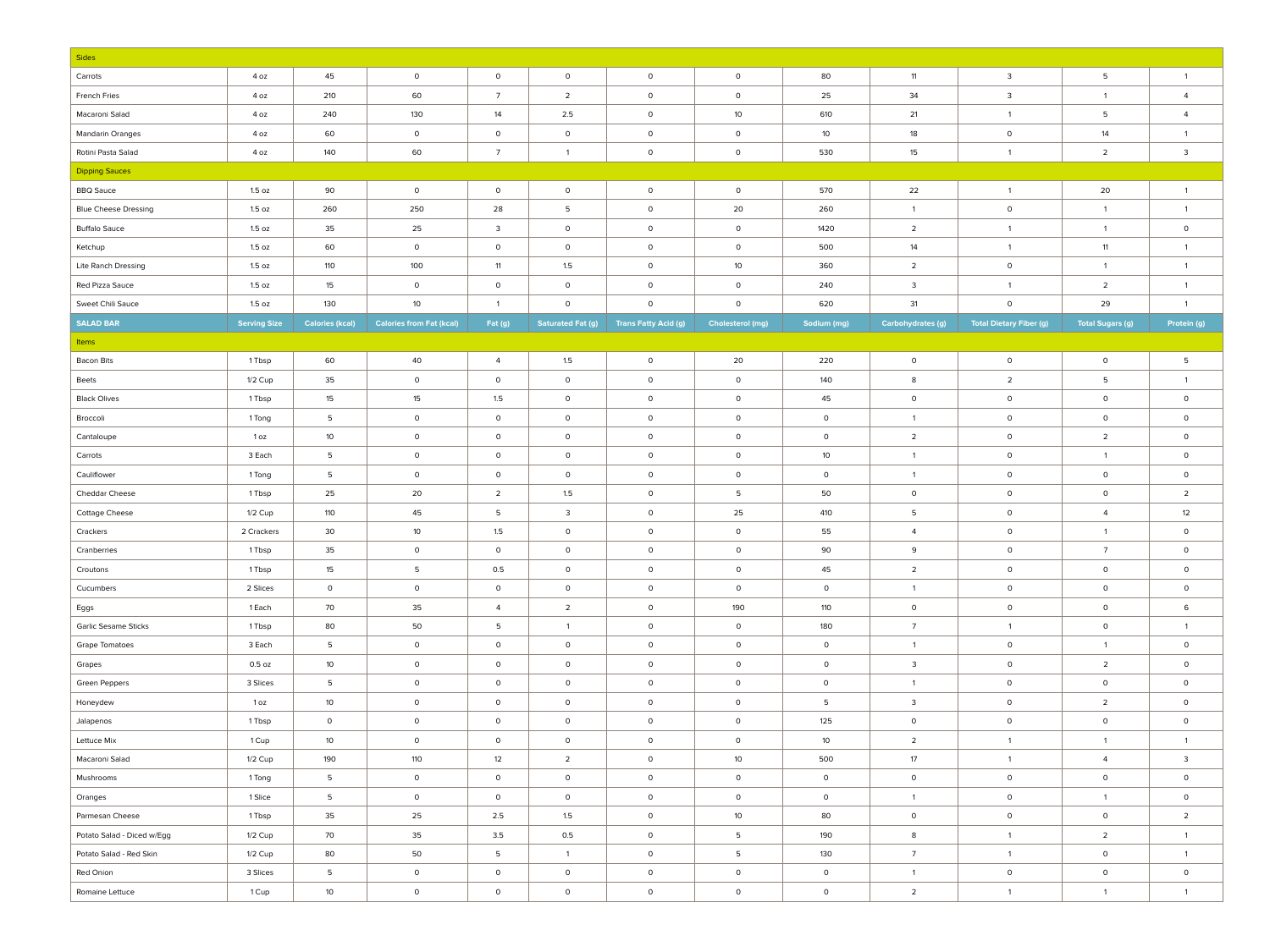| Rotini Pasta Salad             | 1/2 Cup             | 170                    | 80                              | 9                   | 1.5                      | $\circ$                     | $\circ$          | 660            | 19                | $\overline{2}$                 | $\overline{2}$          | $\overline{4}$ |
|--------------------------------|---------------------|------------------------|---------------------------------|---------------------|--------------------------|-----------------------------|------------------|----------------|-------------------|--------------------------------|-------------------------|----------------|
| Spinach                        | 1 Cup               | 5                      | $\circ$                         | $\circ$             | $\circ$                  | $\circ$                     | $\mathsf{O}$     | 25             | $\overline{1}$    | $\overline{1}$                 | $\circ$                 | $\overline{1}$ |
| Strawberries                   | 2 Each              | 10                     | $\circ$                         | $\circ$             | $\circ$                  | $\mathsf{O}$                | $\circ$          | $\circ$        | $\overline{2}$    | $\circ$                        | $\overline{1}$          | $\circ$        |
| Strawberry Jello Parfait       | $1/2$ Cup           | -5                     | $\circ$                         | $\mathsf{O}\xspace$ | $\circ$                  | $\mathsf{O}$                | $\circ$          | $\circ$        | $\overline{1}$    | $\mathsf{O}$                   | $\overline{1}$          | $\mathsf{O}$   |
| Sunflower Seeds                | 1 Tbsp              | 50                     | 40                              | 4.5                 | 0.5                      | $\mathsf 0$                 | $\circ$          | 30             | $\overline{2}$    | $\overline{1}$                 | $\circ$                 | $\overline{2}$ |
| Turkey                         | 1 Tbsp              | 30                     | 25                              | 2.5                 | $0.5\,$                  | $\mathsf 0$                 | 10               | 180            | $\circ$           | $\circ$                        | $\circ$                 | $\overline{2}$ |
| Watermelon                     | 1 oz                | 10                     | $\circ$                         | $\circ$             | $\circ$                  | $\mathsf 0$                 | $\circ$          | $\mathsf{o}\,$ | $\overline{2}$    | $\circ$                        | $\overline{2}$          | $\circ$        |
| Yellow Squash                  | 3 Slices            | $\mathsf{O}$           | $\circ$                         | $\circ$             | $\circ$                  | $\circ$                     | $\circ$          | $\mathsf{o}\,$ | $\circ$           | $\circ$                        | $\circ$                 | $\circ$        |
| Zucchini                       | 3 Slices            | $\mathsf{O}$           | $\circ$                         | $\circ$             | $\circ$                  | $\circ$                     | $\circ$          | $\mathsf{o}\,$ | $\circ$           | $\circ$                        | $\circ$                 | $\circ$        |
| <b>Salad Dressings</b>         |                     |                        |                                 |                     |                          |                             |                  |                |                   |                                |                         |                |
| <b>Balsamic Vinaigrette</b>    | 1 Tbsp              | 60                     | 50                              | 6                   | $\mathbf{1}$             | $\mathsf{O}$                | $\circ$          | 115            | $\overline{1}$    | $\circ$                        | $\overline{1}$          | $\circ$        |
| <b>Blue Cheese</b>             | 1 Tbsp              | 90                     | 80                              | 9                   | 1.5                      | $\mathsf{O}$                | 5                | 85             | $\circ$           | $\circ$                        | $\circ$                 | $\circ$        |
| <b>Buttermilk Ranch</b>        | 1 Tbsp              | 60                     | 50                              | 6                   | $\mathbf{1}$             | $\mathsf{O}$                | 5                | 125            | $\overline{1}$    | $\circ$                        | $\circ$                 | $\circ$        |
| Caesar                         | 1 Tbsp              | 60                     | 60                              | 6                   | $\overline{1}$           | $\circ$                     | 5                | 170            | $\overline{1}$    | $\circ$                        | $\circ$                 | $\circ$        |
| Lite Northern Italian          | 1 Tbsp              | 25                     | 20                              | $2.5\,$             | $\circ$                  | $\mathsf{O}$                | $\circ$          | 140            | $\overline{1}$    | $\circ$                        | $\circ$                 | $\circ$        |
| Lite Ranch                     | 1 Tbsp              | 35                     | 30                              | 3.5                 | $\circ$                  | $\circ$                     | 5                | 120            | $\overline{1}$    | $\circ$                        | $\circ$                 | $\circ$        |
| Olive Oil                      | 1 Tsp               | 40                     | 40                              | 4.5                 | 0.5                      | $\mathsf{O}$                | $\mathsf{O}$     | $\circ$        | $\circ$           | $\circ$                        | $\circ$                 | $\circ$        |
| Red Wine Vinegar               | 1 Tsp               | $\mathsf{O}$           | $\circ$                         | $\circ$             | $\circ$                  | $\mathsf{O}$                | $\circ$          | $\circ$        | $\circ$           | $\circ$                        | $\circ$                 | $\circ$        |
| Thousand Island                | 1 Tbsp              | 60                     | 60                              | 6                   | $\overline{1}$           | $\Omega$                    | -5               | 110            | $\overline{2}$    | $\circ$                        | $\overline{2}$          | $\circ$        |
| <b>DESSERTS</b>                | <b>Serving Size</b> | <b>Calories (kcal)</b> | <b>Calories from Fat (kcal)</b> | Fat (g)             | <b>Saturated Fat (g)</b> | <b>Trans Fatty Acid (g)</b> | Cholesterol (mg) | Sodium (mg)    | Carbohydrates (g) | <b>Total Dietary Fiber (g)</b> | <b>Total Sugars (g)</b> | Protein (g)    |
| <b>Baked Desserts</b>          |                     |                        |                                 |                     |                          |                             |                  |                |                   |                                |                         |                |
| Giant Warm Cookie              | 1/8                 | 200                    | 80                              | 9                   | $\overline{4}$           | $\circ$                     | 10               | 125            | 28                | $\circ$                        | $16\,$                  | $\overline{2}$ |
| Unicorn Churros                | 5                   | 487                    | 217                             | 25                  | 13                       | $\circ$                     | 58               | 450            | 62                | $\circ$                        | 30                      | 5              |
| Ice Cream                      |                     |                        |                                 |                     |                          |                             |                  |                |                   |                                |                         |                |
| Cookie N Cream Bar             | Whole               | 230                    | 100                             | 11                  | 4.5                      | $\circ$                     | $10$             | 150            | 32                | $\overline{1}$                 | 18                      | $\overline{4}$ |
| Strawberry Shortcake Bar       | Whole               | 190                    | 80                              | 9                   | 3.5                      | $\circ$                     | 5                | 90             | 26                | $\circ$                        | $17\,$                  | $\overline{2}$ |
| Red, White, & Blue Bomb Pop    | Whole               | 80                     | $\circ$                         | $\circ$             | $\circ$                  | $\circ$                     | $\circ$          | 10             | 21                | $\circ$                        | 15                      | $\circ$        |
| Cookie N Cream Cone            | Whole               | 230                    | 90                              | 10                  | $\overline{7}$           | $\circ$                     | 15               | 120            | 32                | $\overline{1}$                 | 19                      | 3              |
| Chocolate Ice Cream Cup        | Whole               | 130                    | 60                              | 6                   | $\overline{4}$           | $\circ$                     | 25               | 40             | 17                | $\overline{1}$                 | 12                      | $\overline{2}$ |
| Vanilla Ice Cream Cup          | Whole               | 130                    | 60                              | $7\overline{ }$     | $\overline{4}$           | $\circ$                     | 25               | 40             | 16                | $\circ$                        | $10$                    | $\overline{2}$ |
| Rainbow Push-Up                | Whole               | 80                     | $\circ$                         | $\circ$             | $\circ$                  | $\circ$                     | $\circ$          | 15             | 19                | $\circ$                        | 15                      | $\circ$        |
| <b>Big Bopper Sandwich</b>     | Whole               | 450                    | 180                             | 20                  | 11                       | $\circ$                     | 45               | 360            | 64                | $\overline{1}$                 | 37                      | 6              |
| Big Vanilla Ice Cream Sandwich | Whole               | 240                    | 70                              | $\overline{7}$      | 4.5                      | $\circ$                     | 20               | 170            | 40                | $\circ$                        | 22                      | $\overline{a}$ |
| Strawberry Fruit Bar           | Whole               | 130                    | $\circ$                         | $\circ$             | $\circ$                  | $\circ$                     | $\circ$          | 10             | 32                | $\overline{1}$                 | 24                      | $\circ$        |
| <b>DIPPIN' DOTS</b>            | <b>Serving Size</b> | <b>Calories (kcal)</b> | <b>Calories from Fat (kcal)</b> | Fat (g)             | <b>Saturated Fat (g)</b> | <b>Trans Fatty Acid (g)</b> | Cholesterol (mg) | Sodium (mg)    | Carbohydrates (g) | <b>Total Dietary Fiber (g)</b> | <b>Total Sugars (g)</b> | Protein (g)    |
| <b>Banana Split</b>            |                     |                        |                                 |                     |                          |                             |                  |                |                   |                                |                         |                |
| Large                          | Whole               | 320                    | 140                             | 15                  | 10 <sup>°</sup>          | $\circ$                     | 55               | 80             | 40                | $\circ$                        | 36                      | 6              |
| Mega Super Star                | Whole               | 140                    | 60                              | $\overline{7}$      | $\overline{4}$           | $\mathsf 0$                 | 25               | 35             | 17                | $\circ$                        | 16                      | $\overline{2}$ |
| Small                          | Whole               | 200                    | 90                              | 10 <sup>°</sup>     | 6                        | $\mathsf{O}$                | 35               | 50             | 25                | $\circ$                        | 23                      | $\overline{4}$ |
| <b>Brownie Batter</b>          |                     |                        |                                 |                     |                          |                             |                  |                |                   |                                |                         |                |
| Large                          | Whole               | 380                    | 170                             | 19                  | 11                       | $\mathsf{O}$                | 65               | 160            | 50                | $\circ$                        | 40                      | 6              |
| Mega Super Star                | Whole               | 170                    | 70                              | 8                   | 4.5                      | $\mathsf{O}$                | 25               | 70             | 22                | $\mathsf{O}$                   | $17\,$                  | 3              |
| Small                          | Whole               | 240                    | 100                             | 12                  | $\overline{7}$           | $\circ$                     | 40               | 100            | 31                | $\mathsf{O}$                   | 25                      | $\overline{4}$ |
|                                |                     |                        |                                 |                     |                          |                             |                  |                |                   |                                |                         |                |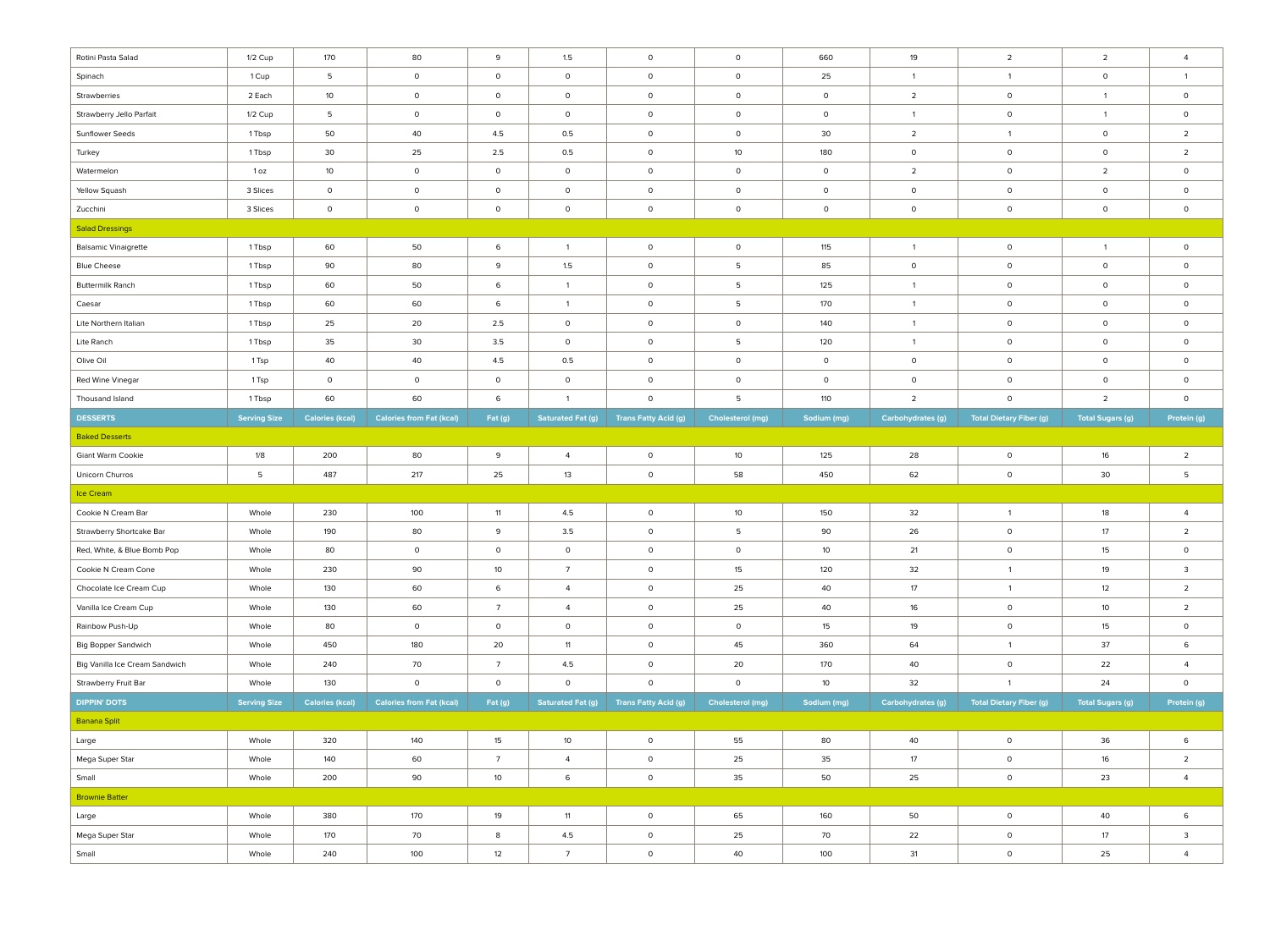| <b>Cookies N Cream</b>      |                     |                                                   |                                 |                                 |                          |                             |                                        |                         |             |                          |                                |                         |                |
|-----------------------------|---------------------|---------------------------------------------------|---------------------------------|---------------------------------|--------------------------|-----------------------------|----------------------------------------|-------------------------|-------------|--------------------------|--------------------------------|-------------------------|----------------|
| Large                       | Whole               | 380                                               | 170                             | 19                              | 10                       | $\circ$                     | 50                                     | 150                     |             | 48                       | $\circ$                        | 40                      | 6              |
| Mega Super Star             | Whole               | 170                                               | 70                              | $\bf 8$                         | 4.5                      | $\circ$                     | 20                                     | 65                      |             | 21                       | $\circ$                        | 18                      | $\mathbf{3}$   |
| Small                       | Whole               | 240                                               | 100                             | 12                              | 6                        | $\circ$                     | 30                                     | 95                      |             | 30                       | $\circ$                        | 25                      | $\overline{4}$ |
| Rainbow Ice                 |                     |                                                   |                                 |                                 |                          |                             |                                        |                         |             |                          |                                |                         |                |
| Large                       | Whole               | 210                                               | $\circ$                         | $\circ$                         | $\circ$                  | $\circ$                     | $\circ$                                | 10 <sup>°</sup>         |             | 52                       | $\circ$                        | 28                      | $\circ$        |
| Mega Super Star             | Whole               | 90                                                | $\circ$                         | $\circ$                         | $\circ$                  | $\circ$                     | $\circ$                                | $\circ$                 |             | 23                       | $\circ$                        | 12                      | $\circ$        |
| Small                       | Whole               | 130                                               | $\circ$                         | $\circ$                         | $\circ$                  | $\circ$                     | $\circ$                                | 5                       |             | 33                       | $\circ$                        | 18                      | $\circ$        |
| <b>Cotton Candy</b>         |                     |                                                   |                                 |                                 |                          |                             |                                        |                         |             |                          |                                |                         |                |
| Blue                        | $1/5$ oz.           | 5                                                 | $\circ$                         | $\circ$                         | $\circ$                  | $\circ$                     | $\circ$                                | $\circ$                 |             | $\overline{1}$           | $\circ$                        | $\overline{1}$          | $\circ$        |
| Green                       | $1/5$ oz.           | $5\phantom{.0}$                                   | $\circ$                         | $\circ$                         | $\circ$                  | $\mathsf 0$                 | $\circ$                                | $\circ$                 |             | $\overline{1}$           | $\circ$                        | $\overline{1}$          | $\circ$        |
| Pink                        | $1/5$ oz.           | 5                                                 | $\circ$                         | $\circ$                         | $\circ$                  | $\circ$                     | $\circ$                                | $\circ$                 |             | $\overline{1}$           | $\circ$                        | $\overline{1}$          | $\circ$        |
| <b>CAKES</b>                | <b>Serving Size</b> | <b>Calories (kcal)</b>                            | <b>Calories from Fat (kcal)</b> | Fat (g)                         | <b>Saturated Fat (g)</b> | <b>Trans Fatty Acid (g)</b> | <b>Cholesterol (mg)</b>                | Sodium (mg)             |             | <b>Carbohydrates (g)</b> | <b>Total Dietary Fiber (g)</b> | <b>Total Sugars (g)</b> | Protein (g)    |
| Cakes                       |                     |                                                   |                                 |                                 |                          |                             |                                        |                         |             |                          |                                |                         |                |
| Chocolate 8"                | 1/12                | 210                                               | 80                              | 8                               | 3.5                      | $\circ$                     | 5                                      | 170                     |             | 31                       | $\overline{1}$                 | 23                      | $\overline{2}$ |
| Chocolate Sheet             | 1/18                | 270                                               | 100                             | 11                              | 4.5                      | $\circ$                     | 10                                     | 230                     |             | 41                       | $\overline{1}$                 | 31                      | $\overline{2}$ |
| White 8"                    | 1/12                | 210                                               | 80                              | 9                               | 3.5                      | $\circ$                     | 5                                      | 170                     |             | 32                       | $\circ$                        | 24                      | $\overline{1}$ |
| White Sheet                 | 1/18                | 280                                               | 100                             | 12                              | 4.5                      | $\circ$                     | 10                                     | 230                     |             | 42                       | $\circ$                        | 32                      | $\overline{2}$ |
| <b>Edible Cake Images</b>   |                     |                                                   |                                 |                                 |                          |                             |                                        |                         |             |                          |                                |                         |                |
| Barbie                      | 4g                  | 15                                                | $\circ$                         | $\mathsf{o}\,$                  | $\mathsf{o}\,$           | $\circ$                     | $\mathsf{O}$                           | $\mathsf{o}\,$          |             | $\overline{4}$           | $\mathbf{1}$                   | $\circ$                 | $\circ$        |
| Batman                      | 4g                  | 15                                                | $\circ$                         | $\circ$                         | $\circ$                  | $\circ$                     | $\circ$                                | $\circ$                 |             | $\overline{4}$           | $\overline{1}$                 | $\circ$                 | $\circ$        |
| Chuck E. Cheese             | 4g                  | 15                                                | $\circ$                         | $\circ$                         | $\circ$                  | $\circ$                     | $\circ$                                | $\circ$                 |             | $\overline{4}$           | $\mathbf{1}$                   | $\circ$                 | $\circ$        |
| <b>Hello Kitty</b>          | 4g                  | 15                                                | $\mathsf{O}\xspace$             | $\mathsf{O}$                    | $\mathsf{O}\xspace$      | $\circ$                     | $\circ$                                | $\mathsf{O}\xspace$     |             | $\overline{4}$           | $\overline{1}$                 | $\circ$                 | $\circ$        |
| Paw Patrol                  | 4g                  | 15 <sub>15</sub>                                  | $\mathsf{o}\,$                  | $\mathsf{O}\xspace$             | $\mathsf{O}\xspace$      | $\circ$                     | $\circ$                                | $\mathsf{o}\,$          |             | $\overline{4}$           | $\overline{1}$                 | $\mathsf{O}$            | $\circ$        |
| PJ Masks                    | 4g                  | 15                                                | $\circ$                         | $\Omega$                        | $\circ$                  | $\circ$                     | $\Omega$                               | $\circ$                 |             | $\overline{4}$           | $\overline{1}$                 | $\circ$                 | $\circ$        |
| <b>BONELESS WINGS</b>       |                     | Full Portion Servings per portion Calories (kcal) |                                 | <b>Calories from Fat (kcal)</b> | Fat (g)                  |                             | Saturated Fat (g) Trans Fatty Acid (g) | <b>Cholesterol (mg)</b> | Sodium (mg) | Carbohydrates (g)        | <b>Total Dietary Fiber (g)</b> | <b>Total Sugars (g)</b> | Protein (g)    |
| Small                       |                     |                                                   |                                 |                                 |                          |                             |                                        |                         |             |                          |                                |                         |                |
| Wings Plain                 | 8 oz                | $\overline{2}$                                    | 410                             | 160                             | 17                       | $\overline{2}$              | $\circ$                                | 95                      | 1390        | 40                       | $\overline{2}$                 | $\overline{2}$          | 39             |
| with BBQ Sauce              | 20z                 | $\overline{2}$                                    | 530                             | 160                             | 18                       | $\overline{2}$              | $\circ$                                | 95                      | 2160        | 70                       | $\mathbf{3}$                   | 28                      | 39             |
| with Buffalo Sauce          | 2 oz                | $\overline{2}$                                    | 460                             | 190                             | 22                       | 2.5                         | $\mathsf{O}$                           | 95                      | 3280        | 43                       | $\mathbf{3}$                   | $\mathsf 3$             | 39             |
| with Sweet Chili Sauce      | 2 oz                | $\overline{2}$                                    | 540                             | 170                             | 18                       | $\overline{2}$              | $\circ$                                | 95                      | 2010        | 71                       | $\overline{2}$                 | 30                      | 39             |
| Lite Ranch Dressing         | 1.5 oz              | $\overline{2}$                                    | 110                             | 100                             | 11                       | 1.5                         | $\circ$                                | 10                      | 360         | $\overline{2}$           | $\circ$                        | $\overline{1}$          | $\overline{1}$ |
| <b>Blue Cheese Dressing</b> | 1.5 oz              | $\overline{\mathbf{2}}$                           | 260                             | 250                             | 28                       | 5                           | $\circ$                                | 20                      | 260         | $\overline{1}$           | $\mathsf{O}$                   | $\overline{1}$          | $\overline{1}$ |
| Celery                      | 4 Pieces            | $\overline{2}$                                    | 5                               | $\circ$                         | $\circ$                  | $\circ$                     | $\circ$                                | $\circ$                 | 30          | $\overline{1}$           | $\mathbf{1}$                   | $\overline{1}$          | $\circ$        |
| Medium                      |                     |                                                   |                                 |                                 |                          |                             |                                        |                         |             |                          |                                |                         |                |
| Wings Plain                 | 16 oz               | $\overline{4}$                                    | 820                             | 310                             | 35                       | $\overline{4}$              | $\circ$                                | 185                     | 2790        | 79                       | $\overline{4}$                 | $\mathbf{3}$            | 77             |
| with BBQ Sauce              | 4 oz                | $\overline{4}$                                    | 1070                            | 320                             | 35                       | $\overline{4}$              | $\circ$                                | 185                     | 4320        | 139                      | 6                              | 55                      | 79             |
| with Buffalo Sauce          | 4 oz                | $\overline{4}$                                    | 910                             | 390                             | 43                       | 5                           | $\circ$                                | 185                     | 6570        | 85                       | 6                              | 5                       | 78             |
| with Sweet Chili Sauce      | 4 oz                | $\overline{4}$                                    | 1080                            | 330                             | 37                       | 4.5                         | $\circ$                                | 185                     | 4020        | 141                      | 5                              | 60                      | 78             |
| Lite Ranch Dressing         | 1.5 oz              | $\overline{4}$                                    | 110                             | 100                             | 11                       | 1.5                         | $\circ$                                | 10                      | 360         | $\overline{2}$           | $\circ$                        | $\overline{1}$          | $\overline{1}$ |
| <b>Blue Cheese Dressing</b> | 1.5 oz              | $\overline{4}$                                    | 260                             | 250                             | 28                       | $\overline{5}$              | $\circ$                                | 20                      | 260         | $\overline{1}$           | $\mathsf{O}\xspace$            | $\overline{1}$          | $\overline{1}$ |
| Celery                      | 8 Pieces            | $\overline{4}$                                    | 15                              | $\circ$                         | $\circ$                  | $\circ$                     | $\circ$                                | $\circ$                 | 65          | $\overline{2}$           | $\overline{1}$                 | $\overline{1}$          | $\overline{1}$ |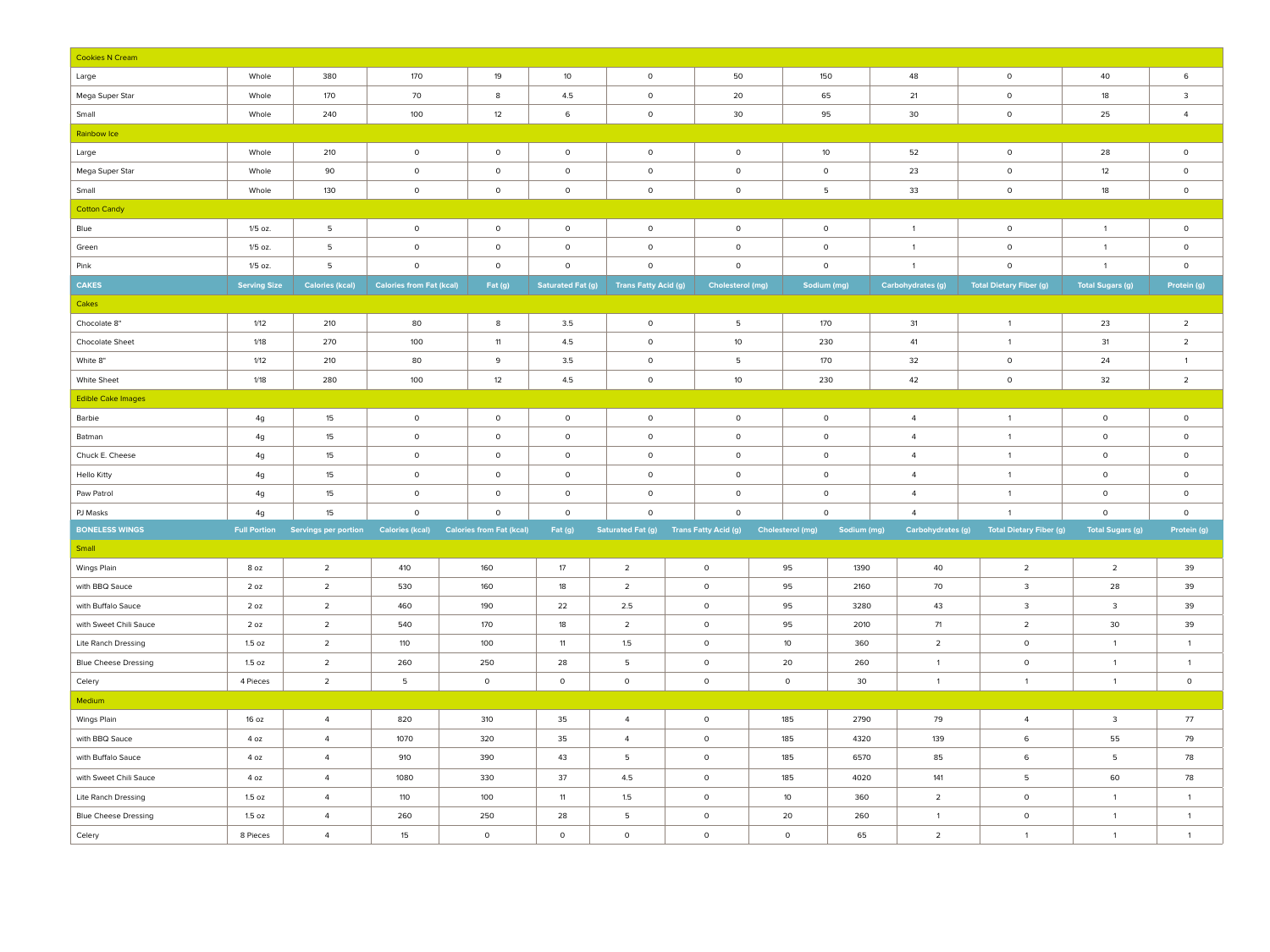| Large                       |                     |                      |                        |                                 |                     |                          |                             |                         |             |                          |                                |                         |                         |
|-----------------------------|---------------------|----------------------|------------------------|---------------------------------|---------------------|--------------------------|-----------------------------|-------------------------|-------------|--------------------------|--------------------------------|-------------------------|-------------------------|
| Wings Plain                 | 24 oz               | $\,6\,$              | 1230                   | 470                             | 52                  | $\,6\,$                  | $\mathsf{O}\xspace$         | 280                     | 4180        | 119                      | 6                              | 5                       | 116                     |
| with BBQ Sauce              | 6 oz                | 6                    | 1600                   | 480                             | 53                  | 6                        | $\mathsf{o}$                | 280                     | 6480        | 209                      | 9                              | 83                      | 118                     |
| with Buffalo Sauce          | 6 oz                | 6                    | 1370                   | 580                             | 65                  | 8                        | 0.5                         | 280                     | 9850        | 128                      | 9                              | 8                       | 117                     |
| with Sweet Chili Sauce      | 6 oz                | 6                    | 1620                   | 500                             | 55                  | $\overline{7}$           | 0.5                         | 280                     | 6040        | 212                      | $7\overline{ }$                | 90                      | 117                     |
| Lite Ranch Dressing         | 4 oz                | 6                    | 290                    | 260                             | 29                  | 3.5                      | $\mathsf{o}\,$              | 30                      | 970         | 6                        | $\mathsf{o}$                   | $\overline{4}$          | $\overline{2}$          |
| <b>Blue Cheese Dressing</b> | 4 oz                | 6                    | 690                    | 670                             | 75                  | $13$                     | 0.5                         | 55                      | 700         | $\mathbf{3}$             | $\mathsf{O}$                   | $\overline{2}$          | $\overline{\mathbf{3}}$ |
| Celery                      | 12 Pieces           | $\,6\,$              | 20                     | $\circ$                         | $\circ$             | $\circ$                  | $\circ$                     | $\circ$                 | 95          | $\overline{4}$           | $\overline{2}$                 | $\overline{2}$          | $\overline{1}$          |
| XL.                         |                     |                      |                        |                                 |                     |                          |                             |                         |             |                          |                                |                         |                         |
| Wings Plain                 | 32 oz               | $\boldsymbol{8}$     | 1640                   | 630                             | 70                  | $\boldsymbol{8}$         | 0.5                         | 370                     | 5580        | 159                      | $\bf 8$                        | $\mathbf 6$             | 154                     |
| with BBQ Sauce              | 8 oz                | 8                    | 2130                   | 640                             | 71                  | 8                        | 0.5                         | 370                     | 8640        | 279                      | 12                             | 111                     | 157                     |
| with Buffalo Sauce          | 8 oz                | 8                    | 1830                   | 770                             | 86                  | 11                       | $\mathbf{1}$                | 370                     | 13140       | 171                      | 11                             | 10                      | 156                     |
| with Sweet Chili Sauce      | 8 oz                | 8                    | 2150                   | 670                             | 74                  | 9                        | $\overline{1}$              | 370                     | 8050        | 282                      | 9                              | 120                     | 156                     |
| Lite Ranch Dressing         | 4 oz                | $\boldsymbol{8}$     | 290                    | 260                             | 29                  | 3.5                      | $\circ$                     | 30                      | 970         | 6                        | $\circ$                        | $\overline{4}$          | $\overline{2}$          |
| <b>Blue Cheese Dressing</b> | 4 oz                | 8                    | 690                    | 670                             | 75                  | 13                       | 0.5                         | 55                      | 700         | $\overline{\mathbf{3}}$  | $\circ$                        | $\overline{2}$          | $\overline{3}$          |
| Celery                      | 16 Pieces           | 8                    | 25                     | $\circ$                         | $\circ$             | $\circ$                  | $\circ$                     | $\circ$                 | 130         | -5                       | $\overline{3}$                 | $\overline{2}$          | $\overline{1}$          |
| <b>TRADITIONAL WINGS</b>    | <b>Full Portion</b> | Servings per portion | <b>Calories (kcal)</b> | <b>Calories from Fat (kcal)</b> | Fat (g)             | <b>Saturated Fat (g)</b> | <b>Trans Fatty Acid (g)</b> | <b>Cholesterol (mg)</b> | Sodium (mg) | <b>Carbohydrates (g)</b> | <b>Total Dietary Fiber (g)</b> | <b>Total Sugars (g)</b> | Protein (g)             |
| Small                       |                     |                      |                        |                                 |                     |                          |                             |                         |             |                          |                                |                         |                         |
| Wings - Plain               | 12 oz               | $\overline{2}$       | 550                    | 300                             | 33                  | 10                       | $\circ$                     | 250                     | 2190        | 13                       | $\circ$                        | $\overline{1}$          | 51                      |
| with BBQ Sauce              | 2 oz                | $\overline{2}$       | 680                    | 300                             | 33                  | 10                       | $\circ$                     | 250                     | 2960        | 43                       | $\overline{1}$                 | 27                      | 52                      |
| with Buffalo Sauce          | 2oz                 | $\overline{2}$       | 600                    | 330                             | 37                  | 10 <sup>°</sup>          | $\circ$                     | 250                     | 4080        | 16                       | $\mathbf{1}$                   | $\overline{2}$          | 52                      |
| with Sweet Chili Sauce      | 2 oz                | $\overline{2}$       | 680                    | 310                             | 34                  | 10 <sup>°</sup>          | $\circ$                     | 250                     | 2810        | 44                       | $\mathsf{O}\xspace$            | 29                      | 52                      |
| Lite Ranch Dressing         | 1.5 oz              | $\overline{2}$       | 110                    | 100                             | 11                  | 1.5                      | $\circ$                     | 10                      | 360         | $\overline{2}$           | $\circ$                        | $\overline{1}$          | $\overline{1}$          |
| <b>Blue Cheese Dressing</b> | 1.5 oz              | $\overline{2}$       | 260                    | 250                             | 28                  | 5                        | $\circ$                     | 20                      | 260         | $\overline{1}$           | $\circ$                        | $\overline{1}$          | $\overline{1}$          |
| Celery                      | 4 Pieces            | $\overline{2}$       | 5                      | $\circ$                         | $\circ$             | $\circ$                  | $\circ$                     | $\mathsf{O}\xspace$     | 30          | $\overline{1}$           | $\overline{1}$                 | $\overline{1}$          | $\circ$                 |
| Medium                      |                     |                      |                        |                                 |                     |                          |                             |                         |             |                          |                                |                         |                         |
| Wings - Plain               | 24 oz               | $\overline{4}$       | 1110                   | 590                             | 66                  | 20                       | $\circ$                     | 500                     | 4380        | 27                       | $\circ$                        | $\overline{2}$          | 103                     |
| with BBQ Sauce              | 4 oz                | $\overline{a}$       | 1350                   | 600                             | 66                  | 20                       | $\circ$                     | 500                     | 5910        | 86                       | $\overline{2}$                 | 54                      | 104                     |
| with Buffalo Sauce          | 4 oz                | $\overline{4}$       | 1200                   | 670                             | 74                  | 21                       | 0.5                         | 500                     | 8160        | 33                       | $\overline{2}$                 | 3                       | 103                     |
| with Sweet Chili Sauce      | 4 oz                | $\overline{4}$       | 1360                   | 610                             | 68                  | 20                       | 0.5                         | 500                     | 5620        | 88                       | $\overline{1}$                 | 58                      | 104                     |
| Lite Ranch Dressing         | 1.5 <sub>oz</sub>   | $\overline{a}$       | 110                    | 100                             | 11                  | 1.5                      | $\circ$                     | $10$                    | 360         | $\overline{2}$           | $\circ$                        | $\overline{1}$          | $\overline{1}$          |
| <b>Blue Cheese Dressing</b> | 1.5 oz              | $\overline{a}$       | 260                    | 250                             | 28                  | 5                        | $\circ$                     | 20                      | 260         | $\overline{1}$           | $\circ$                        | $\overline{1}$          | $\overline{1}$          |
| Celery                      | 8 Pieces            | $\overline{4}$       | 15                     | $\circ$                         | $\mathsf{O}\xspace$ | $\mathsf{O}$             | $\mathsf{O}$                | $\mathsf{O}\xspace$     | 65          | $\overline{2}$           | $\mathbf{1}$                   | $\overline{1}$          | $\overline{1}$          |
| Large                       |                     |                      |                        |                                 |                     |                          |                             |                         |             |                          |                                |                         |                         |
| Wings - Plain               | 36 oz               | 6                    | 1660                   | 890                             | 99                  | 29                       | 0.5                         | 750                     | 6580        | 40                       | $\mathsf{O}\xspace$            | $\overline{2}$          | 154                     |
| with BBQ Sauce              | 6 oz                | 6                    | 2030                   | 890                             | 99                  | 30                       | 0.5                         | 750                     | 8870        | 130                      | 3                              | 80                      | 156                     |
| with Buffalo Sauce          | 6 oz                | 6                    | 1800                   | 1000                            | 111                 | 31                       | $\mathbf{1}$                | 750                     | 12240       | 49                       | $\overline{3}$                 | 5                       | 155                     |
| with Sweet Chili Sauce      | 6 oz                | $\,$ 6               | 2040                   | 920                             | 102                 | 30                       | $\mathbf{1}$                | 750                     | 8430        | 132                      | $\mathbf{1}$                   | 88                      | 156                     |
| <b>Lite Ranch Dressing</b>  | 4 oz                | 6                    | 290                    | 260                             | 29                  | 3.5                      | $\circ$                     | 30                      | 970         | 6                        | $\circ$                        | $\overline{4}$          | $\overline{2}$          |
| <b>Blue Cheese Dressing</b> | 4 oz                | 6                    | 690                    | 670                             | 75                  | 13                       | 0.5                         | 55                      | 700         | 3                        | $\circ$                        | $\overline{2}$          | $\overline{\mathbf{3}}$ |
| Celery                      | 12 Pieces           | $\,$ 6               | 20                     | $\circ$                         | $\circ$             | $\mathsf{o}$             | $\mathsf{o}$                | $\circ$                 | 95          | $\overline{4}$           | $\overline{2}$                 | $\overline{2}$          | $\overline{1}$          |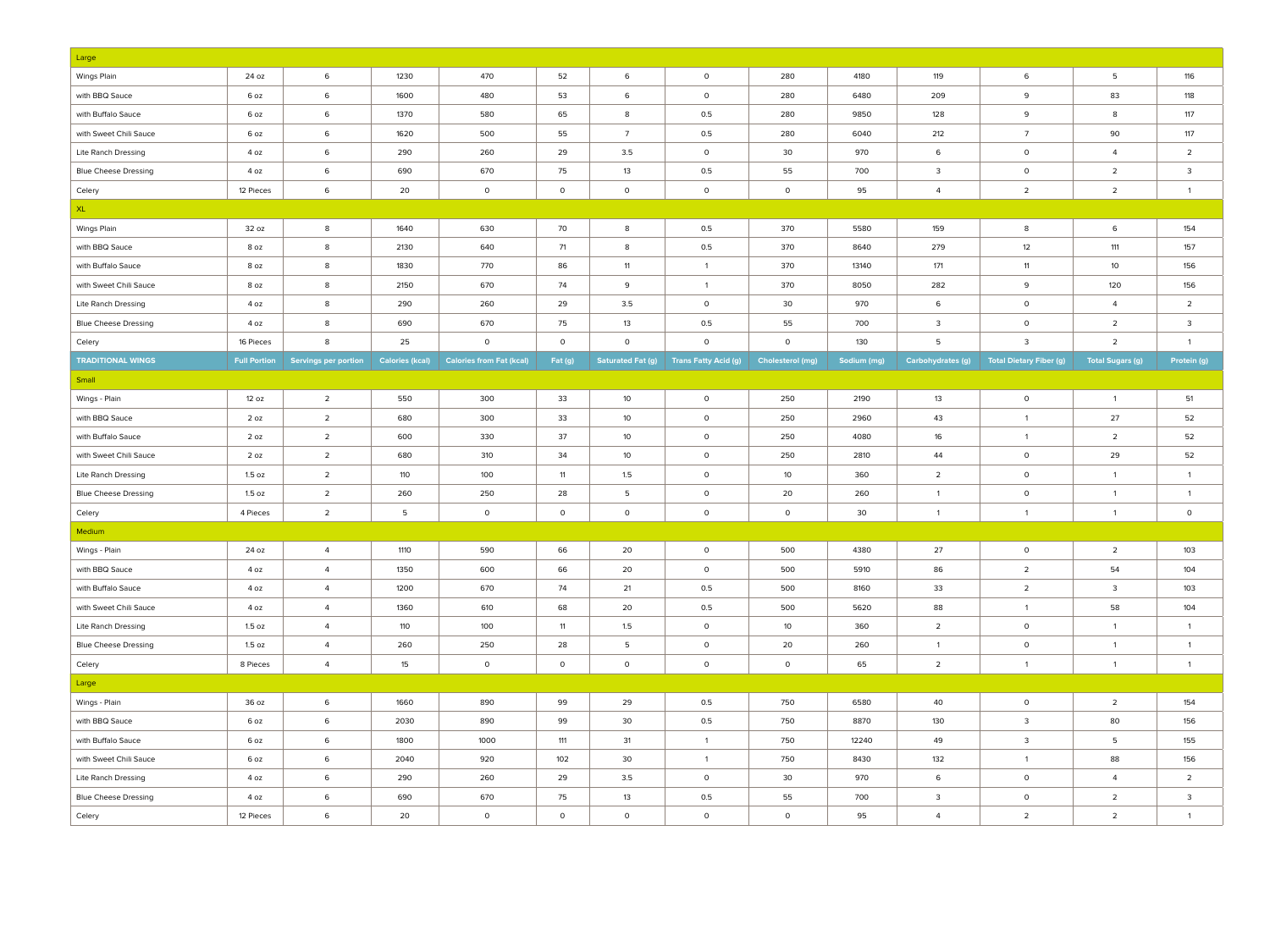| $\mathsf{X}$                |           |   |      |          |     |          |         |         |       |     |          |               |     |
|-----------------------------|-----------|---|------|----------|-----|----------|---------|---------|-------|-----|----------|---------------|-----|
| Wings - Plain               | 48 oz     | 8 | 2210 | 1180     | 132 | 39       |         | 1000    | 8770  | 53  | $\Omega$ |               | 205 |
| with BBQ Sauce              | 8 oz      | 8 | 2700 | 1190     | 132 | 39       |         | 1000    | 11820 | 173 |          | 107           | 208 |
| with Buffalo Sauce          | 8 oz      | 8 | 2400 | 1330     | 148 | 42       |         | 1000    | 16330 | 65  | $\sim$   |               | 207 |
| with Sweet Chili Sauce      | 8 oz      | 8 | 2730 | 1220     | 136 | 40       |         | 1000    | 11240 | 176 |          | 117           | 207 |
| Lite Ranch Dressing         | 4 oz      | 8 | 290  | 260      | 29  | 3.5      | $\circ$ | 30      | 970   | 6   | $\circ$  |               |     |
| <b>Blue Cheese Dressing</b> | 4 oz      | 8 | 690  | 670      | 75  | 13       | 0.5     | 55      | 700   | 3   | $\circ$  | $\mathcal{L}$ |     |
| Celery                      | 16 Pieces | 8 | 25   | $\Omega$ |     | $\Omega$ | $\circ$ | $\circ$ | 130   |     |          |               |     |

## ROUNDED NUTRIENT REPORT

| <b>Name</b>                                                            | <b>Calories (kcal)</b> | <b>Calories from Fat (kcal)</b> | Fat (g)        | <b>Saturated Fat (g)</b> | <b>Trans Fatty Acid (g)</b> | <b>Cholesterol (mg)</b> | Sodium (mg)         | Carbohydrates (g) | <b>Total Dietary Fiber (g)</b> | <b>Total Sugars (g)</b> | Protein (g)             |
|------------------------------------------------------------------------|------------------------|---------------------------------|----------------|--------------------------|-----------------------------|-------------------------|---------------------|-------------------|--------------------------------|-------------------------|-------------------------|
| CEC - Bread, Cheesy Breadsticks, 1/6 svg (1-20)                        | 140                    | 60                              | 6              | 2.5                      | $\circ$                     | 10                      | 320                 | 15                | $\overline{1}$                 | $\overline{1}$          | 5                       |
| CEC - Cake Image, Barbie (2-20)                                        | 15                     | $\circ$                         | $\circ$        | $\circ$                  | $\circ$                     | $\circ$                 | $\mathsf{O}\xspace$ | $\overline{4}$    | $\mathbf{1}$                   | $\circ$                 | $\circ$                 |
| CEC - Cake Image, Batman (2-20)                                        | 15                     | $\circ$                         | $\circ$        | $\circ$                  | $\circ$                     | $\circ$                 | $\mathsf{O}\xspace$ | $\overline{4}$    | $\mathbf{1}$                   | $\circ$                 | $\circ$                 |
| CEC - Cake Image, Chuck E Cheese (2-20)                                | 15                     | $\circ$                         | $\circ$        | $\circ$                  | $\circ$                     | $\circ$                 | $\mathsf{O}\xspace$ | $\overline{4}$    | $\mathbf{1}$                   | $\circ$                 | $\circ$                 |
| CEC - Cake Image, Hello Kitty (2-20)                                   | 15                     | $\circ$                         | $\circ$        | $\circ$                  | $\circ$                     | $\circ$                 | $\mathsf{O}\xspace$ | $\overline{4}$    | $\overline{1}$                 | $\circ$                 | $\circ$                 |
| CEC - Cake Image, Paw Patrol (2-20)                                    | 15                     | $\circ$                         | $\circ$        | $\circ$                  | $\circ$                     | $\circ$                 | $\mathsf{O}\xspace$ | $\overline{4}$    | $\overline{1}$                 | $\circ$                 | $\circ$                 |
| CEC - Cake Image, PJ Masks (2-20)                                      | 15                     | $\circ$                         | $\circ$        | $\circ$                  | $\circ$                     | $\circ$                 | $\mathsf{O}\xspace$ | $\overline{4}$    | $\overline{1}$                 | $\circ$                 | $\circ$                 |
| CEC - Cake Round, Choc w Choc Buttercream, 1/12th of whole (1-20)      | 210                    | 80                              | 8              | 3.5                      | $\circ$                     | 5                       | 170                 | 31                | $\mathbf{1}$                   | 23                      | $\overline{2}$          |
| CEC - Cake Round, Yellow w Vanilla Buttercream, 1/12th of whole (1-20) | 210                    | 80                              | 9              | 3.5                      | $\circ$                     | 5                       | 170                 | 32                | $\circ$                        | 24                      | 1                       |
| CEC - Cake Sheet, Choc w Choc Buttercream, 1/18th of whole (1-20)      | 270                    | 100                             | 11             | 4.5                      | $\circ$                     | 10 <sup>°</sup>         | 230                 | 41                | $\mathbf{1}$                   | 31                      | $\overline{2}$          |
| CEC - Cake Sheet, Yellow w Vanilla Buttercream, 1/18th of whole (1-20) | 280                    | 100                             | 12             | 4.5                      | $\circ$                     | 10                      | 230                 | 42                | $\circ$                        | 32                      | $\overline{a}$          |
| CEC - Celery 12 sticks (2-20)                                          | 20                     | $\circ$                         | $\circ$        | $\circ$                  | $\mathsf{O}$                | $\circ$                 | 95                  | $\overline{4}$    | $\overline{2}$                 | $\overline{2}$          | 1                       |
| CEC - Celery 16 sticks (2-20)                                          | 25                     | $\circ$                         | $\circ$        | $\circ$                  | $\mathsf{O}$                | $\circ$                 | 130                 | 5                 | $\mathsf{3}$                   | $\overline{2}$          | 1                       |
| CEC - Celery 4 sticks (2-20)                                           | 5                      | $\circ$                         | $\circ$        | $\mathsf{O}$             | $\circ$                     | $\circ$                 | 30                  | $\overline{1}$    | $\overline{1}$                 | $\overline{1}$          | $\mathsf{O}\xspace$     |
| CEC - Celery 8 sticks (2-20)                                           | 15                     | $\circ$                         | $\circ$        | $\circ$                  | $\circ$                     | $\circ$                 | 65                  | $\overline{2}$    | $\mathbf{1}$                   | $\overline{1}$          | 1                       |
| CEC - Cheese Extra, Mozzarella, IND (for 1 slice) (1-20)               | 20                     | 15                              | 1.5            | $\mathbf{1}$             | $\circ$                     | 5                       | 50                  | $\circ$           | $\circ$                        | $\circ$                 | $\overline{2}$          |
| CEC - Cheese Extra, Mozzarella, LG (for 1 slice) (1-20)                | 35                     | 25                              | 2.5            | 1.5                      | $\circ$                     | 10                      | 75                  | $\circ$           | $\circ$                        | $\circ$                 | $\overline{a}$          |
| CEC - Cheese Extra, Mozzarella, MED (for 1 slice) (1-20)               | 30                     | 20                              | 2.5            | 1.5                      | $\circ$                     | 5                       | 70                  | $\circ$           | $\circ$                        | $\circ$                 | $\overline{2}$          |
| CEC - Cheese Extra, Mozzarella, XL (for 1 slice) (1-20)                | 35                     | 25                              | 2.5            | 1.5                      | $\circ$                     | 10 <sup>°</sup>         | 75                  | $\circ$           | $\circ$                        | $\circ$                 | $\overline{2}$          |
| CEC - Cheese, Mozzarella, IND (for 1 slice) (1-20)                     | 30                     | 20                              | 2.5            | 1.5                      | $\circ$                     | 5                       | 65                  | $\circ$           | $\circ$                        | $\circ$                 | $\overline{2}$          |
| CEC - Cheese, Mozzarella, LG (for 1 slice) (1-20)                      | 60                     | 40                              | 4.5            | 3                        | $\circ$                     | 15                      | 125                 | $\circ$           | $\circ$                        | $\circ$                 | $\overline{4}$          |
| CEC - Cheese, Mozzarella, MED (for 1 slice) (1-20)                     | 50                     | 35                              | $\overline{4}$ | 2.5                      | $\circ$                     | 10                      | 110                 | $\circ$           | $\circ$                        | $\circ$                 | $\overline{3}$          |
| CEC - Cheese, Mozzarella, XL (for 1 slice) (1-20)                      | 50                     | 40                              | $\overline{4}$ | 3                        | $\circ$                     | 15                      | 120                 | $\circ$           | $\circ$                        | $\circ$                 | $\overline{4}$          |
| CEC - Crust, Gluten Free, 1 slice (2-20)                               | 45                     | - 5                             | $\mathbf{1}$   | $\circ$                  | $\circ$                     | $\circ$                 | 95                  | 9                 | $\circ$                        | $\circ$                 | $\circ$                 |
| CEC - Crust, Stuffed, LG., 1 slice (1-20)                              | 180                    | 60                              | 6              | 2.5                      | $\circ$                     | 10                      | 350                 | 24                | $\overline{1}$                 | $\overline{1}$          | 6                       |
| CEC - Crust, Stuffed, Med., 1 slice (1-20)                             | 170                    | 50                              | 6              | 2.5                      | $\circ$                     | 10                      | 350                 | 23                | $\overline{1}$                 | $\overline{1}$          | 6                       |
| CEC - Crust, Stuffed, XL., 1 slice (1-20)                              | 140                    | 50                              | 6              | $\overline{a}$           | $\circ$                     | 10                      | 290                 | 18                | $\overline{1}$                 | $\overline{1}$          | 5                       |
| CEC - Crust, Traditional IND (no garlic marg), 1 slice (1-20)          | 60                     | 5                               | 0.5            | $\circ$                  | $\circ$                     | $\circ$                 | 95                  | 11                | $\circ$                        | $\circ$                 | $\overline{2}$          |
| CEC - Crust, Traditional IND, 1 slice (1-20)                           | 60                     | 10                              | $\mathbf{1}$   | $\circ$                  | $\circ$                     | $\circ$                 | 105                 | 11                | $\circ$                        | $\circ$                 | $\overline{2}$          |
| CEC - Crust, Traditional LG (no garlic marg), 1 slice (1-20)           | 100                    | 10                              | $\mathbf{1}$   | $\circ$                  | $\circ$                     | $\circ$                 | 160                 | 19                | $\overline{1}$                 | $\overline{1}$          | $\overline{\mathbf{3}}$ |
| CEC - Crust, Traditional LG, 1 slice (1-20)                            | 110                    | 20                              | $\overline{2}$ | $\circ$                  | $\circ$                     | $\circ$                 | 180                 | 19                | $\overline{1}$                 | $\overline{1}$          | $\overline{\mathbf{3}}$ |
| CEC - Crust, Traditional MED (no garlic marg), 1 slice (1-20)          | 90                     | 5                               | $\mathbf{1}$   | $\circ$                  | $\circ$                     | $\circ$                 | 150                 | 17                | $\mathbf{1}$                   | $\overline{1}$          | $\overline{\mathbf{3}}$ |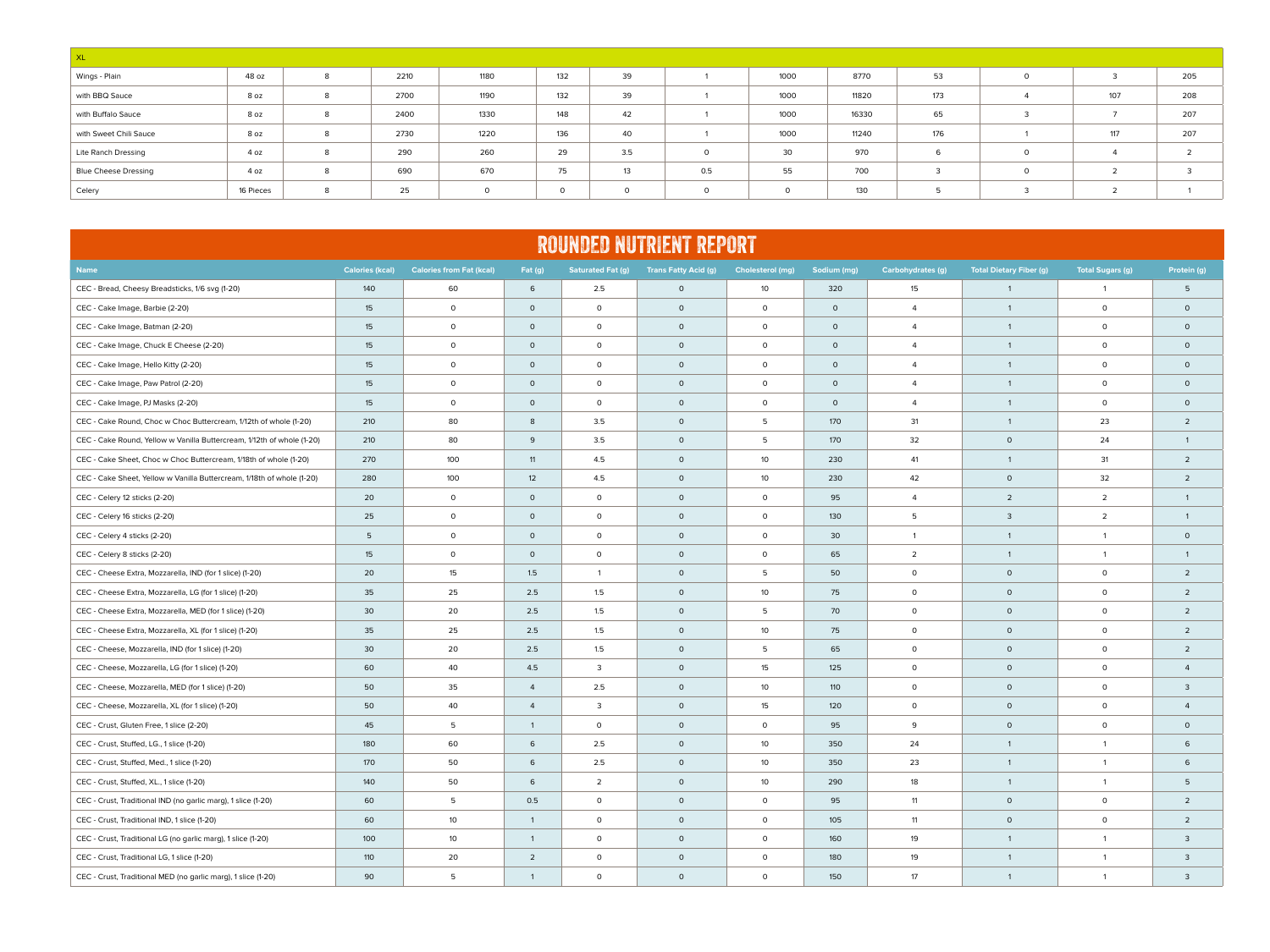| CEC - Crust, Traditional MED, 1 slice (1-20)                            | 100              | 15           | 1.5             | $\circ$         | $\mathsf{O}$ | $\circ$ | 160             | 17                      | $\overline{1}$ | $\overline{1}$ | 3                   |
|-------------------------------------------------------------------------|------------------|--------------|-----------------|-----------------|--------------|---------|-----------------|-------------------------|----------------|----------------|---------------------|
| CEC - Crust, Traditional XL (no garlic marg), 1 slice (1-20)            | 90               | 10           | $\mathbf{1}$    | $\circ$         | $\circ$      | $\circ$ | 150             | 18                      | $\overline{1}$ | $\overline{1}$ | 3                   |
| CEC - Crust, Traditional XL, 1 slice (1-20)                             | 100              | 20           | $\overline{2}$  | $\circ$         | $\mathsf{O}$ | $\circ$ | 170             | 18                      | $\overline{1}$ | $\overline{1}$ | $\overline{3}$      |
| CEC - Dessert, Chocolate Chip Cookie (slice, 1/8 of whole) (1-20)       | 200              | 80           | 9               | $\overline{4}$  | $\circ$      | 10      | 125             | 28                      | $\circ$        | 16             | $\overline{2}$      |
| CEC - Dessert, Churros (1-20)                                           | 550              | 90           | 10 <sup>°</sup> | $\overline{2}$  | $\circ$      | 25      | 280             | 111                     | $\circ$        | 79             | $\overline{2}$      |
| CEC - Dessert, Cotton Candy Blue (Boo), 1/5 oz (1-20)                   | 5                | $\mathsf{O}$ | $\circ$         | $\circ$         | $\circ$      | $\circ$ | $\circ$         | $\overline{1}$          | $\circ$        | $\overline{1}$ | $\mathsf{O}\xspace$ |
| CEC - Dessert, Cotton Candy Green (Sassy Apple), 1/5 oz (1-20)          | 5                | $\mathsf{O}$ | $\circ$         | $\circ$         | $\circ$      | $\circ$ | $\circ$         | $\overline{1}$          | $\circ$        | $\overline{1}$ | $\circ$             |
| CEC - Dessert, Cotton Candy Pink (Silly Nilly), 1/5 oz (1-20)           | 5                | $\circ$      | $\circ$         | $\circ$         | $\circ$      | $\circ$ | $\circ$         | $\overline{1}$          | $\circ$        | $\overline{1}$ | $\circ$             |
| CEC - Dressing, Blue Cheese 4 fl oz (2-20)                              | 690              | 670          | 75              | 13              | 0.5          | 55      | 700             | $\overline{\mathbf{3}}$ | $\circ$        | $\overline{2}$ | 3                   |
| CEC - Dressing, Lite Ranch 4 fl oz (2-20)                               | 290              | 260          | 29              | 3.5             | $\circ$      | 30      | 970             | 6                       | $\circ$        | $\overline{4}$ | $\overline{2}$      |
| CEC - Ice Cream Bar, Cookies N Cream (1-20)                             | 230              | 100          | 11              | 4.5             | $\circ$      | 10      | 150             | 32                      | $\overline{1}$ | 18             | $\overline{4}$      |
| CEC - Ice Cream Bar, Strawberry Fruit (1-20)                            | 130              | $\circ$      | $\circ$         | $\circ$         | $\circ$      | $\circ$ | 10              | 32                      | $\overline{1}$ | 24             | $\circ$             |
| CEC - Ice Cream Bar, Strawberry Shortcake (1-20)                        | 190              | 80           | 9               | 3.5             | $\circ$      | 5       | 90              | 26                      | $\circ$        | 17             | $\overline{2}$      |
| CEC - Ice Cream Cone Cookies & Cream (1-20)                             | 230              | 90           | 10 <sup>°</sup> | $7\overline{ }$ | $\circ$      | 15      | 120             | 32                      | $\overline{1}$ | 19             | 3                   |
| CEC - Ice Cream Cup Chocolate (1-20)                                    | 130              | 60           | 6               | $\overline{4}$  | $\circ$      | 25      | 40              | 17                      | $\overline{1}$ | 12             | $\overline{2}$      |
| CEC - Ice Cream Cup, Vanilla (1-20)                                     | 130              | 60           | $7\overline{ }$ | $\overline{4}$  | $\circ$      | 25      | 40              | 16                      | $\circ$        | 10             | $\overline{2}$      |
| CEC - Ice Cream Sandwich, Big Bopper (1-20)                             | 450              | 180          | 20              | 11              | $\mathsf{O}$ | 45      | 360             | 64                      | $\overline{1}$ | 37             | 6                   |
| CEC - Ice Cream Sandwich, Vanilla (1-20)                                | 240              | 70           | $7\overline{ }$ | 4.5             | $\mathsf{O}$ | 20      | 170             | 40                      | $\circ$        | 22             | $\overline{4}$      |
| CEC - Ice Cream, Bomb Pop, Red, White and Blue (1-20)                   | 80               | $\circ$      | $\circ$         | $\circ$         | $\mathsf{O}$ | 0       | 10 <sup>°</sup> | 21                      | $\circ$        | 15             | $\circ$             |
| CEC - Ice Cream, Dippin' Dots, Banana Split (Large) (1-20)              | 320              | 140          | 15              | 10              | $\circ$      | 55      | 80              | 40                      | $\circ$        | 36             | 6                   |
| CEC - Ice Cream, Dippin' Dots, Banana Split (Mega Super Star) (1-20)    | 140              | 60           | $7\overline{ }$ | $\overline{4}$  | $\circ$      | 25      | 35              | 17                      | $\circ$        | 16             | $\overline{2}$      |
| CEC - Ice Cream, Dippin' Dots, Banana Split (Small) (1-20)              | 200              | 90           | 10 <sup>°</sup> | 6               | $\circ$      | 35      | 50              | 25                      | $\circ$        | 23             | $\overline{4}$      |
| CEC - Ice Cream, Dippin' Dots, Brownie Batter (Large) (1-20)            | 380              | 170          | 19              | 11              | $\circ$      | 65      | 160             | 50                      | $\circ$        | 40             | 6                   |
| CEC - Ice Cream, Dippin' Dots, Brownie Batter (Mega Super Star) (1-20)  | 170              | 70           | 8               | 4.5             | $\circ$      | 25      | 70              | 22                      | $\circ$        | 17             | $\mathbf{3}$        |
| CEC - Ice Cream, Dippin' Dots, Brownie Batter (Small) (1-20)            | 240              | 100          | 12              | $7\overline{ }$ | $\circ$      | 40      | 100             | 31                      | $\circ$        | 25             | $\overline{4}$      |
| CEC - Ice Cream, Dippin' Dots, Cookies & Cream (Large) (1-20)           | 380              | 170          | 19              | 10              | $\circ$      | 50      | 150             | 48                      | $\circ$        | 40             | 6                   |
| CEC - Ice Cream, Dippin' Dots, Cookies & Cream (Mega Super Star) (1-20) | 170              | 70           | 8               | 4.5             | $\circ$      | 20      | 65              | 21                      | $\circ$        | 18             | $\mathbf{3}$        |
| CEC - Ice Cream, Dippin' Dots, Cookies & Cream (Small) (1-20)           | 240              | 100          | 12              | 6               | $\circ$      | 30      | 95              | 30                      | $\circ$        | 25             | $\overline{4}$      |
| CEC - Ice Cream, Dippin' Dots, Rainbow Ice (Large) (1-20)               | 210              | $\circ$      | $\circ$         | $\circ$         | $\circ$      | $\circ$ | 10 <sup>°</sup> | 52                      | $\circ$        | 28             | $\mathsf{O}\xspace$ |
| CEC - Ice Cream, Dippin' Dots, Rainbow Ice (Mega Super Star) (1-20)     | 90               | $\circ$      | $\circ$         | $\circ$         | $\circ$      | $\circ$ | $\circ$         | 23                      | $\circ$        | 12             | $\circ$             |
| CEC - Ice Cream, Dippin' Dots, Rainbow Ice (Small) (1-20)               | 130              | $\circ$      | $\circ$         | $\circ$         | $\circ$      | $\circ$ | 5               | 33                      | $\circ$        | 18             | $\circ$             |
| CEC - Ice Cream, Push-up, Rainbow Sherbet (1-20)                        | 80               | $\circ$      | $\circ$         | $\circ$         | $\circ$      | $\circ$ | 15              | 19                      | $\circ$        | 15             | $\circ$             |
| CEC - Mozzarella Sticks 5 ea. (2-20)                                    | 320              | 90           | 10 <sup>°</sup> | 6               | $\circ$      | 40      | 910             | 38                      | $\overline{1}$ | $\overline{2}$ | 18                  |
| CEC - Salad Bar, Bacon Bits (1 Tablespoon/.5 oz) (2-20)                 | 60               | 40           | $\overline{4}$  | 1.5             | $\circ$      | 20      | 220             | $\circ$                 | $\circ$        | $\circ$        | 5                   |
| CEC - Salad Bar, Beets (1/2 cup) (1-20)                                 | 35               | $\circ$      | $\circ$         | $\circ$         | $\circ$      | $\circ$ | 140             | 8                       | $\overline{2}$ | 5              | $\mathbf{1}$        |
| CEC - Salad Bar, Black Olives (1 Tablespoon) (2-20)                     | 15               | 15           | 1.5             | $\circ$         | $\circ$      | $\circ$ | 45              | $\circ$                 | $\circ$        | $\circ$        | $\circ$             |
| CEC - Salad Bar, Broccoli (1 Tong/.5 oz) (2-20)                         | 5                | $\circ$      | $\circ$         | $\circ$         | $\circ$      | $\circ$ | $\circ$         | $\overline{1}$          | $\circ$        | $\circ$        | $\mathsf{O}\xspace$ |
| CEC - Salad Bar, Cantaloupe (1 oz) (2-20)                               | 10               | $\circ$      | $\overline{0}$  | $\circ$         | $\mathsf{O}$ | $\circ$ | $\circ$         | $\overline{2}$          | $\circ$        | $\sqrt{2}$     |                     |
| CEC- Salad Bar, Captain Wafers Crackers (2 crackers) (2-20)             | 30               | 10           | 1.5             | $\circ$         | $\circ$      | $\circ$ | 55              | $\overline{4}$          | $\circ$        | $\overline{1}$ | $\circ$             |
| CEC - Salad Bar, Carrots (3 each/.5 oz) (2-20)                          | 5                | $\circ$      | $\circ$         | $\circ$         | $\circ$      | $\circ$ | 10 <sup>°</sup> | $\overline{1}$          | $\circ$        | $\mathbf{1}$   | $\circ$             |
| CEC - Salad Bar, Cauliflower (1 Tong/.5 oz) (2-20)                      | 5                | $\circ$      | $\circ$         | $\circ$         | $\circ$      | $\circ$ | $\circ$         | $\overline{1}$          | $\circ$        | $\circ$        | $\circ$             |
| CEC - Salad Bar, Cheese, Shredded Cheddar (1 Tablespoon) (2-20)         | 25               | 20           | $\overline{2}$  | 1.5             | $\circ$      | 5       | 50              | $\circ$                 | $\circ$        | $\circ$        | $\overline{2}$      |
| CEC - Salad Bar, Cottage Cheese (1/2 cup) (2-20)                        | 110              | 45           | 5               | 3               | $\circ$      | 25      | 410             | 5                       | $\circ$        | $\overline{4}$ | 12                  |
| CEC - Salad Bar, Cranberries Dried (1 Tablespoon) (2-20)                | 35               | $\circ$      | $\circ$         | $\circ$         | $\circ$      | $\circ$ | 90              | 9                       | $\circ$        | $\overline{7}$ | $\circ$             |
| CEC - Salad Bar, Croutons (1 Tablespoon) (2-20)                         | 15 <sup>15</sup> | 5            | 0.5             | $\circ$         | $\circ$      | $\circ$ | 45              | $\overline{2}$          | $\circ$        | $\circ$        | $\circ$             |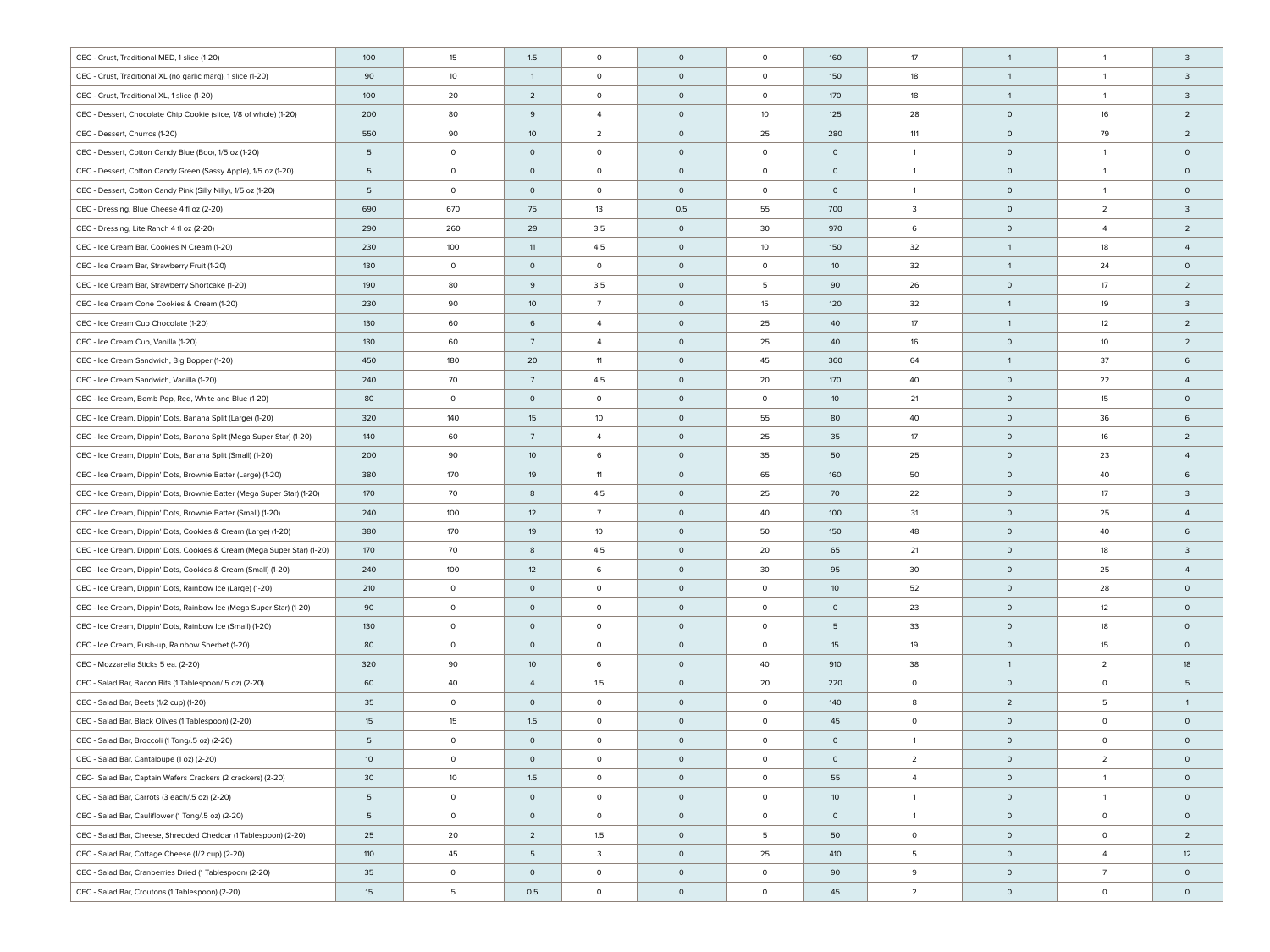| CEC - Salad Bar, Cucumbers (2 Slices/.5 oz) (2-20)                    | $\circ$         | $\mathsf{O}$ | $\circ$                 | $\circ$        | $\circ$      | $\circ$ | $\mathsf{O}\xspace$ | $\overline{1}$          | $\circ$                 | $\circ$             | $\mathsf{O}\xspace$ |
|-----------------------------------------------------------------------|-----------------|--------------|-------------------------|----------------|--------------|---------|---------------------|-------------------------|-------------------------|---------------------|---------------------|
| CEC - Salad Bar, Dressing, Balsamic Vinaigrette (1 Tablespoon) (2-20) | 60              | 50           | 6                       | $\mathbf{1}$   | $\circ$      | $\circ$ | 115                 | $\overline{1}$          | $\circ$                 | $\overline{1}$      | $\circ$             |
| CEC - Salad Bar, Dressing, Blue Cheese (1 Tablespoon) (2-20)          | 90              | 80           | 9                       | 1.5            | $\mathsf{O}$ | 5       | 85                  | $\circ$                 | $\circ$                 | $\circ$             | $\circ$             |
| CEC - Salad Bar, Dressing, Caesar (1 Tablespoon) (2-20)               | 60              | 60           | 6                       | $\mathbf{1}$   | $\circ$      | 5       | 170                 | $\overline{1}$          | $\circ$                 | $\circ$             | $\circ$             |
| CEC- Salad Bar, Dressing, Lite Northern Italian (1 Tablespoon) (2-20) | 25              | 20           | 2.5                     | $\circ$        | $\circ$      | $\circ$ | 140                 | $\overline{1}$          | $\circ$                 | $\circ$             | $\circ$             |
| CEC - Salad Bar, Dressing, Lite Ranch (1 Tablespoon) (2-20)           | 35              | 30           | 3.5                     | $\circ$        | $\circ$      | 5       | 120                 | $\overline{1}$          | $\circ$                 | $\circ$             | $\circ$             |
| CEC - Salad Bar, Dressing, Olive Oil (1 Teaspoon) (2-20)              | 40              | 40           | 4.5                     | 0.5            | $\circ$      | $\circ$ | $\circ$             | $\circ$                 | $\circ$                 | $\mathsf{O}\xspace$ | $\circ$             |
| CEC - Salad Bar, Dressing, Ranch (1 Tablespoon) (2-20)                | 60              | 50           | 6                       | $\mathbf{1}$   | $\circ$      | 5       | 125                 | $\overline{1}$          | $\circ$                 | $\circ$             | $\circ$             |
| CEC - Salad Bar, Dressing, Red Wine Vinegar (1 Teaspoon) (2-20)       | $\circ$         | $\circ$      | $\circ$                 | $\circ$        | $\circ$      | $\circ$ | $\circ$             | $\circ$                 | $\circ$                 | $\circ$             | $\circ$             |
| CEC - Salad Bar, Dressing, Thousand Island (1 Tablespoon) (2-20)      | 60              | 60           | 6                       | $\mathbf{1}$   | $\circ$      | 5       | 110                 | $\overline{2}$          | $\circ$                 | $\overline{2}$      | $\circ$             |
| CEC - Salad Bar, Egg Hard Cooked (1 each) (2-20)                      | 70              | 35           | $\overline{4}$          | $\overline{a}$ | $\circ$      | 190     | 110                 | $\circ$                 | $\circ$                 | $\circ$             | 6                   |
| CEC - Salad Bar, Garlic Sesame Sticks (1 Tablespoon/.5 oz) (2-20)     | 80              | 50           | 5                       | $\overline{1}$ | $\circ$      | $\circ$ | 180                 | $\overline{7}$          | $\overline{1}$          | $\circ$             | $\mathbf{1}$        |
| CEC - Salad Bar, Grape Tomatoes (3 Each/.75 oz) (2-20)                | 5               | $\circ$      | $\circ$                 | $\circ$        | $\circ$      | $\circ$ | $\circ$             | $\overline{1}$          | $\circ$                 | $\overline{1}$      | $\circ$             |
| CEC - Salad Bar, Grapes (.5 oz) (2-20)                                | 10 <sup>°</sup> | $\circ$      | $\circ$                 | $\circ$        | $\circ$      | $\circ$ | $\circ$             | $\overline{\mathbf{3}}$ | $\circ$                 | $\overline{2}$      | $\circ$             |
| CEC - Salad Bar, Green Pepper (3 Slices/.5 oz) (2-20)                 | 5               | $\circ$      | $\circ$                 | $\circ$        | $\circ$      | $\circ$ | $\circ$             | $\overline{1}$          | $\circ$                 | $\circ$             | $\circ$             |
| CEC - Salad Bar, Honeydew Melon (1 oz) (2-20)                         | 10 <sup>°</sup> | $\circ$      | $\circ$                 | $\circ$        | $\circ$      | $\circ$ | 5                   | $\overline{\mathbf{3}}$ | $\circ$                 | $\overline{2}$      | $\circ$             |
| CEC - Salad Bar, Jalapenos (1 Tablespoon) (2-20)                      | $\circ$         | $\circ$      | $\circ$                 | $\circ$        | $\mathsf{O}$ | $\circ$ | 125                 | $\circ$                 | $\circ$                 | $\circ$             | $\circ$             |
| CEC - Salad Bar, Lettuce Mix (1 cup/57q) (2-20)                       | 10 <sup>°</sup> | $\circ$      | $\circ$                 | $\circ$        | $\mathsf{O}$ | $\circ$ | 10 <sup>°</sup>     | $\overline{2}$          | $\overline{1}$          | $\overline{1}$      | $\mathbf{1}$        |
| CEC - Salad Bar, Macaroni Salad (1/2 Cup) (2-20)                      | 190             | 110          | 12                      | $\overline{2}$ | $\mathsf{O}$ | 10      | 500                 | 17                      | $\overline{1}$          | $\overline{4}$      | $\overline{3}$      |
| CEC - Salad Bar, Mushrooms (1 Tong/.5 oz) (2-20)                      | 5               | $\circ$      | $\circ$                 | $\circ$        | $\circ$      | $\circ$ | $\circ$             | $\circ$                 | $\circ$                 | $\circ$             | $\circ$             |
| CEC - Salad Bar, Oranges (1 Slice/.25 oz) (2-20)                      | 5               | $\circ$      | $\circ$                 | $\circ$        | $\circ$      | $\circ$ | $\circ$             | $\overline{1}$          | $\circ$                 | $\overline{1}$      | $\circ$             |
| CEC - Salad Bar, Parmesan Cheese (1 Tablespoon/.25 oz) (2-20)         | 35              | 25           | 2.5                     | 1.5            | $\circ$      | 10      | 80                  | $\circ$                 | $\circ$                 | $\circ$             | $\overline{2}$      |
| CEC - Salad Bar, Potato Salad (1/2 cup/1.5 oz) (2-20)                 | 70              | 35           | 3.5                     | 0.5            | $\circ$      | 5       | 190                 | 8                       | $\overline{1}$          | $\overline{2}$      | $\mathbf{1}$        |
| CEC - Salad Bar, Red Onions (3 Slices/.25 oz) (2-20)                  | 5               | $\circ$      | $\circ$                 | $\circ$        | $\circ$      | 0       | $\circ$             | $\overline{1}$          | $\circ$                 | $\circ$             | $\circ$             |
| CEC - Salad Bar, Red Skin Potato Salad (1/2 cup/1.5 oz) (2-20)        | 80              | 50           | 5                       | $\mathbf{1}$   | $\circ$      | 5       | 130                 | $\overline{7}$          | $\overline{1}$          | $\circ$             | $\mathbf{1}$        |
| CEC - Salad Bar, Romaine Lettuce (1 Cup) (2-20)                       | 10 <sup>°</sup> | $\circ$      | $\circ$                 | $\circ$        | $\circ$      | $\circ$ | $\circ$             | $\overline{2}$          | $\overline{1}$          | $\overline{1}$      | $\mathbf{1}$        |
| CEC - Salad Bar, Rotini Pasta Salad (1/2 cup) (2-20)                  | 170             | 80           | 9                       | 1.5            | $\circ$      | 0       | 660                 | 19                      | $\overline{2}$          | $\overline{2}$      | $\overline{4}$      |
| CEC - Salad Bar, Spinach (1 Cup) (2-20)                               | 5               | $\circ$      | $\circ$                 | $\circ$        | $\circ$      | $\circ$ | 25                  | $\overline{1}$          | $\overline{1}$          | $\circ$             | $\mathbf{1}$        |
| CEC - Salad Bar, Strawberries (2 Each) (2-20)                         | 10 <sup>°</sup> | $\circ$      | $\circ$                 | $\circ$        | $\circ$      | $\circ$ | $\mathsf{O}\xspace$ | $\overline{2}$          | $\circ$                 | $\overline{1}$      | $\circ$             |
| CEC - Salad Bar, Strawberry Parfait (1/2 cup/1.5 oz) (2-20)           | 5               | $\circ$      | $\circ$                 | $\circ$        | $\circ$      | 0       | $\circ$             | $\overline{1}$          | $\circ$                 | $\overline{1}$      | $\circ$             |
| CEC - Salad Bar, Sunflower Seeds (1 Tablespoon) (2-20)                | 50              | 40           | 4.5                     | 0.5            | $\circ$      | 0       | 30                  | $\overline{2}$          | $\overline{1}$          | $\circ$             | $\overline{2}$      |
| CEC - Salad Bar, Turkey (1 Tablespoon/.5 oz) (2-20)                   | 30              | 25           | 2.5                     | 0.5            | $\circ$      | 10      | 180                 | $\circ$                 | $\circ$                 | $\circ$             | $\overline{2}$      |
| CEC - Salad Bar, Watermelon (1 oz) (2-20)                             | 10 <sup>°</sup> | $\circ$      | $\circ$                 | $\circ$        | $\circ$      | $\circ$ | $\mathsf{O}\xspace$ | $\overline{2}$          | $\circ$                 | $\overline{2}$      | $\circ$             |
| CEC - Salad Bar, Yellow Squash (3 Slices/.5 oz) (2-20)                | $\circ$         | $\circ$      | $\circ$                 | $\circ$        | $\circ$      | $\circ$ | $\mathsf{O}\xspace$ | $\circ$                 | $\circ$                 | $\circ$             | $\circ$             |
| CEC - Salad Bar, Zucchini (3 Slices/.5 oz) (2-20)                     | $\circ$         | $\circ$      | $\circ$                 | $\circ$        | $\circ$      | $\circ$ | $\mathsf{O}\xspace$ | $\circ$                 | $\circ$                 | $\circ$             | $\circ$             |
| CEC - Sauce, Red, IND (for 1 slice) (1-20)                            | $\circ$         | $\circ$      | $\circ$                 | $\circ$        | $\circ$      | $\circ$ | 25                  | $\circ$                 | $\circ$                 | $\circ$             | $\circ$             |
| CEC - Sauce, Red, LG (for 1 slice) (1-20)                             | 5               | $\circ$      | $\circ$                 | $\circ$        | $\circ$      | $\circ$ | 55                  | $\overline{1}$          | $\circ$                 | $\circ$             | $\circ$             |
| CEC - Sauce, Red, MED (for 1 slice) (1-20)                            | 5               | $\circ$      | $\circ$                 | $\circ$        | $\circ$      | $\circ$ | 50                  |                         | $\circ$                 | $\mathsf{O}\xspace$ | $\mathsf{O}$        |
| CEC - Sauce, Red, XL (for 1 slice) (1-20)                             | 5               | $\circ$      | $\circ$                 | $\circ$        | $\circ$      | $\circ$ | 50                  | $\overline{1}$          | $\circ$                 | $\circ$             | $\circ$             |
| CEC - Side, BBQ Sauce 1.5 fl. oz. (1-20)                              | 90              | $\circ$      | $\circ$                 | $\circ$        | $\circ$      | $\circ$ | 570                 | 22                      | $\overline{1}$          | 20                  | 1                   |
| CEC - Side, Blue Cheese Dressing 1.5 fl. oz. (1-20)                   | 260             | 250          | 28                      | 5              | $\circ$      | 20      | 260                 | $\overline{1}$          | $\circ$                 | $\overline{1}$      | 1                   |
| CEC - Side, Buffalo Sauce 1.5 fl. oz. (1-20)                          | 35              | 25           | $\overline{\mathbf{3}}$ | $\circ$        | $\circ$      | $\circ$ | 1420                | $\overline{2}$          | $\overline{1}$          | $\overline{1}$      | $\circ$             |
| CEC - Side, Carrots 4 oz (2-20)                                       | 45              | $\circ$      | $\circ$                 | $\circ$        | $\circ$      | $\circ$ | 80                  | 11                      | $\overline{\mathbf{3}}$ | 5                   | $\mathbf{1}$        |
| CEC - Side, French Fries 4 oz (2-20)                                  | 210             | 60           | $7\overline{ }$         | $\overline{2}$ | $\circ$      | $\circ$ | 25                  | 34                      | $\overline{3}$          | $\mathbf{1}$        | $\overline{4}$      |
| CEC - Side, French Fries 8 oz (2-20)                                  | 420             | 120          | 13                      | $\overline{4}$ | $\circ$      | $\circ$ | 55                  | 67                      | 5                       | $\overline{2}$      | 8                   |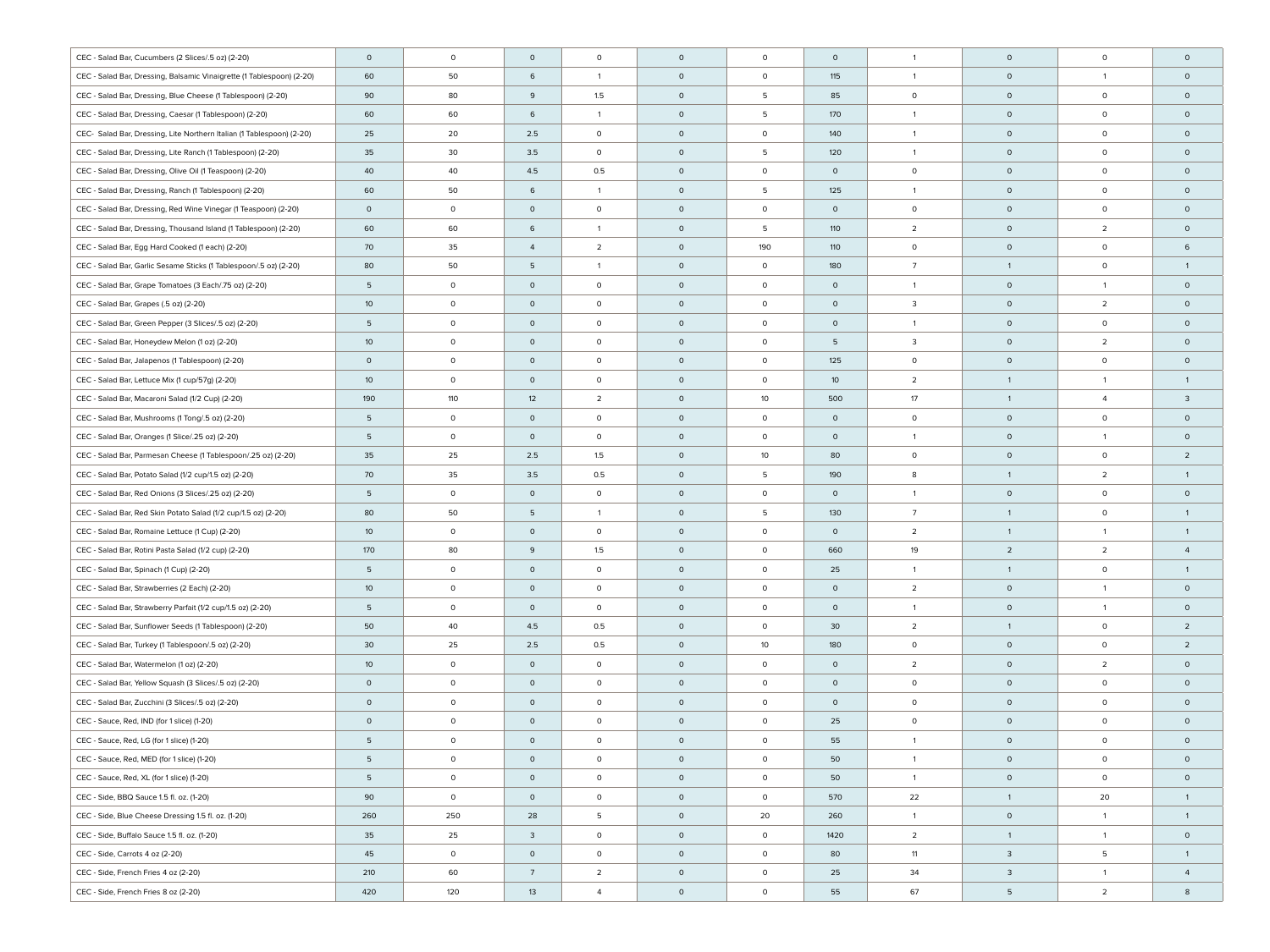| CEC - Side, Grilled Chicken 3 oz (2-20)                 | 110             | 20           | 2.5             | $\mathsf{O}\xspace$ | $\circ$ | 60                  | 690             | $\overline{2}$          | $\circ$        | $\circ$        | 23              |
|---------------------------------------------------------|-----------------|--------------|-----------------|---------------------|---------|---------------------|-----------------|-------------------------|----------------|----------------|-----------------|
| CEC - Side, Ketchup 1.5 fl. oz. (1-20)                  | 60              | $\mathsf{O}$ | $\circ$         | $\mathsf{O}\xspace$ | $\circ$ | $\circ$             | 500             | 14                      | $\overline{1}$ | 11             | $\mathbf{1}$    |
| CEC - Side, Lite Ranch Dressing 1.5 fl. oz. (2-20)      | 110             | 100          | 11              | 1.5                 | $\circ$ | 10                  | 360             | $\overline{2}$          | $\circ$        | $\mathbf{1}$   | $\mathbf{1}$    |
| CEC - Side, Macaroni Salad 4 oz. (1-20)                 | 240             | 130          | 14              | 2.5                 | $\circ$ | 10                  | 610             | 21                      | $\overline{1}$ | 5              | $\overline{4}$  |
| CEC - Side, Mandarin Oranges 4 oz (1-20)                | 60              | $\mathsf{O}$ | $\circ$         | $\mathsf{O}\xspace$ | $\circ$ | $\circ$             | 10 <sup>°</sup> | 18                      | $\circ$        | 14             | $\mathbf{1}$    |
| CEC - Side, Pizza Sauce 1.5 oz. (1-20)                  | 15              | $\mathsf{O}$ | $\circ$         | $\mathsf{O}\xspace$ | $\circ$ | $\circ$             | 240             | $\overline{\mathbf{3}}$ | $\overline{1}$ | $\overline{2}$ | $\mathbf{1}$    |
| CEC - Side, Rotini Pasta Salad 4 oz (2-20)              | 140             | 60           | $7\overline{ }$ | $\mathbf{1}$        | $\circ$ | $\mathsf{O}\xspace$ | 530             | 15                      | $\overline{1}$ | $\overline{2}$ | $\mathbf{3}$    |
| CEC - Side, Sweet Chili Sauce 1.5 fl. oz. (1-20)        | 130             | 10           | $\overline{1}$  | $\mathsf{O}\xspace$ | $\circ$ | $\circ$             | 620             | 31                      | $\circ$        | 29             | $\mathbf{1}$    |
| CEC - Specialty Pizza, 5 Meat IND, 1 slice (2-20)       | 130             | 60           | $7\overline{ }$ | 3                   | $\circ$ | 15                  | 350             | 12                      | $\overline{1}$ | $\overline{1}$ | $7\overline{ }$ |
| CEC - Specialty Pizza, 5 Meat LG, 1 slice (2-20)        | 240             | 110          | 12              | 5                   | $\circ$ | 30                  | 620             | 21                      | $\overline{1}$ | $\overline{1}$ | 11              |
| CEC - Specialty Pizza, 5 Meat MED, 1 slice (2-20)       | 210             | 90           | 10 <sup>°</sup> | 4.5                 | $\circ$ | 25                  | 530             | 18                      | $\overline{1}$ | $\overline{1}$ | 10 <sup>°</sup> |
| CEC - Specialty Pizza, 5 Meat XL, 1 slice (2-20)        | 230             | 100          | 11              | 5                   | $\circ$ | 30                  | 590             | 19                      | $\overline{1}$ | $\overline{1}$ | 11              |
| CEC - Specialty Pizza, Supreme IND, 1 slice (2-20)      | 130             | 60           | 6               | 2.5                 | $\circ$ | 15                  | 300             | 12                      | $\overline{1}$ | $\overline{1}$ | 5               |
| CEC - Specialty Pizza, Supreme LG, 1 slice (2-20)       | 220             | 90           | 11              | 4.5                 | $\circ$ | 20                  | 510             | 21                      | $\overline{1}$ | $\overline{1}$ | 9               |
| CEC - Specialty Pizza, Supreme MED, 1 slice (2-20)      | 190             | 80           | 9               | $\overline{4}$      | $\circ$ | 20                  | 440             | 19                      | $\overline{1}$ | $\overline{1}$ | 8               |
| CEC - Specialty Pizza, Supreme XL, 1 slice (2-20)       | 210             | 90           | 10 <sup>°</sup> | 4.5                 | $\circ$ | 20                  | 490             | 20                      | $\overline{1}$ | $\overline{1}$ | 9               |
| CEC - Specialty Pizza, Veggie IND, 1 slice (1-20)       | 100             | 35           | $\overline{4}$  | $\overline{2}$      | $\circ$ | 5                   | 210             | 12                      | $\overline{1}$ | $\overline{1}$ | $\overline{4}$  |
| CEC - Specialty Pizza, Veggie LG, 1 slice (1-20)        | 180             | 60           | $7\overline{ }$ | 3.5                 | $\circ$ | 15                  | 380             | 21                      | $\overline{1}$ | $\overline{2}$ | $7\overline{ }$ |
| CEC - Specialty Pizza, Veggie MED, 1 slice (1-20)       | 160             | 50           | 6               | 3                   | $\circ$ | 10                  | 330             | 19                      | $\overline{1}$ | $\overline{1}$ | $7\overline{ }$ |
| CEC - Specialty Pizza, Veggie XL, 1 slice (1-20)        | 170             | 60           | $7\overline{ }$ | 3                   | $\circ$ | 15                  | 360             | 20                      | $\overline{1}$ | $\overline{2}$ | $7\overline{ }$ |
| CEC - Topping, Bacon, IND (for 1 slice) (1-20)          | 20              | 15           | 1.5             | 0.5                 | $\circ$ | 5                   | 70              | $\circ$                 | $\circ$        | $\circ$        | $\overline{2}$  |
| CEC - Topping, Bacon, LG (for 1 slice) (1-20)           | 25              | 15           | $\overline{2}$  | 0.5                 | $\circ$ | 10                  | 90              | $\circ$                 | $\circ$        | $\circ$        | $\overline{2}$  |
| CEC - Topping, Bacon, MED (for 1 slice) (1-20)          | 25              | 15           | 1.5             | 0.5                 | $\circ$ | 5                   | 85              | $\circ$                 | $\circ$        | $\circ$        | $\overline{2}$  |
| CEC - Topping, Bacon, XL (for 1 slice) (1-20)           | 20              | 15           | 1.5             | 0.5                 | $\circ$ | 5                   | 80              | $\circ$                 | $\circ$        | $\circ$        | $\overline{2}$  |
| CEC - Topping, Beef, IND (for 1 slice) (1-20)           | 15              | 10           | $\mathbf{1}$    | $\mathsf{O}\xspace$ | $\circ$ | 5                   | 45              | $\circ$                 | $\circ$        | $\circ$        | $\mathbf{1}$    |
| CEC - Topping, Beef, LG (for 1 slice) (1-20)            | 25              | 20           | $\overline{2}$  | $\mathbf{1}$        | $\circ$ | 5                   | 75              | $\circ$                 | $\circ$        | $\circ$        | $\mathbf{1}$    |
| CEC - Topping, Beef, MED (for 1 slice) (1-20)           | 20              | 15           | $\overline{2}$  | 0.5                 | $\circ$ | 5                   | 65              | $\circ$                 | $\circ$        | $\circ$        | $\mathbf{1}$    |
| CEC - Topping, Beef, XL (for 1 slice) (1-20)            | 25              | 20           | $\overline{2}$  | $\mathbf{1}$        | $\circ$ | 5                   | 70              | $\circ$                 | $\circ$        | $\circ$        | $\mathbf{1}$    |
| CEC - Topping, Black Olives, IND (for 1 slice) (1-20)   | 10 <sup>°</sup> | 5            | $\mathbf{1}$    | $\mathsf{O}\xspace$ | $\circ$ | $\circ$             | 25              | $\circ$                 | $\circ$        | $\circ$        | $\circ$         |
| CEC - Topping, Black Olives, LG (for 1 slice) (1-20)    | 10 <sup>°</sup> | 10           | $\mathbf{1}$    | $\mathsf{O}\xspace$ | $\circ$ | $\circ$             | 35              | $\circ$                 | $\circ$        | $\circ$        | $\circ$         |
| CEC - Topping, Black Olives, MED (for 1 slice) (1-20)   | 10 <sup>°</sup> | 10           | $\mathbf{1}$    | $\mathsf{O}\xspace$ | $\circ$ | $\circ$             | 35              | $\circ$                 | $\circ$        | $\circ$        | $\circ$         |
| CEC - Topping, Black Olives, XL (for 1 slice) (1-20)    | 10 <sup>°</sup> | 10           | $\mathbf{1}$    | $\mathsf{O}\xspace$ | $\circ$ | $\circ$             | 30              | $\mathsf{O}$            | $\circ$        | $\circ$        | $\circ$         |
| CEC - Topping, Canadian Bacon, IND (for 1 slice) (1-20) | $5\phantom{.0}$ | $\circ$      | $\circ$         | $\circ$             | $\circ$ | $\circ$             | 50              | $\mathsf{O}$            | $\circ$        | $\circ$        | $\mathbf{1}$    |
| CEC - Topping, Canadian Bacon, LG (for 1 slice) (1-20)  | 5               | $\circ$      | $\circ$         | $\circ$             | $\circ$ | 5                   | 75              | $\circ$                 | $\circ$        | $\circ$        | $\mathbf{1}$    |
| CEC - Topping, Canadian Bacon, MED (for 1 slice) (1-20) | $5\phantom{.0}$ | $\circ$      | $\circ$         | $\mathsf{O}\xspace$ | $\circ$ | 5                   | 70              | $\circ$                 | $\circ$        | $\circ$        | $\mathbf{1}$    |
| CEC - Topping, Canadian Bacon, XL (for 1 slice) (1-20)  | 5               | $\circ$      | $\circ$         | $\circ$             | $\circ$ | 5                   | 65              | $\circ$                 | $\circ$        | $\circ$        | $\mathbf{1}$    |
| CEC - Topping, Chicken, IND (for 1 slice) (1-20)        | 5               | $\circ$      | $\circ$         | $\circ$             | $\circ$ | 5                   | 40              | $\circ$                 | $\circ$        | $\circ$        | $\mathbf{1}$    |
| CEC - Topping, Chicken, LG (for 1 slice) (1-20)         | 10 <sup>°</sup> | $^{\circ}$   | $\circ$         | $\circ$             | $\circ$ | 5                   | 70              | $\circ$                 | $\circ$        | $\circ$        | $\overline{2}$  |
| CEC - Topping, Chicken, MED (for 1 slice) (1-20)        | 10 <sup>°</sup> | $\circ$      | $\circ$         | $\circ$             | $\circ$ | 5                   | 60              | $\circ$                 | $\circ$        | $\circ$        | $\overline{2}$  |
| CEC - Topping, Chicken, XL (for 1 slice) (1-20)         | 10 <sup>°</sup> | $\circ$      | $\circ$         | $\circ$             | $\circ$ | 5                   | 65              | $\circ$                 | $\circ$        | $\circ$        | $\overline{2}$  |
| CEC - Topping, Fresh Spinach, IND (for 1 slice) (1-20)  | $\circ$         | $\circ$      | $\circ$         | $\circ$             | $\circ$ | $\circ$             | $\circ$         | $\circ$                 | $\circ$        | $\circ$        | $\circ$         |
| CEC - Topping, Fresh Spinach, LG (for 1 slice) (1-20)   | $\circ$         | $\circ$      | $\circ$         | $\circ$             | $\circ$ | $\circ$             | $\circ$         | $\circ$                 | $\circ$        | $\circ$        | $\circ$         |
| CEC - Topping, Fresh Spinach, MED (for 1 slice) (1-20)  | $\circ$         | $\circ$      | $\circ$         | $\circ$             | $\circ$ | $\circ$             | $\circ$         | $\circ$                 | $\circ$        | $\circ$        | $\circ$         |
| CEC - Topping, Fresh Spinach, XL (for 1 slice) (1-20)   | $\circ$         | $\circ$      | $\circ$         | $\circ$             | $\circ$ | $\circ$             | $\circ$         | $\circ$                 | $\circ$        | $\circ$        | $\circ$         |
| CEC - Topping, Green Peppers, IND (for 1 slice) (1-20)  | $\circ$         | $\circ$      | $\circ$         | $\circ$             | $\circ$ | $\circ$             | $\circ$         | $\circ$                 | $\circ$        | $\circ$        | $\circ$         |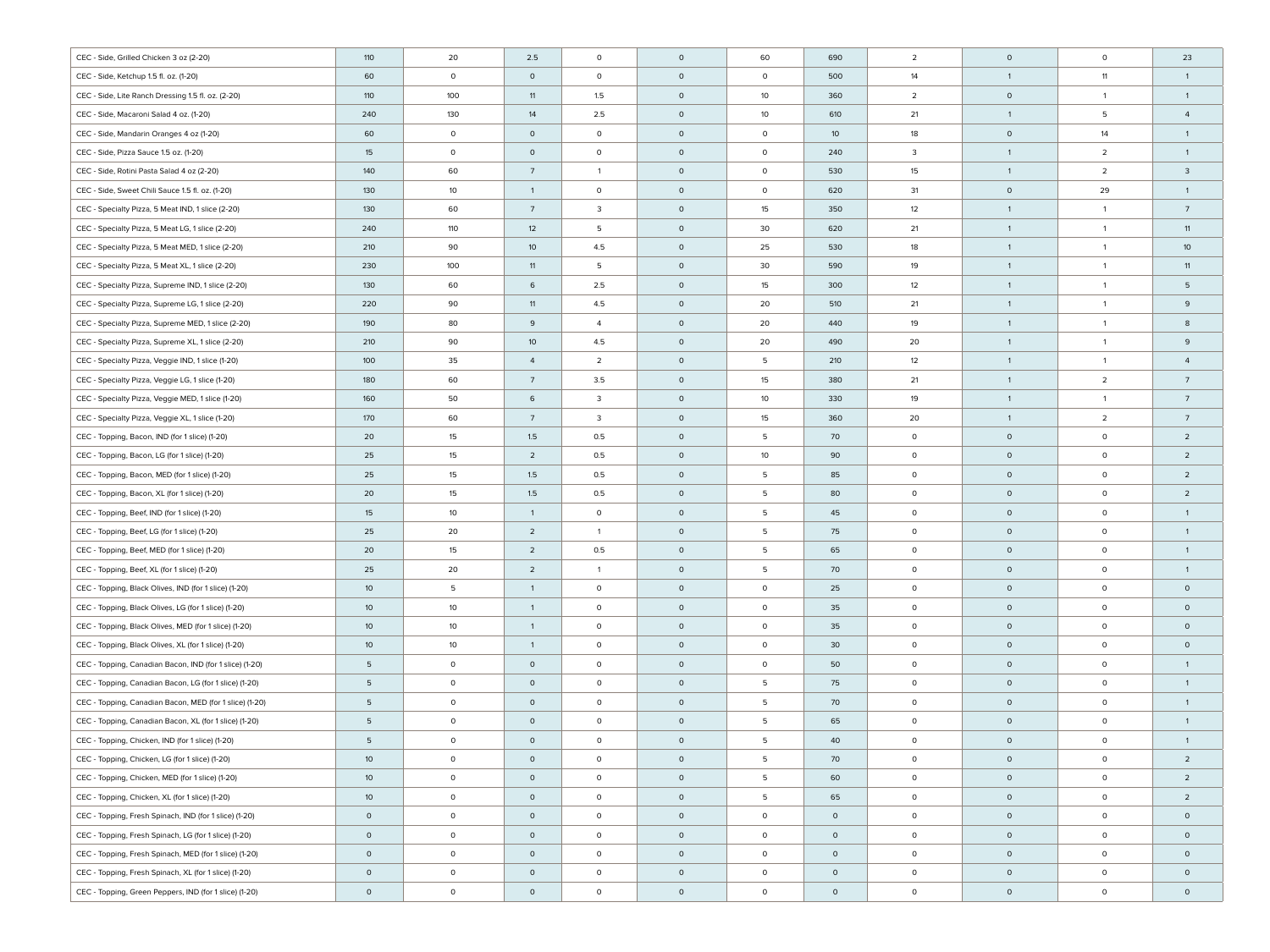| CEC - Topping, Green Peppers, LG (for 1 slice) (1-20)                | $\circ$ | $\circ$ | $\mathsf O$    | $\circ$        | $\circ$        | $\circ$ | $\circ$ | $\circ$        | $\circ$             | $\circ$        | $\circ$        |
|----------------------------------------------------------------------|---------|---------|----------------|----------------|----------------|---------|---------|----------------|---------------------|----------------|----------------|
| CEC - Topping, Green Peppers, MED (for 1 slice) (1-20)               | $\circ$ | $\circ$ | $\circ$        | $\circ$        | $\circ$        | $\circ$ | $\circ$ | $\circ$        | $\circ$             | $\circ$        | $\circ$        |
| CEC - Topping, Green Peppers, XL (for 1 slice) (1-20)                | $\circ$ | $\circ$ | $\circ$        | $\circ$        | $\circ$        | $\circ$ | $\circ$ | $\circ$        | $\circ$             | $\circ$        | $\circ$        |
| CEC - Topping, Jalapenos, IND (for 1 slice) (1-20)                   | $\circ$ | $\circ$ | $\circ$        | $\circ$        | $\circ$        | 0       | 60      | $\circ$        | $\circ$             | $\circ$        | $\circ$        |
| CEC - Topping, Jalapenos, LG (for 1 slice) (1-20)                    | $\circ$ | $\circ$ | $\circ$        | $\circ$        | $\circ$        | 0       | 110     | $\circ$        | $\circ$             | $\circ$        | $\circ$        |
| CEC - Topping, Jalapenos, MED (for 1 slice) (1-20)                   | $\circ$ | $\circ$ | $\circ$        | $\circ$        | $\circ$        | $\circ$ | 95      | $\circ$        | $\circ$             | $\circ$        | $\circ$        |
| CEC - Topping, Jalapenos, XL (for 1 slice) (1-20)                    | $\circ$ | $\circ$ | $\circ$        | $\circ$        | $\circ$        | 0       | 105     | $\circ$        | $\circ$             | $\circ$        | $\circ$        |
| CEC - Topping, Mushrooms, IND (for 1 slice) (1-20)                   | $\circ$ | $\circ$ | $\circ$        | $\circ$        | $\circ$        | 0       | $\circ$ | $\circ$        | $\circ$             | $\mathsf 0$    | $\circ$        |
| CEC - Topping, Mushrooms, LG (for 1 slice) (1-20)                    | $\circ$ | $\circ$ | $\circ$        | $\circ$        | $\circ$        | 0       | $\circ$ | $\circ$        | $\circ$             | $\circ$        | $\circ$        |
| CEC - Topping, Mushrooms, MED (for 1 slice) (1-20)                   | $\circ$ | $\circ$ | $\circ$        | $\circ$        | $\circ$        | 0       | $\circ$ | $\circ$        | $\circ$             | $\circ$        | $\circ$        |
| CEC - Topping, Mushrooms, XL (for 1 slice) (1-20)                    | $\circ$ | $\circ$ | $\circ$        | $\circ$        | $\circ$        | 0       | $\circ$ | $\circ$        | $\circ$             | $\circ$        | $\circ$        |
| CEC - Topping, Pepperoni, IND (for 1 slice) (1-20)                   | 15      | 15      | 1.5            | 0.5            | $\circ$        | 5       | 60      | $\circ$        | $\circ$             | $\circ$        | $\overline{1}$ |
| CEC - Topping, Pepperoni, LG (for 1 slice) (1-20)                    | 25      | 20      | 2.5            | $\mathbf{1}$   | $\circ$        | 5       | 90      | $\circ$        | $\circ$             | $\circ$        | $\overline{1}$ |
| CEC - Topping, Pepperoni, MED (for 1 slice) (1-20)                   | 25      | 20      | $\overline{2}$ | $\mathbf{1}$   | $\circ$        | 5       | 85      | $\circ$        | $\circ$             | $\circ$        | $\mathbf{1}$   |
| CEC - Topping, Pepperoni, XL (for 1 slice) (1-20)                    | 25      | 20      | $\overline{2}$ | $\mathbf{1}$   | $\circ$        | 5       | 85      | $\circ$        | $\circ$             | $\circ$        | $\mathbf{1}$   |
| CEC - Topping, Pineapple, IND (for 1 slice) (1-20)                   | 5       | $\circ$ | $\circ$        | $\circ$        | $\circ$        | $\circ$ | $\circ$ | $\overline{1}$ | $\circ$             | $\overline{1}$ | $\circ$        |
| CEC - Topping, Pineapple, LG (for 1 slice) (1-20)                    | 5       | $\circ$ | $\circ$        | $\circ$        | $\circ$        | $\circ$ | $\circ$ | $\overline{1}$ | $\circ$             | $\overline{1}$ | $\circ$        |
| CEC - Topping, Pineapple, MED (for 1 slice) (1-20)                   | 5       | $\circ$ | $\circ$        | $\circ$        | $\mathsf{O}$   | $\circ$ | $\circ$ | $\overline{1}$ | $\circ$             | $\overline{1}$ | $\circ$        |
| CEC - Topping, Pineapple, XL (for 1 slice) (1-20)                    | 5       | $\circ$ | $\circ$        | $\circ$        | $\mathsf{O}$   | $\circ$ | $\circ$ | $\overline{1}$ | $\circ$             | $\overline{1}$ | $\circ$        |
| CEC - Topping, Red Onion, IND (for 1 slice) (1-20)                   | $\circ$ | $\circ$ | $\circ$        | $\circ$        | $\circ$        | $\circ$ | $\circ$ | $\circ$        | $\circ$             | $\circ$        | $\circ$        |
| CEC - Topping, Red Onion, LG (for 1 slice) (1-20)                    | $\circ$ | $\circ$ | $\circ$        | $\circ$        | $\mathsf{O}$   | $\circ$ | $\circ$ | $\overline{1}$ | $\circ$             | $\circ$        | $\circ$        |
| CEC - Topping, Red Onion, MED (for 1 slice) (1-20)                   | $\circ$ | $\circ$ | $\circ$        | $\circ$        | $\mathsf{O}$   | $\circ$ | $\circ$ | $\circ$        | $\circ$             | $\circ$        | $\circ$        |
| CEC - Topping, Red Onion, XL (for 1 slice) (1-20)                    | $\circ$ | $\circ$ | $\circ$        | $\circ$        | $\mathsf{O}$   | $\circ$ | $\circ$ | $\overline{1}$ | $\circ$             | $\circ$        | $\circ$        |
| CEC - Topping, Sausage, IND (for 1 slice) (1-20)                     | 15      | 15      | 1.5            | $\circ$        | $\mathsf{O}$   | 5       | 50      | $\circ$        | $\circ$             | $\circ$        | $\overline{1}$ |
| CEC - Topping, Sausage, LG (for 1 slice) (1-20)                      | 30      | 25      | 2.5            | 1              | $\mathsf{O}$   | 5       | 85      | $\circ$        | $\circ$             | $\circ$        | $\overline{1}$ |
| CEC - Topping, Sausage, MED (for 1 slice) (1-20)                     | 25      | 20      | $\overline{2}$ | 0.5            | $\mathsf{O}$   | 5       | 75      | $\circ$        | $\circ$             | $\circ$        | $\mathbf{1}$   |
| CEC - Topping, Sausage, XL (for 1 slice) (1-20)                      | 25      | 20      | 2.5            | 1              | $\circ$        | 5       | 85      | $\circ$        | $\circ$             | $\circ$        | $\overline{1}$ |
| CEC - Topping, Tomato, IND (for 1 slice) (2-20)                      | $\circ$ | $\circ$ | $\circ$        | $\circ$        | $\circ$        | $\circ$ | $\circ$ | $\circ$        | $\circ$             | $\circ$        | $\circ$        |
| CEC - Topping, Tomato, LG (for 1 slice) (2-20)                       | $\circ$ | $\circ$ | $\circ$        | $\circ$        | $\circ$        | $\circ$ | $\circ$ | $\circ$        | $\circ$             | $\circ$        | $\circ$        |
| CEC - Topping, Tomato, MED (for 1 slice) (1-20)                      | $\circ$ | $\circ$ | $\circ$        | $\circ$        | $\circ$        | $\circ$ | $\circ$ | $\circ$        | $\mathsf{O}\xspace$ | $\circ$        | $\circ$        |
| CEC - Topping, Tomato, XL (for 1 slice) (1-20)                       | $\circ$ | $\circ$ | $\circ$        | $\circ$        | $\mathsf{O}$   | $\circ$ | $\circ$ | $\circ$        | $\circ$             | $\circ$        | $\circ$        |
| CEC - Wings, BBQ, Boneless LG (no dressing or celery) (2-20)         | 1600    | 480     | 53             | 6              | $\circ$        | 280     | 6480    | 209            | 9                   | 83             | 118            |
| CEC - Wings, BBQ, Boneless MED (no dressing or celery) (2-20)        | 1070    | 320     | 35             | $\overline{4}$ | $\circ$        | 185     | 4320    | 139            | 6                   | 55             | 79             |
| CEC - Wings, BBQ, Boneless SM (no dressing or celery) (2-20)         | 530     | 160     | 18             | $\overline{2}$ | $\circ$        | 95      | 2160    | 70             | 3                   | 28             | 39             |
| CEC - Wings, BBQ, Boneless XL (no dressing or celery) (2-20)         | 2130    | 640     | 71             | 8              | 0.5            | 370     | 8640    | 279            | 12                  | 111            | 157            |
| CEC - Wings, BBQ, Traditional LG (no dressing or celery) (2-20)      | 2030    | 890     | 99             | 30             | 0.5            | 750     | 8870    | 130            | 3                   | 80             | 156            |
| CEC - Wings, BBQ, Traditional MED (no dressing or celery) (2-20)     | 1350    | 600     | 66             | 20             | $\circ$        | 500     | 5910    | 86             | $\overline{2}$      | 54             | 104            |
| CEC - Wings, BBQ, Traditional SM (no dressing or celery) (2-20)      | 680     | 300     | 33             | 10             | $\circ$        | 250     | 2960    | 43             | $\overline{1}$      | 27             | 52             |
| CEC - Wings, BBQ, Traditional XL (no dressing or celery) (2-20)      | 2700    | 1190    | 132            | 39             | $\overline{1}$ | 1000    | 11820   | 173            | $\overline{4}$      | 107            | 208            |
| CEC - Wings, Buffalo, Boneless LG (no dressing or celery) (2-20)     | 1370    | 580     | 65             | 8              | 0.5            | 280     | 9850    | 128            | 9                   | 8              | 117            |
| CEC - Wings, Buffalo, Boneless MED (no dressing or celery) (2-20)    | 910     | 390     | 43             | 5              | $\circ$        | 185     | 6570    | 85             | 6                   | 5              | 78             |
| CEC - Wings, Buffalo, Boneless SM (no dressing or celery) (2-20)     | 460     | 190     | 22             | 2.5            | $\circ$        | 95      | 3280    | 43             | $\overline{3}$      | 3              | 39             |
| CEC - Wings, Buffalo, Boneless XL (no dressing or celery) (2-20)     | 1830    | 770     | 86             | 11             | $\mathbf{1}$   | 370     | 13140   | 171            | 11                  | 10             | 156            |
| CEC - Wings, Buffalo, Traditional LG (no dressing or celery) (2-20)  | 1800    | 1000    | 111            | 31             | $\overline{1}$ | 750     | 12240   | 49             | $\overline{3}$      | 5              | 155            |
| CEC - Wings, Buffalo, Traditional MED (no dressing or celery) (2-20) | 1200    | 670     | 74             | 21             | 0.5            | 500     | 8160    | 33             | $\overline{2}$      | 3              | 103            |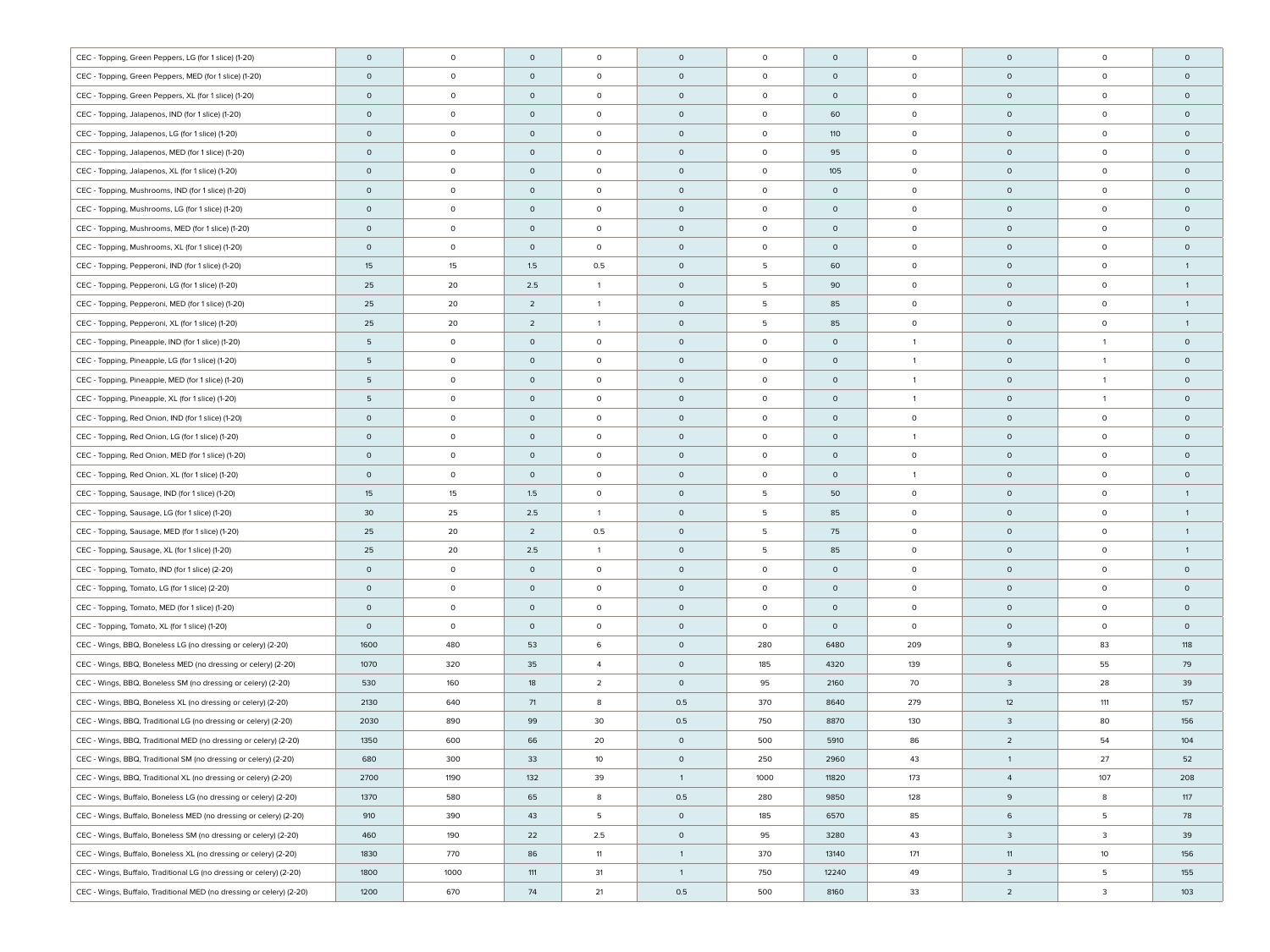| CEC - Wings, Buffalo, Traditional SM (no dressing or celery) (2-20)      | 600  | 330  | 37              | 10 <sup>°</sup>  | $\circ$ | 250  | 4080  | 16  |                | $\overline{2}$ | 52  |
|--------------------------------------------------------------------------|------|------|-----------------|------------------|---------|------|-------|-----|----------------|----------------|-----|
| CEC - Wings, Buffalo, Traditional XL (no dressing or celery) (2-20)      | 2400 | 1330 | 148             | 42               |         | 1000 | 16330 | 65  | 3              | $\overline{7}$ | 207 |
| CEC - Wings, Plain, Boneless LG (no dressing or celery) (2-20)           | 1230 | 470  | 52              | 6                | $\circ$ | 280  | 4180  | 119 | 6              | 5              | 116 |
| CEC - Wings, Plain, Boneless MED (no dressing or celery) (2-20)          | 820  | 310  | 35              | $\overline{4}$   | $\circ$ | 185  | 2790  | 79  |                | 3              | 77  |
| CEC - Wings, Plain, Boneless SM (no dressing or celery) (2-20)           | 410  | 160  | 17 <sup>2</sup> | $\overline{2}$   | $\circ$ | 95   | 1390  | 40  | $\overline{2}$ | $\overline{2}$ | 39  |
| CEC - Wings, Plain, Boneless XL (no dressing or celery) (2-20)           | 1640 | 630  | 70              | 8                | 0.5     | 370  | 5580  | 159 | 8              | 6              | 154 |
| CEC - Wings, Plain, Traditional LG (no dressing or celery) (2-20)        | 1660 | 890  | 99              | 29               | 0.5     | 750  | 6580  | 40  | $\circ$        | 2              | 154 |
| CEC - Wings, Plain, Traditional MED (no dressing or celery) (2-20)       | 1110 | 590  | 66              | 20               | $\circ$ | 500  | 4380  | 27  | $\circ$        | $\overline{2}$ | 103 |
| CEC - Wings, Plain, Traditional SM (no dressing or celery) (2-20)        | 550  | 300  | 33              | 10               | $\circ$ | 250  | 2190  | 13  | $\circ$        |                | 51  |
| CEC - Wings, Plain, Traditional XL (no dressing or celery) (2-20)        | 2210 | 1180 | 132             | 39               |         | 1000 | 8770  | 53  | $\circ$        | 3              | 205 |
| CEC - Wings, Sweet Chili, Boneless LG (no dressing or celery) (2-20)     | 1620 | 500  | 55              | $\overline{7}$   | 0.5     | 280  | 6040  | 212 | $\overline{7}$ | 90             | 117 |
| CEC - Wings, Sweet Chili, Boneless MED (no dressing or celery) (2-20)    | 1080 | 330  | 37              | 4.5              | $\circ$ | 185  | 4020  | 141 | 5              | 60             | 78  |
| CEC - Wings, Sweet Chili, Boneless SM (no dressing or celery) (2-20)     | 540  | 170  | 18              | $\overline{2}$   | $\circ$ | 95   | 2010  | 71  | $\overline{2}$ | 30             | 39  |
| CEC - Wings, Sweet Chili, Boneless XL (no dressing or celery) (2-20)     | 2150 | 670  | 74              | 9                |         | 370  | 8050  | 282 | 9              | 120            | 156 |
| CEC - Wings, Sweet Chili, Traditional LG (no dressing or celery) (2-20)  | 2040 | 920  | 102             | 30               |         | 750  | 8430  | 132 |                | 88             | 156 |
| CEC - Wings, Sweet Chili, Traditional MED (no dressing or celery) (2-20) | 1360 | 610  | 68              | 20               | 0.5     | 500  | 5620  | 88  |                | 58             | 104 |
| CEC - Wings, Sweet Chili, Traditional SM (no dressing or celery) (2-20)  | 680  | 310  | 34              | 10 <sub>10</sub> | $\circ$ | 250  | 2810  | 44  | $\circ$        | 29             | 52  |
| CEC - Wings, Sweet Chili, Traditional XL (no dressing or celery) (2-20)  | 2730 | 1220 | 136             | 40               |         | 1000 | 11240 | 176 |                | 117            | 207 |
|                                                                          |      |      |                 |                  |         |      |       |     |                |                |     |

| <b>ALLERGENS</b>              |               |                      |           |                           |      |         |                  |      |            |  |
|-------------------------------|---------------|----------------------|-----------|---------------------------|------|---------|------------------|------|------------|--|
| <b>Create Your Own Pizza</b>  | Gluten        | Wheat                | Milk      | Soy                       | Eggs | Peanuts | <b>Tree Nuts</b> | Fish | Crustacean |  |
| Pizza Crust - Traditional     |               |                      |           |                           |      |         |                  |      |            |  |
| Pizza Dough Mix               | Wheat, Barley | $\bullet$            | $\bullet$ | Soybean Oil, Soy Flour    |      |         |                  |      |            |  |
| Semolina Flour                | Wheat         | $\bullet$            |           |                           |      |         |                  |      |            |  |
| Water                         |               |                      |           |                           |      |         |                  |      |            |  |
| <b>Garlic Butter</b>          |               |                      |           | Soybean Oil, Soy Lecithin |      |         |                  |      |            |  |
| Italian Seasoning             |               |                      |           |                           |      |         |                  |      |            |  |
| Pizza Crust - Stuffed Crust   |               |                      |           |                           |      |         |                  |      |            |  |
| Pizza Dough Mix               | Wheat, Barley | $\bullet$            | $\bullet$ | Soybean Oil, Soy Flour    |      |         |                  |      |            |  |
| Semolina Flour                | Wheat         | $\ddot{\phantom{1}}$ |           |                           |      |         |                  |      |            |  |
| Water                         |               |                      |           |                           |      |         |                  |      |            |  |
| <b>Garlic Butter</b>          |               |                      |           | Soybean Oil, Soy Lecithin |      |         |                  |      |            |  |
| Italian Seasoning             |               |                      |           |                           |      |         |                  |      |            |  |
| <b>String Cheese</b>          |               |                      | $\sim$    |                           |      |         |                  |      |            |  |
| Pizza Crust - Gluten Free     |               |                      |           |                           |      |         |                  |      |            |  |
| Smart Flour Gluten Free Crust |               |                      |           |                           |      |         |                  |      |            |  |
| <b>Pizza Sauces</b>           |               |                      |           |                           |      |         |                  |      |            |  |
| Red Pizza Sauce               |               |                      |           |                           |      |         |                  |      |            |  |
| Pizza Toppings                |               |                      |           |                           |      |         |                  |      |            |  |
| Bacon                         |               |                      |           |                           |      |         |                  |      |            |  |
| Beef                          |               |                      |           | Soybean Oil               |      |         |                  |      |            |  |
| <b>Black Olives</b>           |               |                      |           |                           |      |         |                  |      |            |  |
| Chicken                       |               |                      |           | Soy Protein               |      |         |                  |      |            |  |
| Canadian Bacon                |               |                      |           |                           |      |         |                  |      |            |  |
| Green Peppers                 |               |                      |           |                           |      |         |                  |      |            |  |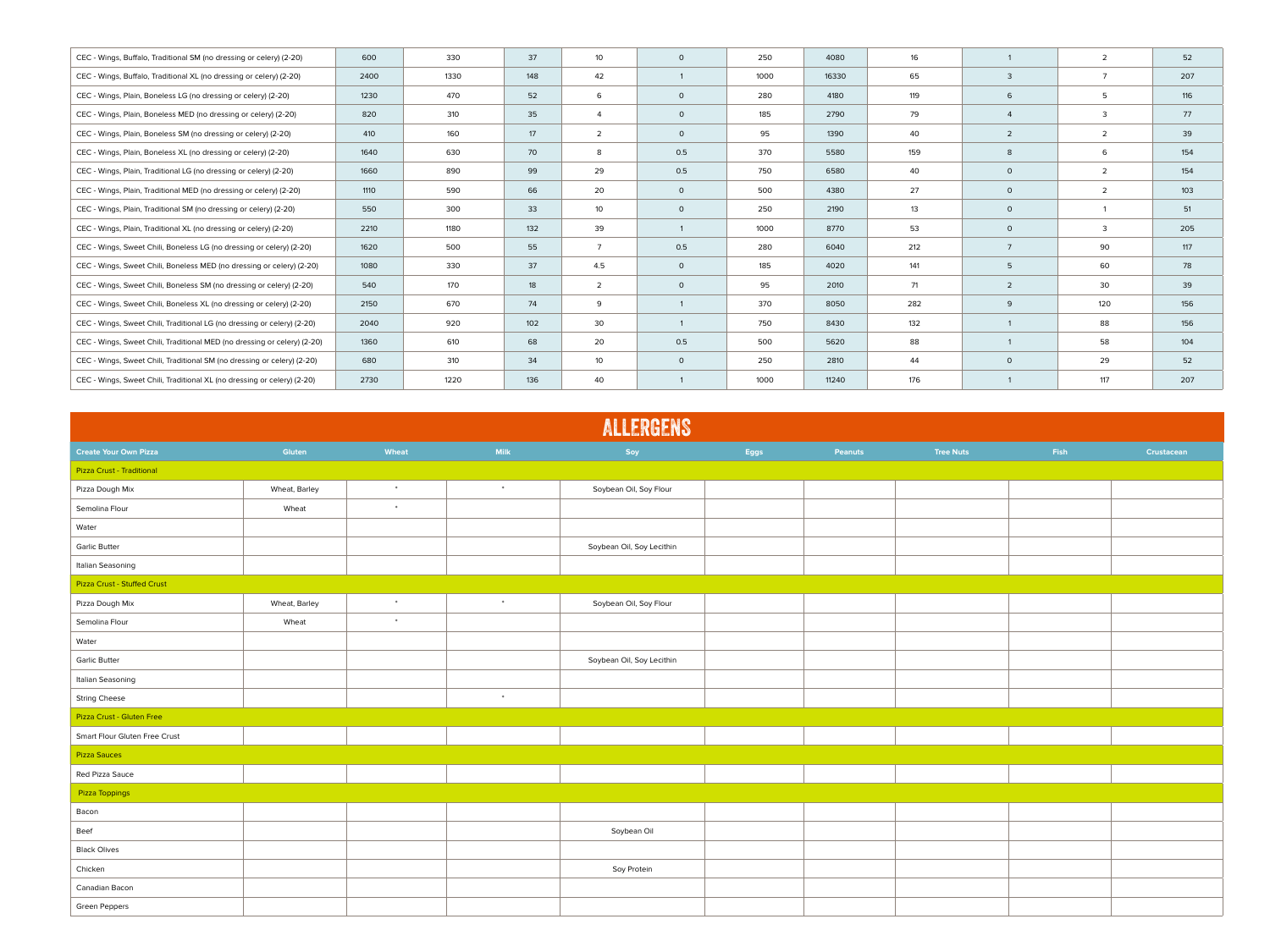| Jalapenos                    |               |           |           |                                      |      |         |                  |      |            |
|------------------------------|---------------|-----------|-----------|--------------------------------------|------|---------|------------------|------|------------|
| Mozzarella Cheese            |               |           | $\bullet$ |                                      |      |         |                  |      |            |
| Mushrooms                    |               |           |           |                                      |      |         |                  |      |            |
| Pepperoni                    |               |           |           |                                      |      |         |                  |      |            |
| Pineapple                    |               |           |           |                                      |      |         |                  |      |            |
| Red Onions                   |               |           |           |                                      |      |         |                  |      |            |
| Sausage                      |               |           |           |                                      |      |         |                  |      |            |
| Spinach                      |               |           |           |                                      |      |         |                  |      |            |
| Tomatoes                     |               |           |           |                                      |      |         |                  |      |            |
| <b>Specialty Pizzas</b>      | Gluten        | Wheat     | Milk      | Soy                                  | Eggs | Peanuts | <b>Tree Nuts</b> | Fish | Crustacean |
| <b>Five Meat (Red Sauce)</b> |               |           |           |                                      |      |         |                  |      |            |
| <b>Traditional Crust</b>     | Wheat, Barley | $\bullet$ | $\bullet$ | Soybean Oil, Soy Flour, Soy Lecithin |      |         |                  |      |            |
| Red Pizza Sauce              |               |           |           |                                      |      |         |                  |      |            |
| Mozzarella Cheese            |               |           | $\bullet$ |                                      |      |         |                  |      |            |
| Pepperoni                    |               |           |           |                                      |      |         |                  |      |            |
| Canadian Bacon               |               |           |           |                                      |      |         |                  |      |            |
| Bacon                        |               |           |           |                                      |      |         |                  |      |            |
| Sausage                      |               |           |           |                                      |      |         |                  |      |            |
| Beef                         |               |           |           | Soybean Oil                          |      |         |                  |      |            |
| Supreme (Red Sauce)          |               |           |           |                                      |      |         |                  |      |            |
| <b>Traditional Crust</b>     | Wheat, Barley | $\bullet$ | $\bullet$ | Soybean Oil, Soy Flour, Soy Lecithin |      |         |                  |      |            |
| Red Pizza Sauce              |               |           |           |                                      |      |         |                  |      |            |
| Mozzarella Cheese            |               |           | $\bullet$ |                                      |      |         |                  |      |            |
| Pepperoni                    |               |           |           |                                      |      |         |                  |      |            |
| Sausage                      |               |           |           |                                      |      |         |                  |      |            |
| Beef                         |               |           |           | Soybean Oil                          |      |         |                  |      |            |
| Olives                       |               |           |           |                                      |      |         |                  |      |            |
| Green Peppers                |               |           |           |                                      |      |         |                  |      |            |
| Red Onions                   |               |           |           |                                      |      |         |                  |      |            |
| Mushrooms                    |               |           |           |                                      |      |         |                  |      |            |
| Veggie (Red Sauce)           |               |           |           |                                      |      |         |                  |      |            |
| <b>Traditional Crust</b>     | Wheat, Barley | $\bullet$ | $\bullet$ | Soybean Oil, Soy Flour, Soy Lecithin |      |         |                  |      |            |
| Red Pizza Sauce              |               |           |           |                                      |      |         |                  |      |            |
| Mozzarella Cheese            |               |           | $\bullet$ |                                      |      |         |                  |      |            |
| Olives                       |               |           |           |                                      |      |         |                  |      |            |
| Green Peppers                |               |           |           |                                      |      |         |                  |      |            |
| Red Onions                   |               |           |           |                                      |      |         |                  |      |            |
| Mushrooms                    |               |           |           |                                      |      |         |                  |      |            |
| Tomatoes                     |               |           |           |                                      |      |         |                  |      |            |
| Appetizers                   | Gluten        | Wheat     | Milk      | Soy                                  | Eggs | Peanuts | <b>Tree Nuts</b> | Fish | Crustacean |
| <b>Cheesy Bread</b>          |               |           |           |                                      |      |         |                  |      |            |
| Pizza Dough Mix              | Wheat, Barley | $\bullet$ | $^\star$  | Soybean Oil, Soy Flour               |      |         |                  |      |            |
| Semolina Flour               | Wheat         | $\sim$    |           |                                      |      |         |                  |      |            |
| Water                        |               |           |           |                                      |      |         |                  |      |            |
| Garlic Butter                |               |           |           | Soybean Oil, Soy Lecithin            |      |         |                  |      |            |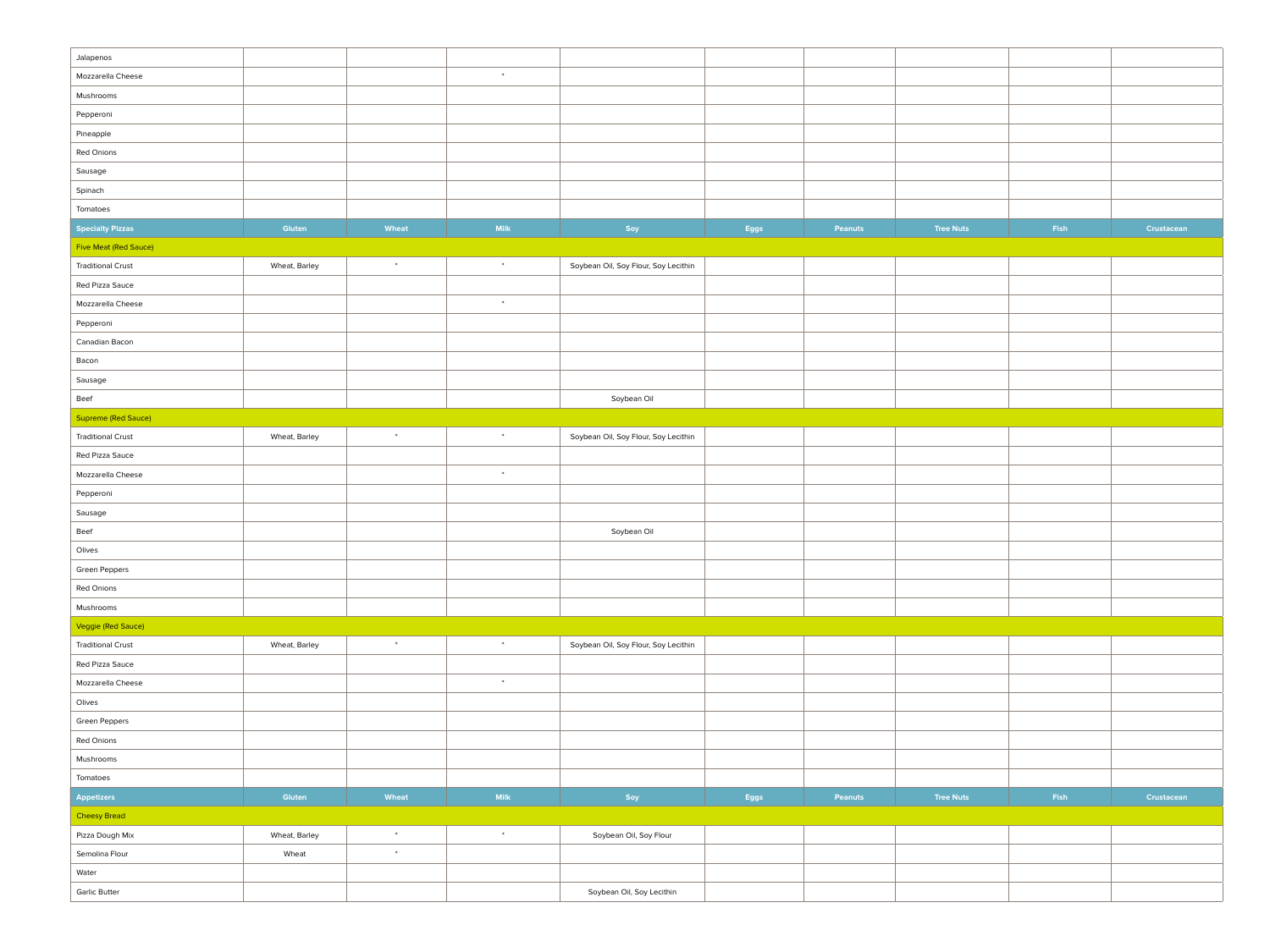| Italian Seasoning                          |               |           |             |                                     |               |         |                  |      |            |
|--------------------------------------------|---------------|-----------|-------------|-------------------------------------|---------------|---------|------------------|------|------------|
| Mozzarella Cheese                          |               |           | $\bullet$   |                                     |               |         |                  |      |            |
| Cheddar Cheese                             |               |           | $\bullet$   |                                     |               |         |                  |      |            |
| Red Pizza Sauce                            |               |           |             |                                     |               |         |                  |      |            |
| Lite Ranch Dressing                        |               |           | $\bullet$   | Soybean Oil                         | $\bullet$     |         |                  |      |            |
| <b>French Fries</b>                        |               |           |             |                                     |               |         |                  |      |            |
| French Fries                               |               |           |             | Soybean Oil                         |               |         |                  |      |            |
| Salt                                       |               |           |             |                                     |               |         |                  |      |            |
| Ketchup                                    |               |           |             |                                     |               |         |                  |      |            |
| Lite Ranch Dressing                        |               |           | $\bullet$   | Soybean Oil                         | $\rightarrow$ |         |                  |      |            |
| Mozzarella Sticks                          |               |           |             |                                     |               |         |                  |      |            |
| Mozzarella Sticks                          | Wheat         | $\sim$    | $\bullet$   | Soybean Oil                         |               |         |                  |      |            |
| Red Pizza Sauce                            |               |           |             |                                     |               |         |                  |      |            |
| <b>Sides</b>                               | Gluten        | Wheat     | <b>Milk</b> | Soy                                 | Eggs          | Peanuts | <b>Tree Nuts</b> | Fish | Crustacean |
| <b>Dipping Sauces</b>                      |               |           |             |                                     |               |         |                  |      |            |
| <b>BBQ Sauce</b>                           |               |           |             |                                     |               |         |                  |      |            |
| <b>Blue Cheese Dressing</b>                |               |           | $\;$        | Soybean Oil                         | $\rightarrow$ |         |                  |      |            |
| <b>Buffalo Sauce</b>                       |               |           | $\bullet$   | Soybean Oil, Soy Lecithin           |               |         |                  |      |            |
| Ketchup                                    |               |           |             |                                     |               |         |                  |      |            |
| Lite Ranch Dressing                        |               |           | $\bullet$   | Soybean Oil                         | $\sim$        |         |                  |      |            |
| Red Pizza Sauce                            |               |           |             |                                     |               |         |                  |      |            |
| Sweet Red Chili Sauce                      | Wheat         | $\bullet$ | $\bullet$   | Soybean Oil, Soy Protein, Soy Sauce |               |         |                  |      |            |
| <b>French Fries</b>                        |               |           |             |                                     |               |         |                  |      |            |
| French Fries                               |               |           |             | Soybean Oil                         |               |         |                  |      |            |
| Salt                                       |               |           |             |                                     |               |         |                  |      |            |
| Ketchup                                    |               |           |             |                                     |               |         |                  |      |            |
| Pasta Salad - Only One Recipe per Location |               |           |             |                                     |               |         |                  |      |            |
| Macaroni Salad                             | Wheat         | $\bullet$ |             | Soybean Oil                         | $\sim$        |         |                  |      |            |
| Rotini Pasta Salad                         | Wheat         | $\bullet$ | $\bullet$   | Soybean Oil                         |               |         |                  |      |            |
| Wings                                      | Gluten        | Wheat     | Milk        | Soy                                 | Eggs          | Peanuts | <b>Tree Nuts</b> | Fish | Crustacean |
| Wings                                      |               |           |             |                                     |               |         |                  |      |            |
| Bone-In Traditional Wings - Plain          |               |           |             |                                     |               |         |                  |      |            |
| Boneless Wings - Plain                     | Wheat, Barley | $\bullet$ |             | Soybean Oil, Soy Flour              | $\,$          |         |                  |      |            |
| <b>Wing Sauces</b>                         |               |           |             |                                     |               |         |                  |      |            |
| <b>BBQ</b> Sauce                           |               |           |             |                                     |               |         |                  |      |            |
| <b>Buffalo Sauce</b>                       |               |           | $\bullet$   | Soybean Oil, Soy Lecithin           |               |         |                  |      |            |
| Sweet Red Chili Sauce                      | Wheat         | $\bullet$ | $\bullet$   | Soybean Oil, Soy Protein, Soy Sauce |               |         |                  |      |            |
| Dipping Sauces                             |               |           |             |                                     |               |         |                  |      |            |
| <b>BBQ</b> Sauce                           |               |           |             |                                     |               |         |                  |      |            |
| <b>Blue Cheese Dressing</b>                |               |           | $\bullet$   | Soybean Oil                         | $\rightarrow$ |         |                  |      |            |
| <b>Buffalo Sauce</b>                       |               |           | $\bullet$   | Soybean Oil, Soy Lecithin           |               |         |                  |      |            |
| Cheese Sauce                               |               |           | $\bullet$   | Soybean Oil                         |               |         |                  |      |            |
| Ketchup                                    |               |           |             |                                     |               |         |                  |      |            |
| Lite Ranch Dressing                        |               |           | $\bullet$   | Soybean Oil                         | $\rightarrow$ |         |                  |      |            |
|                                            |               |           |             |                                     |               |         |                  |      |            |
| Red Pizza Sauce                            |               |           |             |                                     |               |         |                  |      |            |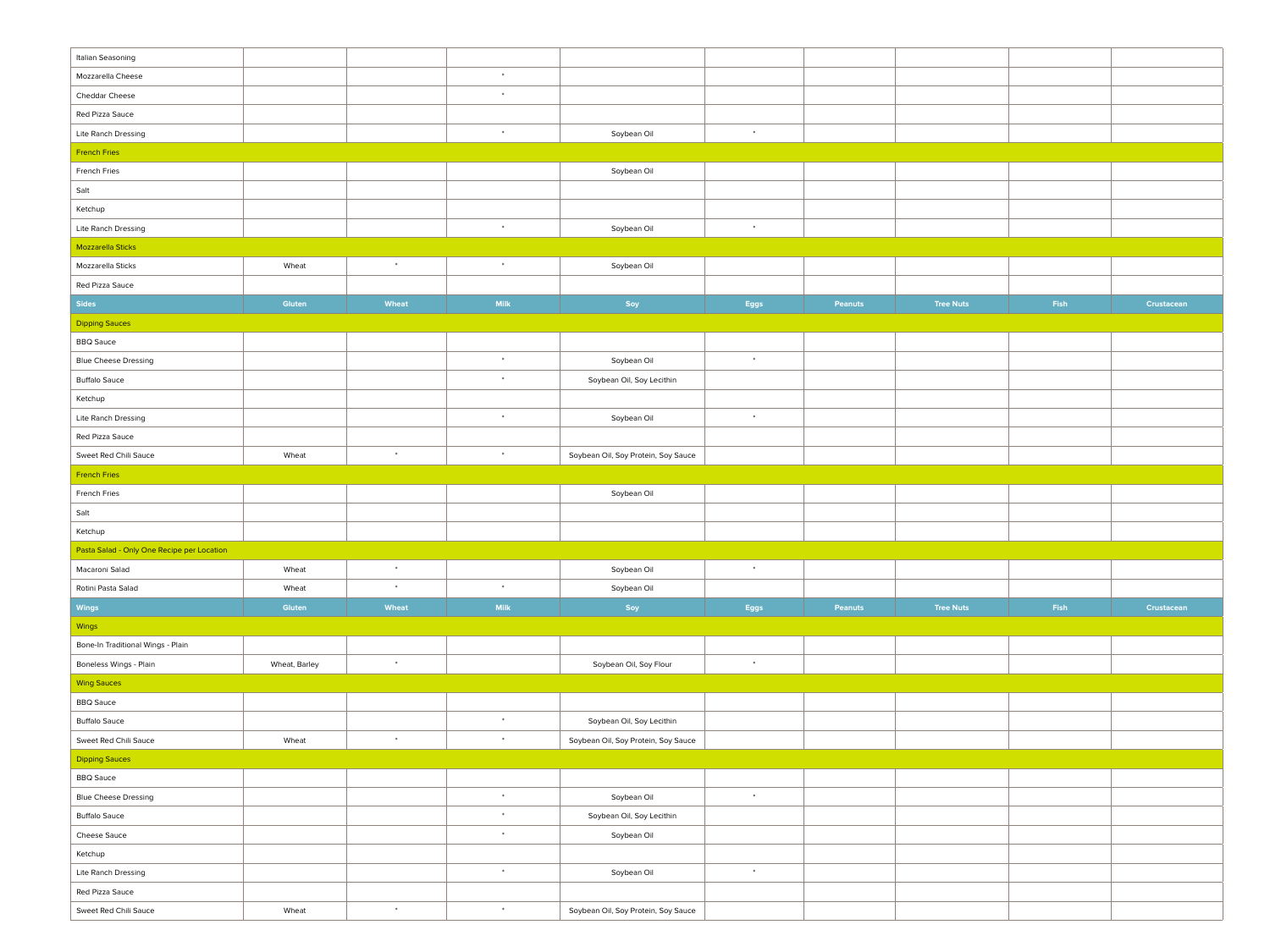| Vegetables                 |               |           |               |              |               |         |                  |      |            |
|----------------------------|---------------|-----------|---------------|--------------|---------------|---------|------------------|------|------------|
| Carrots                    |               |           |               |              |               |         |                  |      |            |
| Celery                     |               |           |               |              |               |         |                  |      |            |
| <b>Salad Bar</b>           | Gluten        | Wheat     | Milk          | Soy          | Eggs          | Peanuts | <b>Tree Nuts</b> | Fish | Crustacean |
| Salad Bar Items            |               |           |               |              |               |         |                  |      |            |
| Bacon                      |               |           |               |              |               |         |                  |      |            |
| Beets                      |               |           |               |              |               |         |                  |      |            |
| <b>Black Olives</b>        |               |           |               |              |               |         |                  |      |            |
| Broccoli                   |               |           |               |              |               |         |                  |      |            |
| Cantaloupe                 |               |           |               |              |               |         |                  |      |            |
| Carrots                    |               |           |               |              |               |         |                  |      |            |
| Cauliflower                |               |           |               |              |               |         |                  |      |            |
| Cheddar Cheese             |               |           | $\rightarrow$ |              |               |         |                  |      |            |
| Cottage Cheese             |               |           | $\sim$        |              |               |         |                  |      |            |
| Crackers                   | Wheat         | $\sim$    |               | Soybean Oil  |               |         |                  |      |            |
| Cranberries                |               |           |               |              |               |         |                  |      |            |
| Croutons                   | Wheat, Barley | $\cdot$   | $\;$          |              |               |         |                  |      |            |
| Cucumbers                  |               |           |               |              |               |         |                  |      |            |
| Eggs                       |               |           |               |              | $\star$       |         |                  |      |            |
| Garlic Sesame Sticks       | Wheat, Barley | $\bullet$ |               | Soybean Oil  |               |         |                  |      |            |
| Grape Tomatoes             |               |           |               |              |               |         |                  |      |            |
| Grapes                     |               |           |               |              |               |         |                  |      |            |
| Green Peppers              |               |           |               |              |               |         |                  |      |            |
| Honeydew                   |               |           |               |              |               |         |                  |      |            |
| Jalapenos                  |               |           |               |              |               |         |                  |      |            |
| Lettuce Mix                |               |           |               |              |               |         |                  |      |            |
| Macaroni Salad             | Wheat         | $\bullet$ |               | Soybean Oil  | $\rightarrow$ |         |                  |      |            |
| Mushrooms                  |               |           |               |              |               |         |                  |      |            |
| Oranges                    |               |           |               |              |               |         |                  |      |            |
| Parmesan Cheese            |               |           | $\rightarrow$ |              |               |         |                  |      |            |
| Potato Salad - Diced w/Egg |               |           |               | Soybean Oil  | $\rightarrow$ |         |                  |      |            |
| Potato Salad - Red Skin    |               |           |               | Soybean Oil  | $^\star$      |         |                  |      |            |
| Red Onion                  |               |           |               |              |               |         |                  |      |            |
| Romaine Lettuce            |               |           |               |              |               |         |                  |      |            |
| Rotini Pasta Salad         | Wheat         | $\cdot$   | $\bullet$     | Soybean Oil  |               |         |                  |      |            |
| Spinach                    |               |           |               |              |               |         |                  |      |            |
| Strawberries               |               |           |               |              |               |         |                  |      |            |
| Strawberry Jello Parfait   |               |           |               | Soy Lecithin |               |         |                  |      |            |
| Sunflower Seeds            |               |           |               |              |               |         |                  |      |            |
| Turkey                     |               |           |               |              |               |         |                  |      |            |
| Watermelon                 |               |           |               |              |               |         |                  |      |            |
| Yellow Squash              |               |           |               |              |               |         |                  |      |            |
| Zucchini                   |               |           |               |              |               |         |                  |      |            |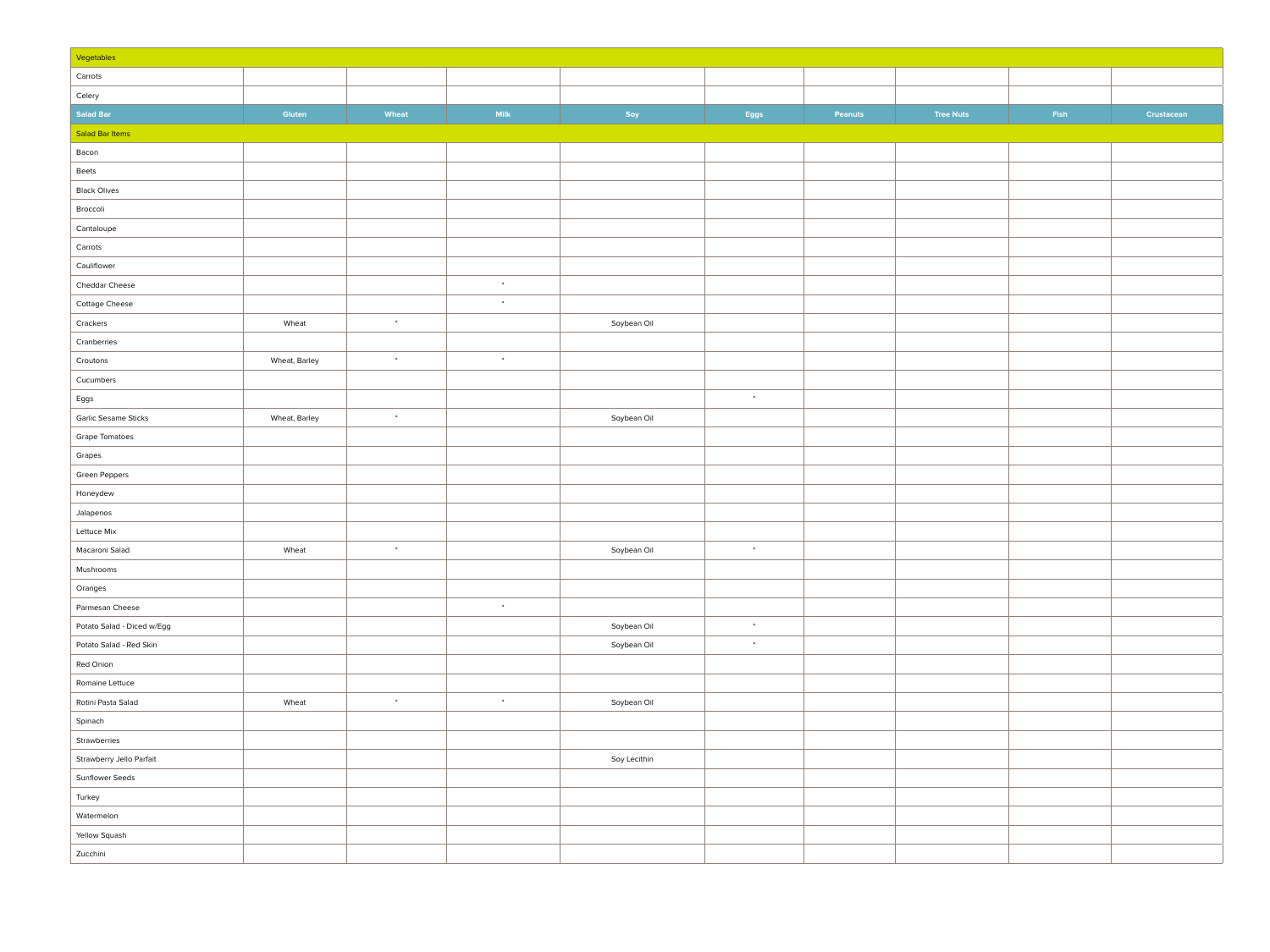| <b>Salad Dressings</b>             |        |           |             |                           |                    |         |                  |         |            |
|------------------------------------|--------|-----------|-------------|---------------------------|--------------------|---------|------------------|---------|------------|
| <b>Balsamic Vinaigrette</b>        |        |           |             | Soybean Oil               |                    |         |                  |         |            |
| <b>Blue Cheese</b>                 |        |           | $\star$     | Soybean Oil               | $\bullet$          |         |                  |         |            |
| Buttermilk Ranch                   |        |           | $\star$     | Soybean Oil               | $\bullet$          |         |                  |         |            |
| Caesar                             |        |           | $^\ast$     | Soybean Oil               | $\;$               |         |                  | Anchovy |            |
| Lite Northern Italian              |        |           | $\bullet$   | Soybean Oil               |                    |         |                  |         |            |
| Lite Ranch                         |        |           | $\bullet$   | Soybean Oil               | $\bullet$          |         |                  |         |            |
| Thousand Island                    |        |           |             | Soybean Oil               | $\bullet$          |         |                  |         |            |
| Olive Oil and Red Wine Vinegar     |        |           |             |                           |                    |         |                  |         |            |
| <b>Baked Desserts</b>              | Gluten | Wheat     | Milk        | Soy                       | Eggs               | Peanuts | <b>Tree Nuts</b> | Fish    | Crustacean |
| Chocolate Chip Cookie              |        |           |             |                           |                    |         |                  |         |            |
| Giant Warm Cookie                  | Wheat  | $\bullet$ | $^\star$    | Soybean Oil, Soy Lecithin | $\sim$             |         |                  |         |            |
| Churros                            |        |           |             |                           |                    |         |                  |         |            |
| Churros                            | Wheat  | $\bullet$ | $^\star$    | Soybean Oil, Soy Lecithin | $^\star$           |         |                  |         |            |
| Sugar                              |        |           |             |                           |                    |         |                  |         |            |
| <b>Unicorn Churros</b>             |        |           |             |                           |                    |         |                  |         |            |
| Churros                            | Wheat  | $\bullet$ | $\star$     | Soybean Oil, Soy Lecithin | $\sim$             |         |                  |         |            |
| Sugar                              |        |           |             |                           |                    |         |                  |         |            |
| <b>Ice Cream</b>                   | Gluten | Wheat     | Milk        | Soy                       | $_{\mathsf{Eggs}}$ | Peanuts | <b>Tree Nuts</b> | Fish    | Crustacean |
| Ice Cream                          |        |           |             |                           |                    |         |                  |         |            |
| Big Bopper Ice Cream Sandwich      | Wheat  | $\bullet$ | $\bullet$   | Soy Lecithin              | $\bullet$          |         |                  |         |            |
| Big Vanilla Ice Cream Sandwich     | Wheat  | $\bullet$ | $\bullet$   | Soy Lecithin              |                    |         |                  |         |            |
| Chocolate Ice Cream Cup            |        |           | $\bullet$   |                           |                    |         |                  |         |            |
| Cookies & Cream Ice Cream Bar      | Wheat  | $\bullet$ | $\bullet$   | Soybean Oil, Soy Lecithin |                    |         | $\bullet$        |         |            |
| Cookies & Cream Ice Cream Cone     | Wheat  | $\bullet$ | $^\star$    | Soybean Oil, Soy Lecithin |                    |         | $^\star$         |         |            |
| Rainbow Ice Cream Push Up          |        |           | $\star$     |                           |                    |         |                  |         |            |
| Red, White & Blue Bomb Pop         |        |           |             |                           |                    |         |                  |         |            |
| Strawberry Fruit Bar               |        |           |             |                           |                    |         |                  |         |            |
| Strawberry Shortcake Ice Cream Bar | Wheat  | $\bullet$ | $\ast$      | Soybean Oil, Soy Lecithin |                    |         |                  |         |            |
| Vanilla Ice Cream Cup              |        |           | $\star$     |                           |                    |         |                  |         |            |
| <b>Cakes</b>                       | Gluten | Wheat     | <b>Milk</b> | Soy                       | Eggs               | Peanuts | <b>Tree Nuts</b> | Fish    | Crustacean |
| Cakes                              |        |           |             |                           |                    |         |                  |         |            |
| Chocolate Cakes - Round            | Wheat  | $\bullet$ | $\bullet$   | Soybean Oil, Soy Lecithin | $\bullet$          |         |                  |         |            |
| Chocolate Cakes - Sheet            | Wheat  | $\bullet$ | $\bullet$   | Soybean Oil, Soy Lecithin | $\bullet$          |         |                  |         |            |
| White Cake - Round                 | Wheat  | $\bullet$ | $\bullet$   | Soybean Oil, Soy Lecithin | $\bullet$          |         |                  |         |            |
| White Cake - Sheet                 | Wheat  | $\bullet$ | $^\star$    | Soybean Oil, Soy Lecithin | $\bullet$          |         |                  |         |            |
| <b>Cake Toppers</b>                |        |           |             |                           |                    |         |                  |         |            |
| Barbie                             |        |           |             | Soy Lecithin              |                    |         | $\bullet$        |         |            |
| Batman                             |        |           |             | Soy Lecithin              |                    |         | $\bullet$        |         |            |
| Chuck E. Cheese                    |        |           |             | Soy Lecithin              |                    |         | $\star$          |         |            |
| <b>Hello Kitty</b>                 |        |           |             | Soy Lecithin              |                    |         | $\star$          |         |            |
| Paw Patrol                         |        |           |             | Soy Lecithin              |                    |         | $\star$          |         |            |
| PJ Mask                            |        |           |             | Soy Lecithin              |                    |         | $\bullet$        |         |            |